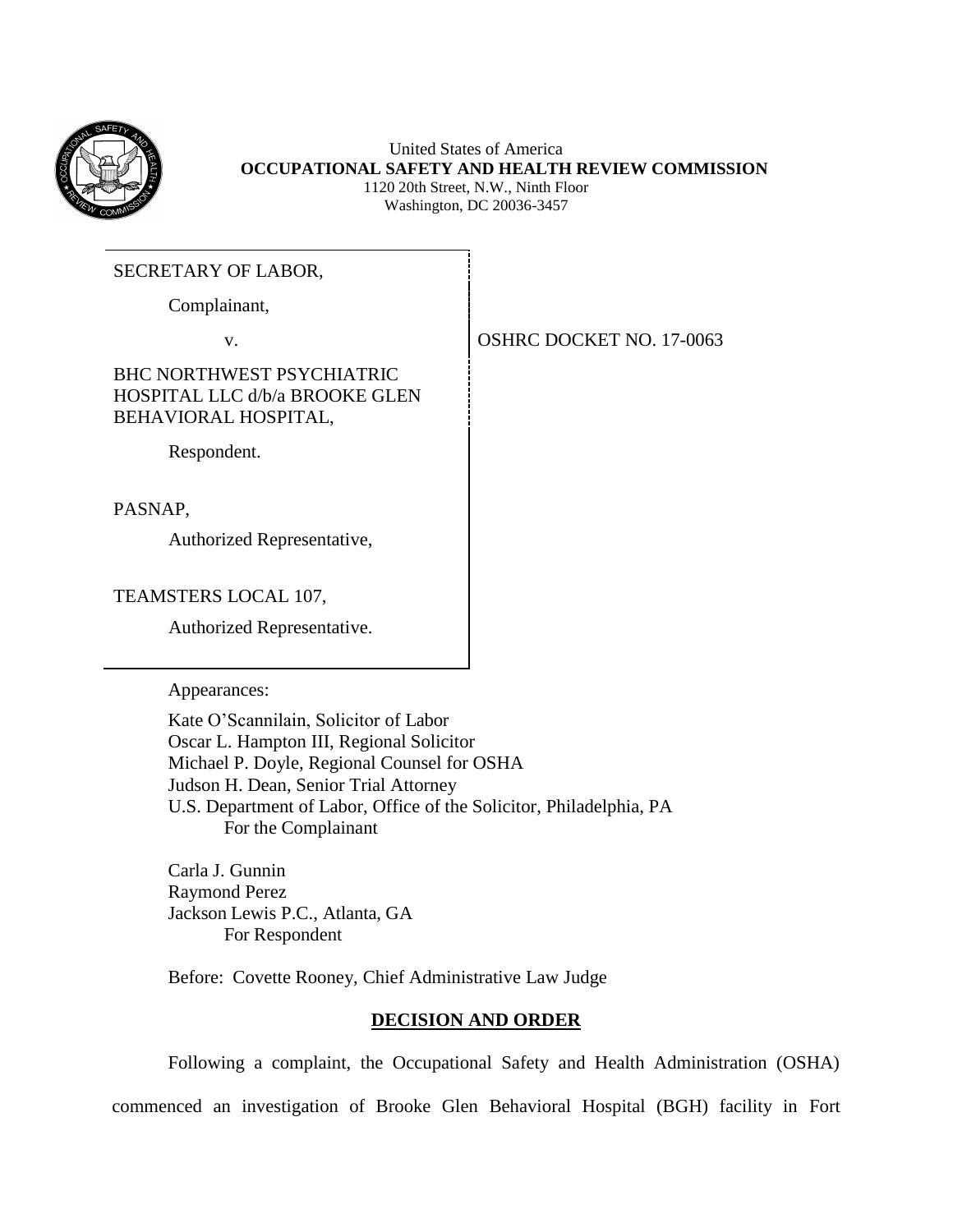Washington, Pennsylvania. After the completion of the investigation, BGH received a Citation alleging it violated the Occupational Safety and Health Act of 1970, 29 U.S.C. §§ 651-678 (the Act). (Ans. at  $\P$  1.) Specifically, the Citation alleges BGH violated 29 U.S.C. § 654(a)(1), the provision commonly referred to as the general duty clause, for exposing employees to the hazard of workplace violence in the form of patient on staff aggression. BGH timely contested the Citation and a hearing was held on February 21-23, and May 2-4, 2018. (Ans. at ¶ 2; Stip. 8, 9.)

For the reasons discussed, the Citation is affirmed and the proposed penalty of \$12,471 is assessed.

#### **JURISDICTION**

Respondent filed a timely notice of contest and admitted that it is an employer under the Act. (Ans. at  $\P$  3-4.) Respondent is an employer affecting commerce within the meaning of 29 U.S.C. § 659(c). (Stip. 5-11; Ans. at  $\P$ [2-4.) Based upon the record, including the Respondent's admission to jurisdiction, the undersigned concludes that the Commission has jurisdiction over the parties and the subject matter of this case. *Id*.

#### **PROCEDURAL BACKGROUND**

After BGH filed its Notice of Contest, two organizations moved for party status as authorized bargaining agents for affected employees, Teamsters Local 107 (Teamsters) and the Pennsylvania Association of Staff Nurses & Allied Professionals (PASNAP). *See* Commission Rule 20(a), 29 C.F.R. § 2200.20(a) (permitting authorized representatives of affected employees to elect party status if the Act confers a right to participate). There were no objections to the requests, and the undersigned granted the motions for party status.<sup>1</sup>

<sup>&</sup>lt;sup>1</sup> Matthew Thom attended the hearing as an observer. (Tr. 9.) No one filed an appearance on behalf of PASNAP or Teamsters.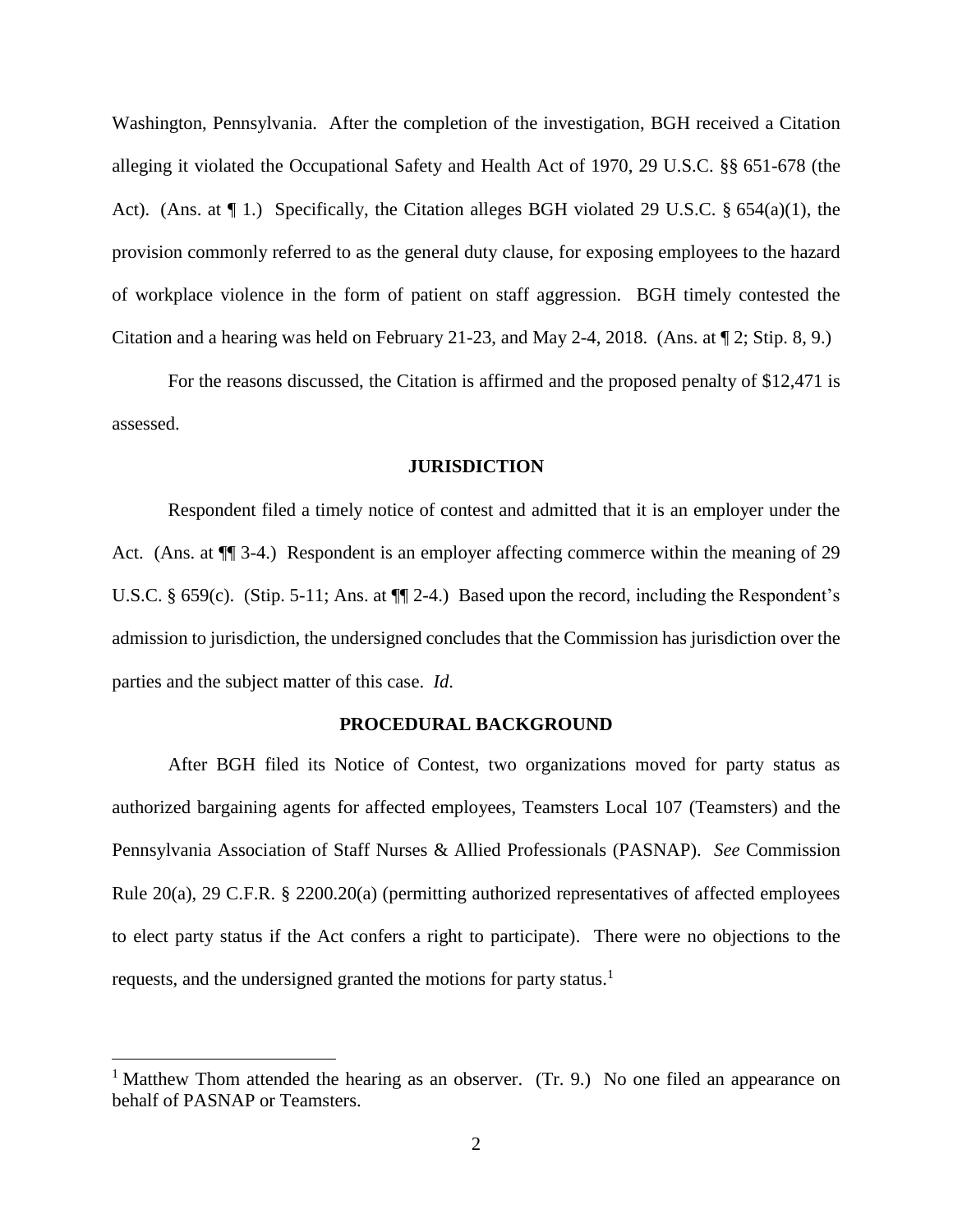On February 16, 2018, the Secretary and Respondent submitted a partial settlement agreement. No one, including the two organizations granted party status, Teamsters and PASNAP, objected to the reasonableness of any abatement time set out in the settlement. 29 U.S.C. § 659(c) (permitting employees or representatives of employees to object to the abatement date set out in the citation as unreasonable). The undersigned approved the partial settlement agreement in an Order dated March 28, 2018. On the same day, Respondent's contest of Citation 1, Items 1b, Item 2, Item 3, Item 4a, Item 4b, Item 4c, and Item 4d, from Inspection No. 1161234, was severed from Docket No.17-0063 and assigned a new docket number, No. 18-0292. Thus, those Items are no longer part of the instant matter.

Before the hearing on the only Citation Item still at issue (Item 1a), the parties entered into seventeen stipulations. (Tr. 10-13; Jt. Ex. 1.) After the hearing, on August 31, 2018, the parties stipulated that if the Court affirms a general duty clause violation, the proposed penalty of \$12,471 is appropriate pursuant to the factors set forth at 29 U.S.C. § 666(j).

Both parties submitted post-hearing briefs. In its brief, Respondent requests that the undersigned take judicial notice of aspects of pending litigation and "review the Citation" issued in connection with it. (Resp't Br. at 22.) The request fails to meet the requirements of Federal Rule of Evidence 201(b), which permits judicial notice of a "fact" that is not subject to reasonable dispute because it: (1) is generally known within the court's territorial jurisdiction; or (2) can be accurately and readily determined from sources whose accuracy cannot reasonably be questioned. Respondent does not seek the establishment of a fact; it wants the undersigned to assess ongoing litigation not before her. Respondent's judicial notice request does not meet the criteria of Rule 201(b) and is therefore denied.

### **BACKGROUND**

BGH employs approximately two hundred employees at its 146-bed inpatient psychiatric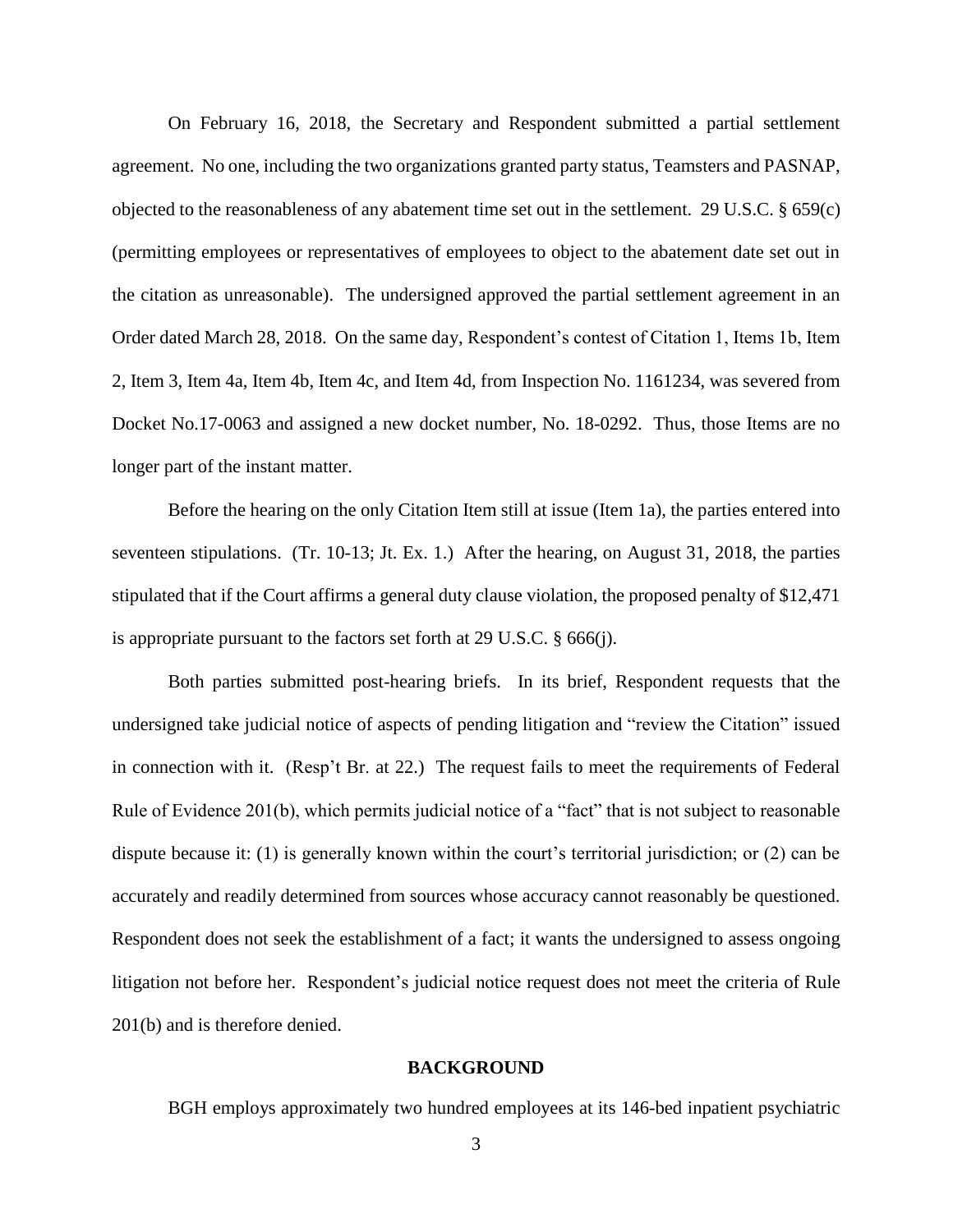hospital in Fort Washington, Pennsylvania. (Stip. 1-3; Post Hr'g Stip. at 2.) It has eight separate units that can accommodate a range of patient impairments, such as depression and schizophrenia. (Stip. 3-4; Tr. 39, 45-46.) The extended acute care (EAC) and close observation units have the patients with the most needs. (Stip. 4.) Most patients at BGH pose a risk of harm to themselves or others. (Tr. 710-11.) Staff with direct patient involvement includes registered nurses (RNs), mental health technicians (MHTs), psychiatrists, psychologists, and social workers. (Tr. 43, 624, 713.)

On July 11, 2016, OSHA received an anonymous complaint alleging that the number of workplace violence incidents were increasing, partially because of understaffing. (Tr. 164-65; Ex. C-34.) OSHA commenced an investigation, with its Compliance Safety and Health Officer (CO) visiting the site four different times. (Tr. 165.) Based on the evidence gathered during the investigation, the CO concluded that there were at least fifty-one workplace violence incidents involving patients and staff in one year. (Tr. 184-85.) This included: seventeen incidents of employees being punched, kicked, or slapped; sixteen incidents of bites or scratches; four incidents of employees being hit with an object; four incidents of spitting, hair-pulling, or grabbing; and ten other physical injuries, including impacts to backs, hands, and knees. (Tr. 185; Ex. C-54.)

At the close of the investigation, a Citation alleging a violation of the general duty clause was issued. Specifically, the Citation asserts that:

On or about July 11, 2016, nurses and mental health technicians who provide inpatient care, especially in the close observation and adolescent units, during the course of de-escalating aggressive patients or while trying to prevent patients from injuring themselves are exposed to serious physical injuries such as from bites, bruises, or strains and sprains.

### **DISCUSSION**

#### **I. Legal Standard**

The general duty clause requires every employer to "furnish to each of his employees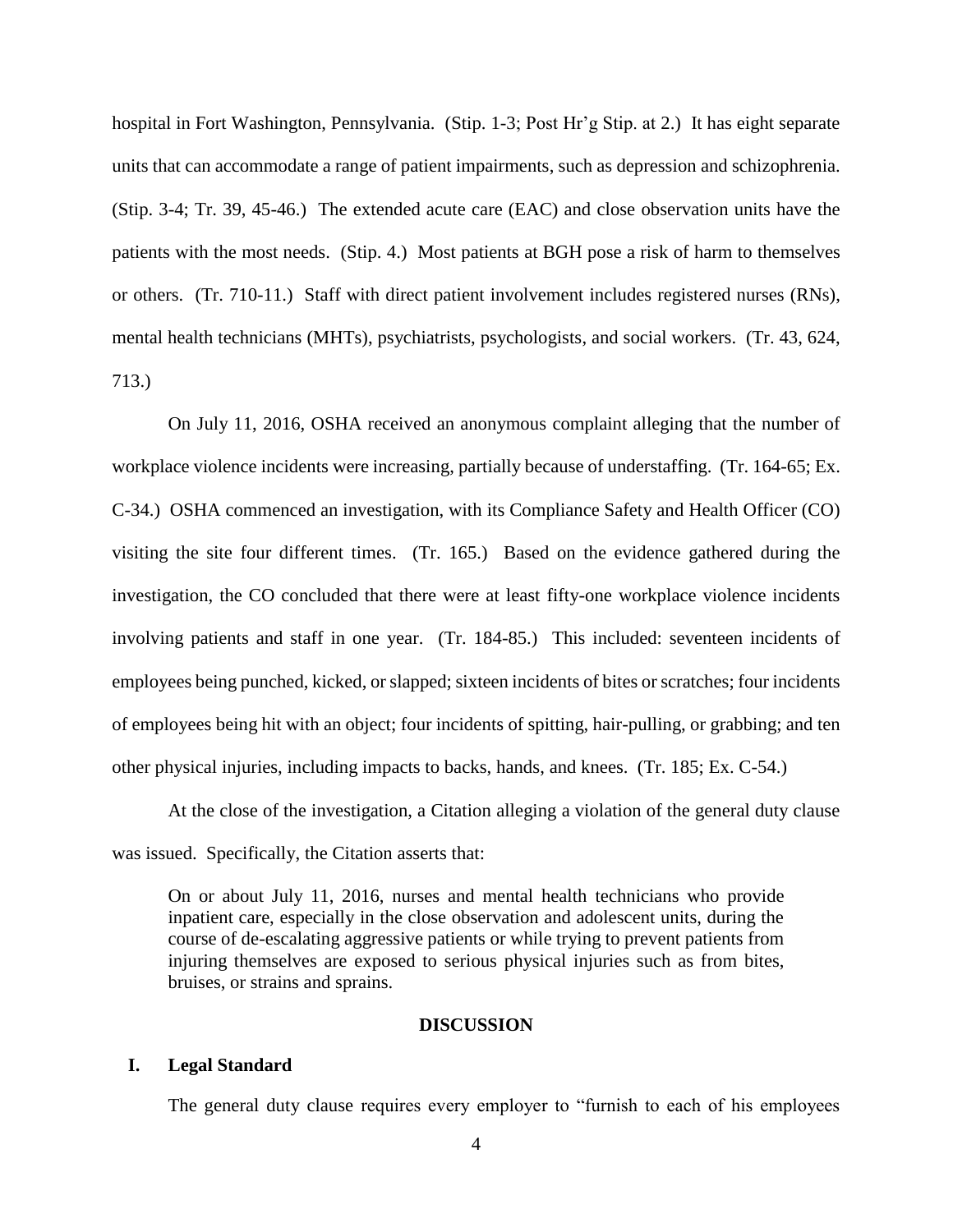employment and a place of employment which are free from recognized hazards that are causing or are likely to cause death or serious physical harm."<sup>2</sup> 29 U.S.C. § 654(a)(1). To establish a general duty clause violation, the Secretary must show: (1) there was an activity or condition in the employer's workplace that constituted a hazard to employees; (2) either the cited employer or its industry recognized that the condition or activity was hazardous; (3) the hazard was causing or was likely to cause death or serious physical harm; and (4) there were feasible means to eliminate the hazard or materially reduce it.<sup>3</sup> *Waldon Health Care Ctr.*, 16 BNA OSHC 1052, 1058 (No. 89-3097, 1993).

Respondent stipulated to the first two elements of the test. (Tr. 11-12, 121-22.) First, it admitted that employees at its worksite "were exposed to the hazard of workplace violence." (Stip. 12; Tr. 122.) In this case, the hazard of workplace violence is defined as "patient to staff aggression during the six-month period prior to the issuance of the citation."<sup>4</sup> (Stip. 12-13.) Second, BGH stipulated that both it and the relevant industry recognized the hazard of patient to staff aggression.<sup>5</sup> (Stip. 13-14.)

The parties dispute the test's remaining two elements: (1) was the hazard likely to cause

 $2^2$  The parties stipulated that this is what the general duty clause requires of employers. (Stip. 15; Tr. 12.)

 $3$  The parties stipulated that this is the test to establish liability for a violation of the general duty clause. (Stip. 16; Tr. 12-13.)

<sup>&</sup>lt;sup>4</sup> This six-month period commenced on July 11, 2016, and concluded on January 11, 2017. (Stip. 12; Tr. 11-12.)

<sup>5</sup> Specifically, BGH stipulated that:

<sup>(13)</sup> The hazard of workplace violence specifically defined in this case to be patient-to-staff aggression was recognized by Respondent.

<sup>(14)</sup> The hazard of workplace violence specifically defined in this case to be patient-to-staff aggression is recognized in the industry.

<sup>(</sup>Tr. 12.)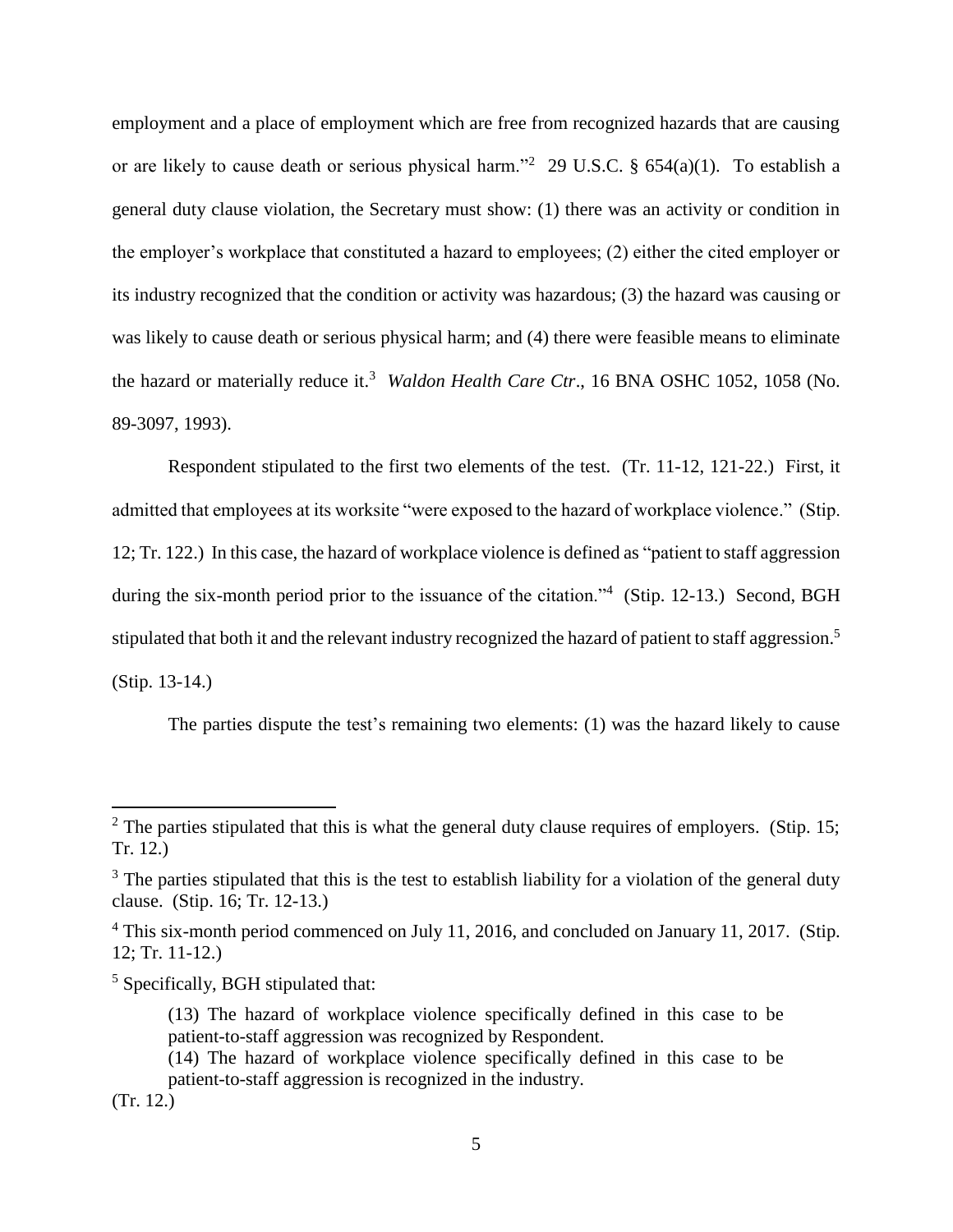death or serious physical harm, and (2) are there feasible means of abatement that Respondent could have implemented to materially reduce the hazard of workplace violence. (Stip. 16 (citing *Waldon*, 16 BNA OSHC at 1058).) For the reasons set forth below, the undersigned finds that the hazard is likely to cause death or serious physical harm and there are feasible means of abatement.

#### **II. Hazard of Workplace Violence is Likely to Cause Death or Serious Physical Harm**

Generally, workplace violence refers to violent acts that happen in the workplace, including assaults and threats of assault. (Tr. 403.) Workplace violence can occur in several different ways. (Tr. 403-4.) For example, employees can face threats from co-workers, or, as was the situation at BGH, from patients. (Tr. 403-4, 1327; Exs. R-12, R-27, R-48, C-4.) *See W. World, Inc.*, 24 BNA OSHC 2116, 2125-26 (No. 07-0144, 2014) (ALJ) (affirming a violation of the general duty clause when employer's firearm policies and procedures were inadequate), *aff'd*, 604 F. App'x. 188 (3d Cir. 2015) (unpublished); *Megawest Fin., Inc.,* No. 93-2879, 1995 WL 383233, at \*6 (O.S.H.C.A.L.J., May 8, 1995) (finding that the Secretary could assert that workplace violence constitutes a general duty clause violation).

There is no specific OSHA standard addressing the hazard of workplace violence. This does not mean that employers have no obligation to address the hazard. Rather, if an employer or its industry recognize that workplace violence is an actual or potential hazard that can cause death or serious physical harm, the Act's general duty clause requires such employers to act to eliminate or materially reduce this hazard. 29 U.S.C. § 654(a)(1). *See e.g., Con Agra, Inc*., 11 BNA OSHC 1141, 1144-45 (No. 79-1146, 1983) (finding a violation of the general duty clause even though no employee had been injured by the identified hazard); *Babcock & Wilcox, Co. v. OSHRC*, 622 F.2d 1160, 1165 (3d Cir. 1980) ("The issue is not whether an accident was likely to happen but rather whether, assuming one had occurred, it was likely that employees would have suffered serious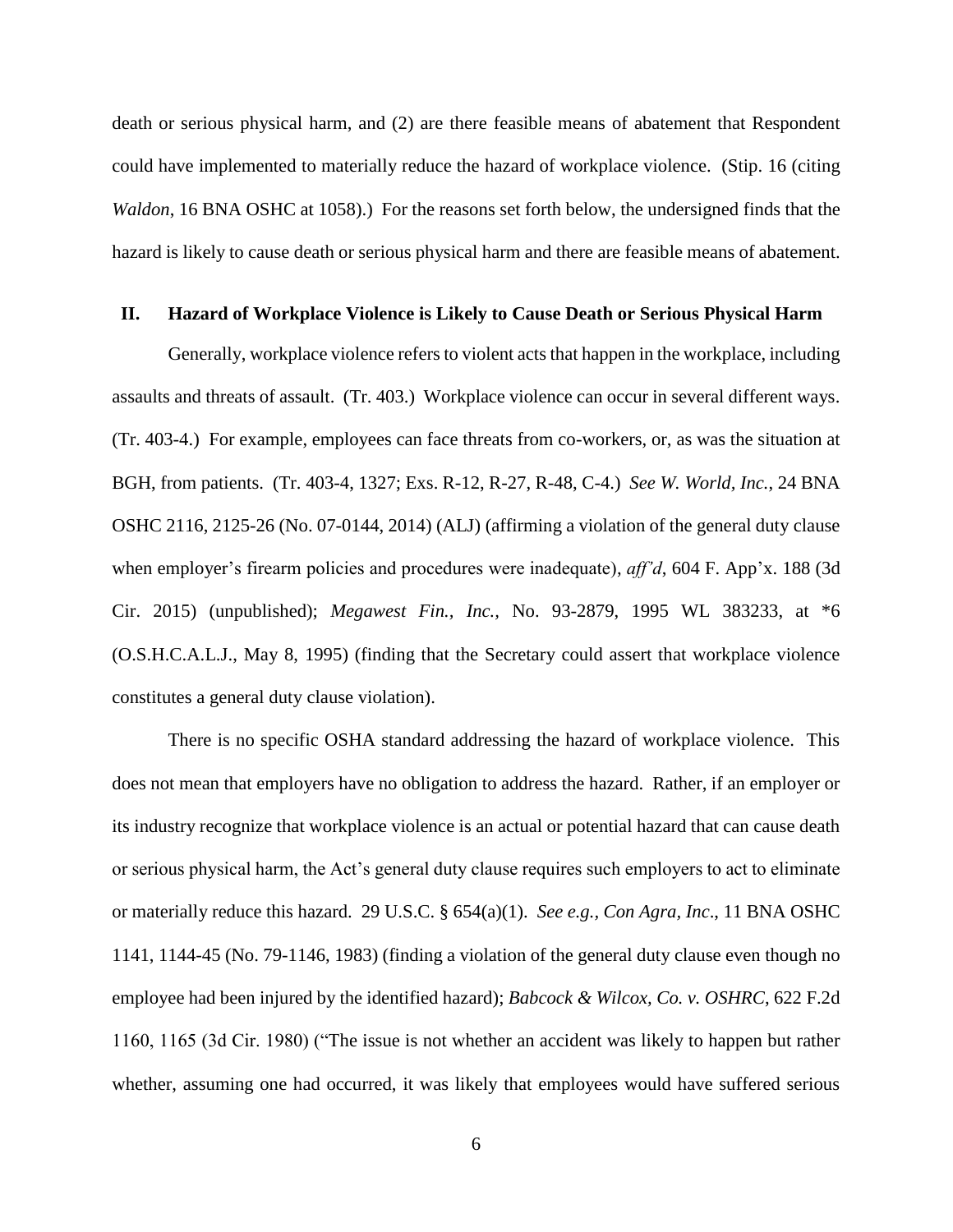physical harm.").

Both BGH and its industry recognize the hazard of workplace violence in the form of patient on staff aggression. (Tr. 397-98, 1327; Stip. 13-14; Exs. C-4 at 5-8, 31, C-47, R-46, R-48.) BGH employees work directly with patients who may act unpredictably and violently because of mental health issues. (Tr. 95, 295, 453.) As for the industry, the Secretary's expert, Dr. Lipscomb, explained, that "workplace violence is one of the most dangerous occupational hazards" for workers in the behavioral health setting face. (Ex. C-4 at 3-4.) She cites a 2015 study of 614 psychiatric care units that identified nearly 15,000 assaults by patients over a four-year period. (Tr. 475-77; Ex. C-47.) Nearly 75% of these assaults involved an incident where only the employee was injured. (Ex. C-47.)

As there is agreement that this is a hazard, we turn to whether the results of accidents related to the hazard are likely to cause death or serious harm. *See Waldon*, 16 BNA OSHC at 1060 (focus is not on the likelihood of injury, but whether, if an accident occurs, are the results likely to cause death or serious harm.) Every non-management employee who testified described receiving workplace injuries from patient attacks. In 2016, there were fifty-one employee injuries from patient on staff violence at BGH. (Tr. 185, 417, 1173; Exs. C-12, C-54, R-48.) The injuries included employees being punched, kicked, slapped, bitten, scratched, hit with objects, spit at, grabbed, knocked down, and having hair pulled. (Tr. 185, 420, 1011.) One employee testified that in his three years at the facility patients punched him at least eight times, including once in the face. (Tr. 52, 60; Exs. C-55, 56.) This was not the only instance of workplace violence he experienced. He also received scratches that drew blood two or three times, was bitten, spit on "countless" times, and knocked down. (Tr. 52, 1011.) Another employee was attacked and beaten by a patient. (Tr. 137.) The patient lunged at her, hitting her repeatedly in the back of her head,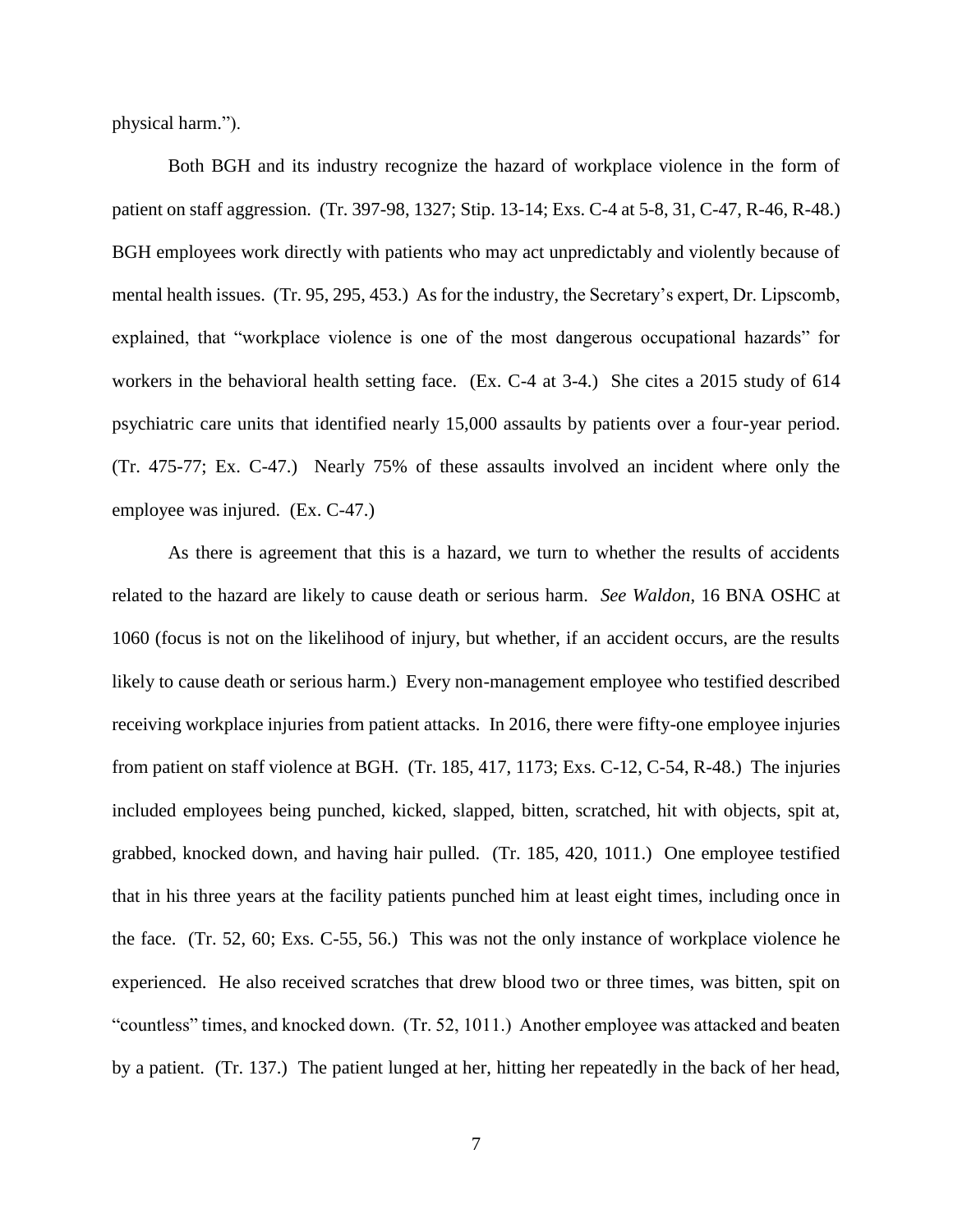neck, and shoulders, and pulled her hair. *Id.* A third employee had a telephone thrown at her head while she was writing notes at a desk. (Tr. 233.) A fourth employee sprained her knee after being thrown against the wall and a door during an incident involving two different patients. (Tr. 369.) She missed a few days of work and had to use crutches and an immobilizer brace for a few weeks. (Tr. 370.) A fifth employee described to the CO a patient hitting her and biting her neck. (Tr. 196-97.) A sixth employee described being attacked or assaulted "countless times," three of which sent him to the hospital and one of which left him with a permanent scar from a bite. (Tr. 586-87.) BGH employees provided numerous examples of experiencing serious physical harm from patient on staff violence. (Tr. 420.)

Besides the testimony from employees, the CO explained that she identified twelve employee injuries related to patient violence that resulted in eight lost workdays and 121 restricted time or job transfer days in 2016. (Exs. C-4 at 4, C-12, R-48; Tr. 175, 184, 206.) While this was a notable increase from the prior three years, BGH had OSHA recordable injuries related to workplace violence every year from 2013 thru the time referenced in the Citation. (Ex. C-4 at 4; Tr. 204.)

In short, the working conditions at BGH presented a serious risk of workplace violence and the staff was at risk of experiencing assaults with the potential for severe injuries. (Ex. C-4 at 31.) Injuries to employees constitute at least prima facie evidence that the hazard was likely to cause death or serious injury. *See e.g., Usery v. Marquette Cement Mfg. Co*., 568 F.2d 902, 910 (2d Cir. 1977). BGH offers no rebuttal to the Secretary's position that the general duty clause covers head injuries and those serious enough to necessitate trips to the hospital. The Secretary established the presence of a hazard which BGH and its industry recognized, and this hazard is likely to cause death or serious physical harm.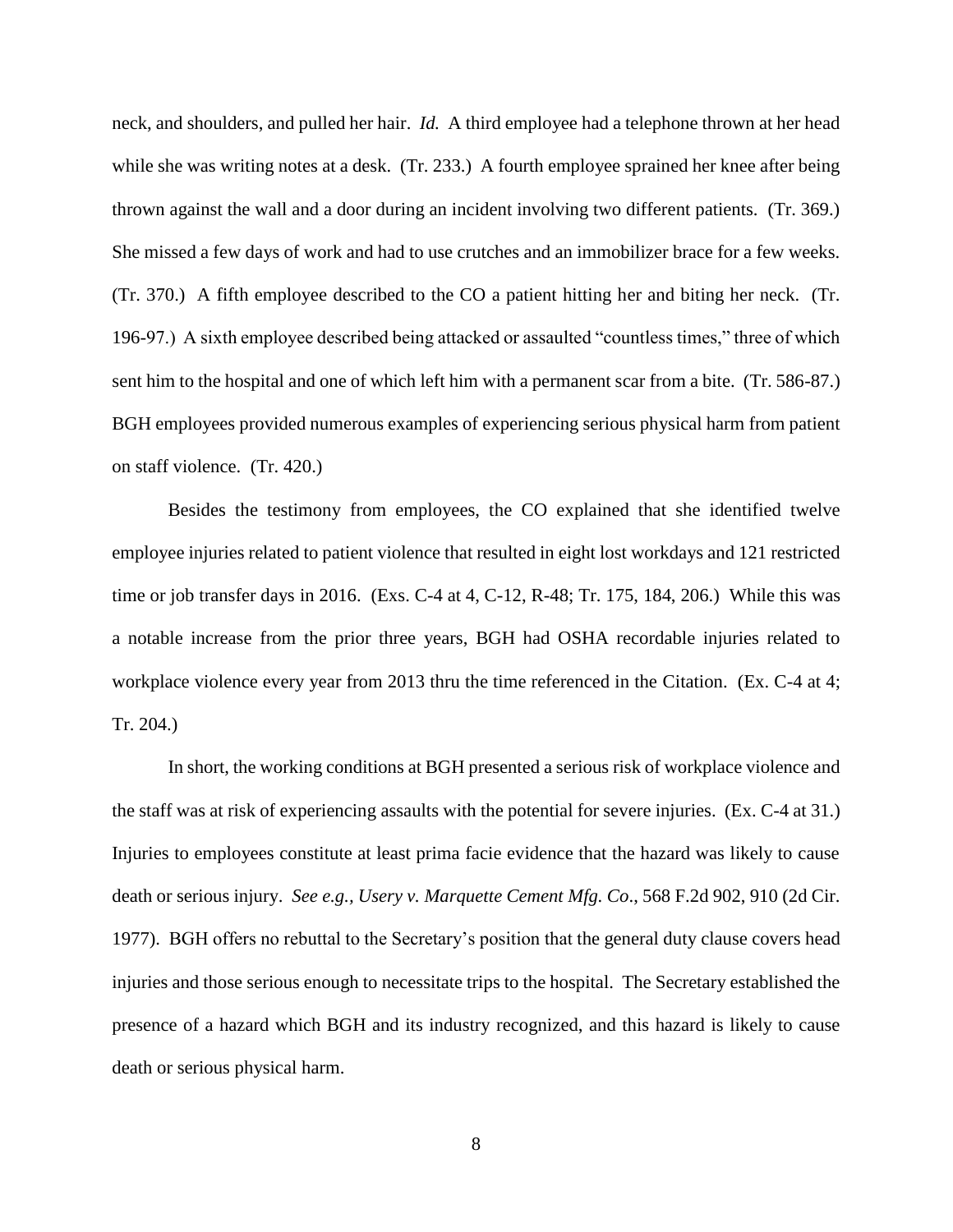#### **III. Abatement**

Having found that BGH recognized that the hazard of patient on staff aggression was present at its facility and that this hazard could lead to death or serious injury, we turn to whether the Secretary satisfied the test's abatement prong. *See Waldon*, 16 BNA OSHC at 1062.

## **A. Expert Testimony**

Both sides offered expert testimony on the sufficiency of BGH's abatement efforts as of when the Citation was issued, and the abatement methods proposed in the Citation. Monica Cooke testified for the Respondent. The undersigned accepted her as an expert on risk reduction of workplace violence and healthcare, including reducing patient to staff aggression in a behavioral health hospital setting. (Tr. 1259.) Dr. Lipscomb testified on the Secretary's behalf. She was accepted, without objection, as an expert in workplace violence prevention in the healthcare setting, including the behavioral healthcare setting. (Tr. 416, 418-19.)

Dr. Lipscomb has a bachelor's degree in nursing, a master of science degree in public health nursing and occupational health nursing, and a PhD in epidemiology with a focus on occupational and environmental health. (Tr. 398-99; Ex. C-5.) In her long career, she provided extensive consulting services to various governmental agencies on workplace violence in the healthcare setting. (Tr. 401-2, 405-6.) This work included testifying before state legislatures about workplace violence prevention. (Tr. 413-14.) She also conducted extensive field research work on violence in healthcare facilities. (Tr. 400, 402, 410.) As part of this work, she visited numerous behavioral healthcare facilities in different states to evaluate the effectiveness of abatement measures to minimize workplace violence. (Tr. 405-8.) This and other research resulted in the publication of approximately twenty-five papers on workplace violence in peer-reviewed journals. (Tr. 410-11; Exs. C-4 at 32, 49, C-5 at 3-10, C-46, C-49.) Most of this work and the related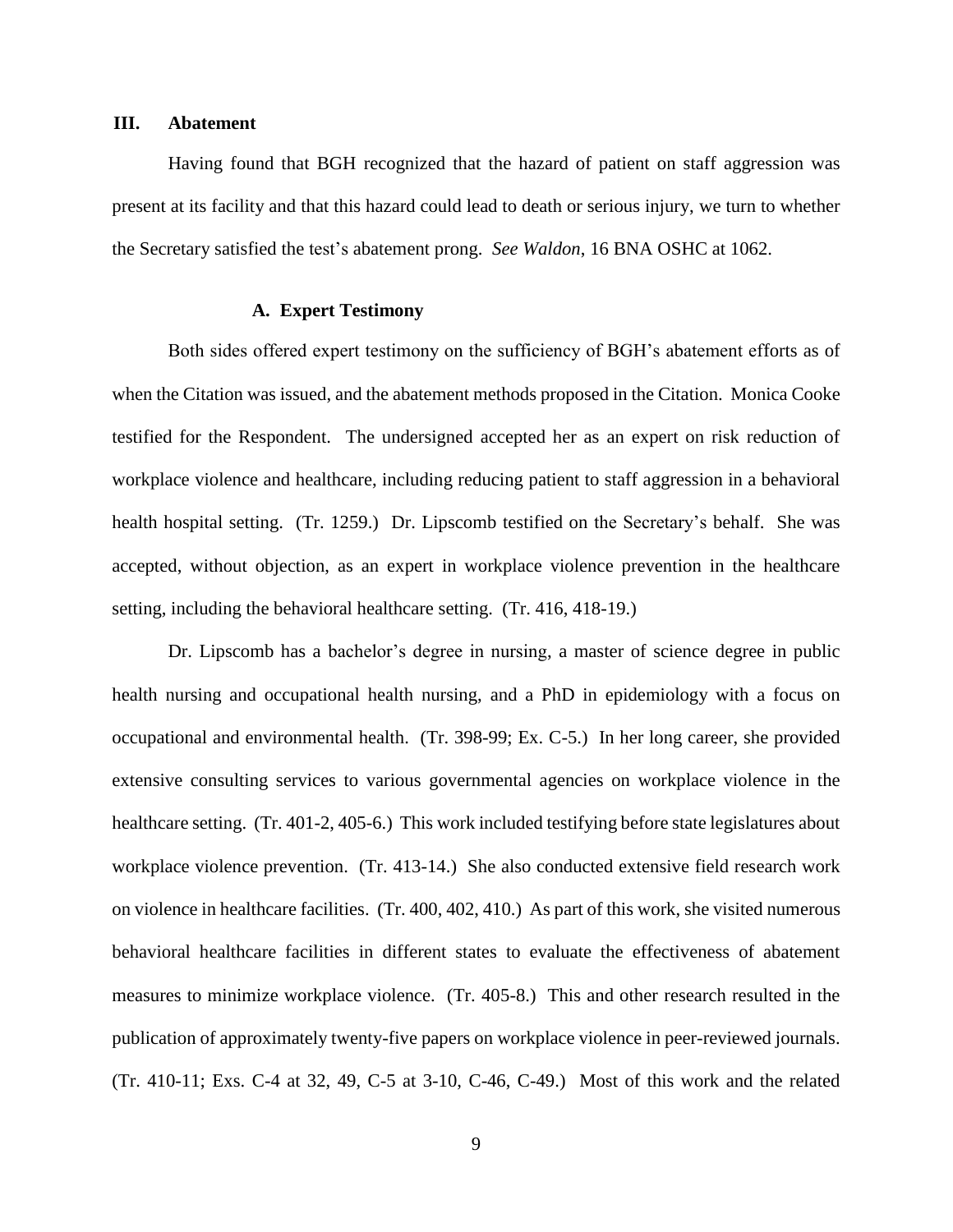publications center on the same type of workplace violence at issue here: patients acting aggressively against healthcare workers. (Tr. 404.)

Respondent's expert, Ms. Cooke, has a bachelor's degree in nursing and a master's degree in healthcare administration. (Tr. 1237.) She has conducted risk assessments that include an examination of the risk of patient aggression against staff at several behavioral health facilities. (Tr. 1237-38.) Ms. Cooke has not conducted any field research related to workplace violence prevention. (Tr. 1256-57.) In terms of publications, while she co-authored a chapter in a book about behavioral health risk and published newsletters for various organizations, she has not published any peer-reviewed papers or book chapters on workplace violence prevention. (Tr. 1244-45, 1257.)

Dr. Lipscomb and Ms. Cooke both satisfy the threshold requirements to allow them to offer expert opinions. But their testimonies are not entitled to equal weight. The Secretary raised the scope of Ms. Cooke's review and questioned whether its limited parameters precluded her testimony from being sufficiently helpful. (Sec'y Br. at 43-47; Tr. 1245.) These challenges were not enough to exclude the testimony. Still, they are relevant when determining what weight to give her testimony and expert report. *See U.S. Steel v. OSHRC*, 537 F.2d 780, 783 (3d Cir. 1976) (explaining that expert testimony need not be accepted even if uncontradicted); *Conn. Nat. Gas Corp*., 6 BNA OSHC 1796, 1800 (No. 13964, 1978) (noting that it is up to the trier of fact to determine what weight, if any, to give expert testimony).

Ms. Cooke spent a few hours at BGH on one day. (Tr. 1251-52, 1331; Ex. R-57 at 2.) She was not hired to conduct the kind of comprehensive workplace violence assessment that she typically conducts for clients. (Tr. 1251-52, 1331.) She acknowledged that she did not have enough information from an assessment standpoint to opine on whether there were any additional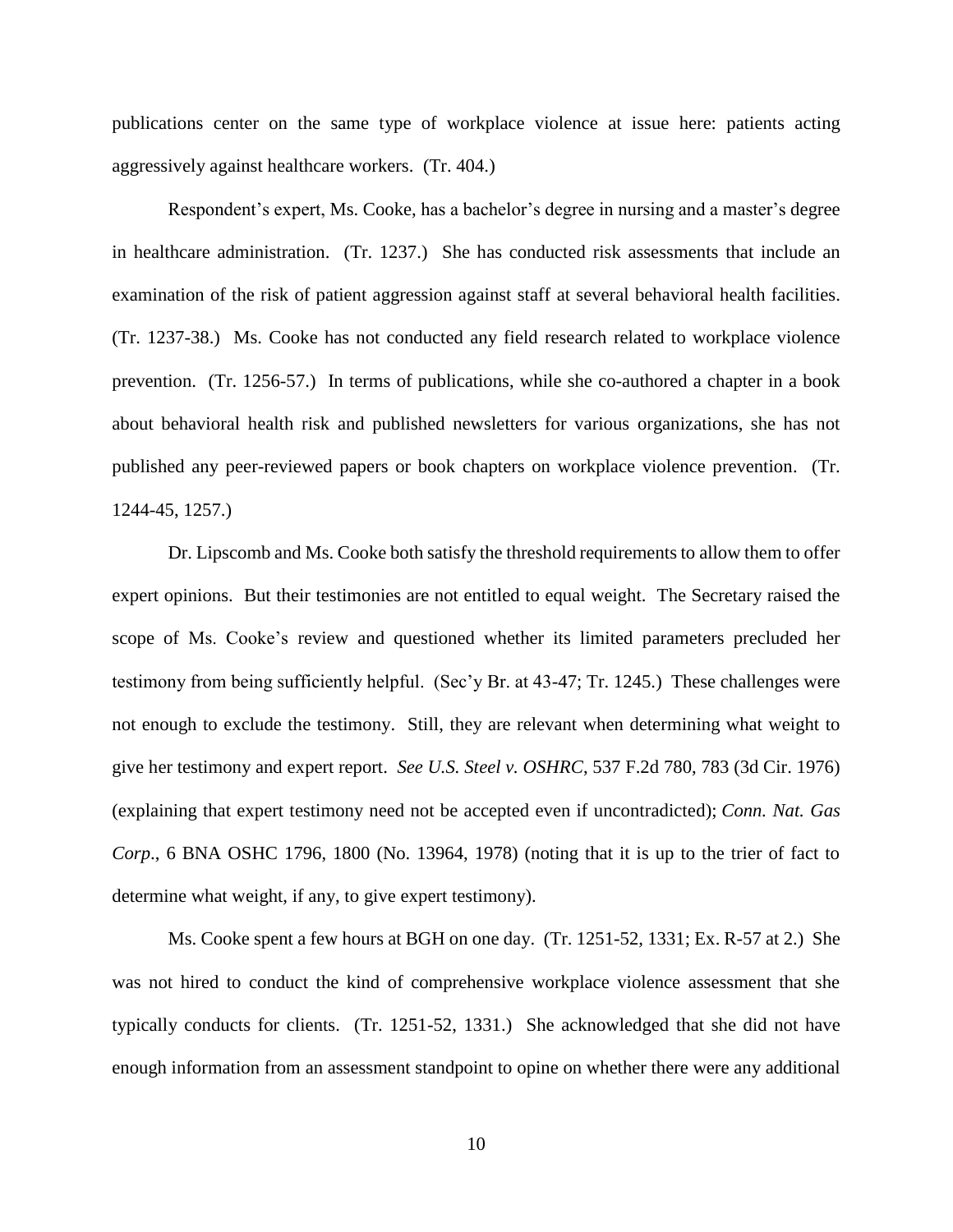prevention strategies that BGH could have implemented to reduce workplace violence injuries. (Tr. 1248-50, 1330.) She assessed whether BGH's approach was consistent with the behavioral health industry as a whole. (Ex. R-57.) She did not determine what else BGH could have done to address workplace violence—her review was limited to assessing what they were actually doing. (Tr. 1252, 1330.) Her report evaluated the feasibility of only one of the Secretary's proposed abatement measures, the use of a buddy system. (Tr. 1328; Ex. R-57.) She offered no opinion on whether any of the other abatement measures discussed during the hearing were economically or technologically feasible. (Tr. 1327-28.)

Several pieces of information Ms. Cooke cites in her report as support for her opinion are not adequately borne out by the evidence. First, in terms of BGH's policies, Ms. Cooke indicated that the employee handbook and workplace violence policy show that the facility had "zerotolerance" for acts or threats of violence. (Ex. R-57 at 2, 5.) However, BGH's management explained that the policy Ms. Cooke cites is not focused on patient on staff violence. (Tr. 1099.) The zero-tolerance policy did not appear to apply to violent acts committed by patients.<sup>6</sup> (Tr. 139-40.) Second, her report states that BGH required staff to report acts of violence. (Ex. R-57 at 2, 5.) But employees were not required to fill out employee accident reports (EARs) and verbal threats and abuse did not have to be documented. (Tr. 659, 907.) Ms. Cooke also refers to forms that employees did not use to support her opinions on the adequacy of BGH's approach. (Tr. 656, 1033, 1058-60; Ex. R-57 at 3, 11.)

Third, in terms of workplace practices, Ms. Cooke's report concludes that incidents of aggression or violence are "routinely debriefed by the staff and events are communicated to care

<sup>&</sup>lt;sup>6</sup> The record does not include evidence that BGH had any type of workplace violence incidents other than patient on staff violence.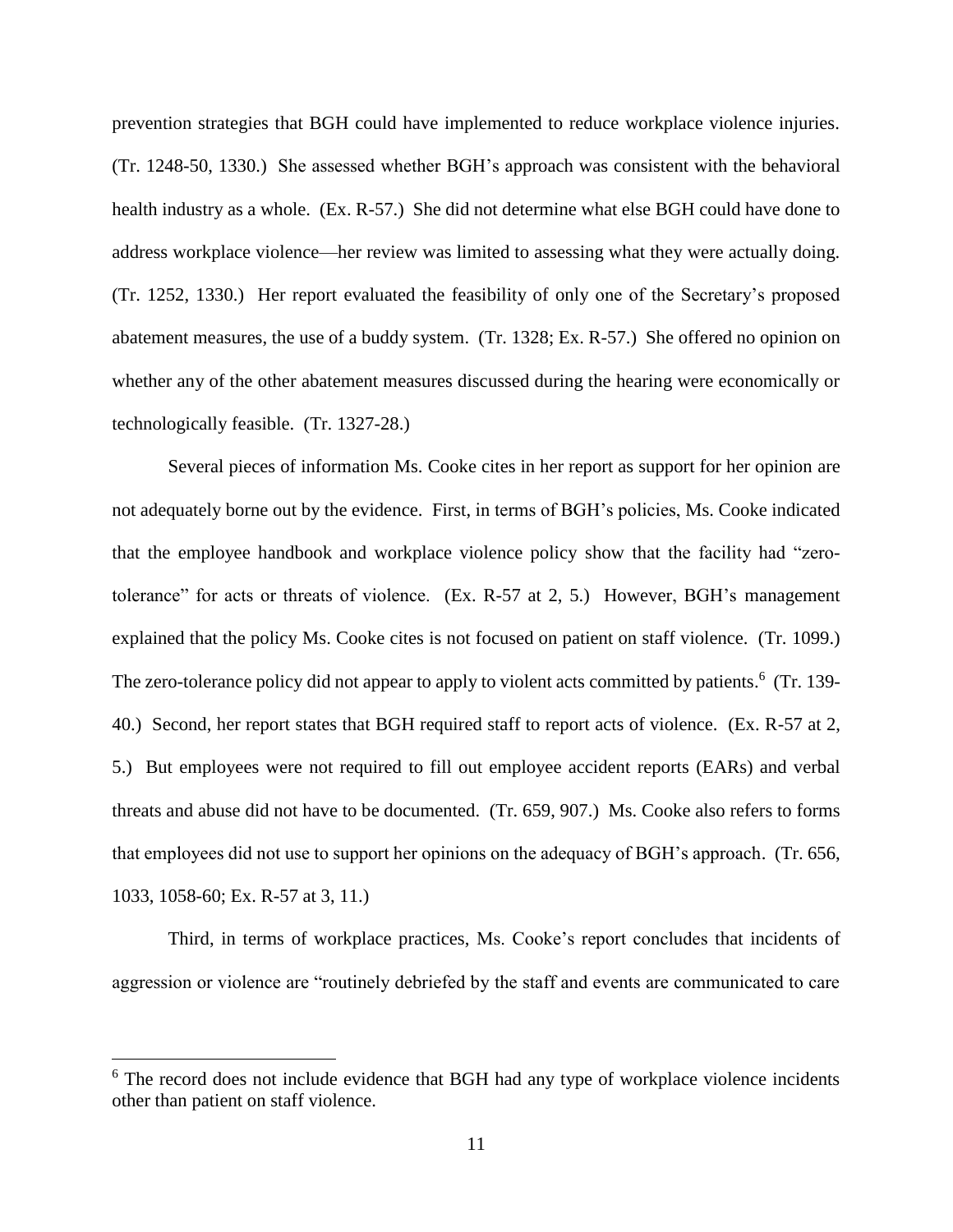providers." (Ex. R-57 at 2, 6.) However, as discussed below, BGH's debriefing practices were not consistent. (Tr. 579-80.) Fourth, the report refers to monthly "EOC rounds" being conducted by "Facilities and the Risk Manager" and said that reports from these rounds were provided to the Safety Committee. (Ex. R-57 at 4.) No witness defined what EOC meant or described these EOC rounds—it is not referred to in Respondent's Brief, and there is no evidence of any monthly reports from such rounds being given to the Safety Committee, or it reviewing information from an EOC round. Fifth, the report states that camera surveillance footage of workplace violence incidents is utilized for training purposes. *Id.* at 4-5. However, the person that leads the reviews said that he was not instructed to do a camera review of every incident of workplace violence he knew about. (Tr. 1006, 1067-68.) For the reviews he did conduct, he placed the forms from the camera review in a file and did not complete them at all if an employee did not want to do the voluntary camera review.<sup>7</sup> (Tr. 1044, 1047.) Sixth, the report refers to "available walkie talkies" to mitigate the risk of violence. (Ex. R-57 at 6.) But, after multiple employees testified about the inadequacy of the walkie talkies, Ms. Cooke did not indicate she still believed that they were reliable. (Tr. 1340; Ex. R-57 at 6.)

Dr. Lipscomb's report and testimony focused on the adequacy of BGH's approach and whether there were any additional feasible steps it could take to materially reduce the hazard of patient on staff violence. (Ex. C-4.) In contrast, Ms. Cooke's expert opinion focused on whether what BGH was doing was consistent with the industry. (Tr. 1329; Ex. R-57.) But that is not the test. The Commission has long held that the general duty clause may require more than what is customary. *S. Ry. Co*., 3 BNA OSHC 1657, 1658 (No. 5960, 1975) (concluding that abatement

<sup>&</sup>lt;sup>7</sup> He indicated that in "most cases" he would "try to set up a camera review if necessary ... ." (Tr. 1006.)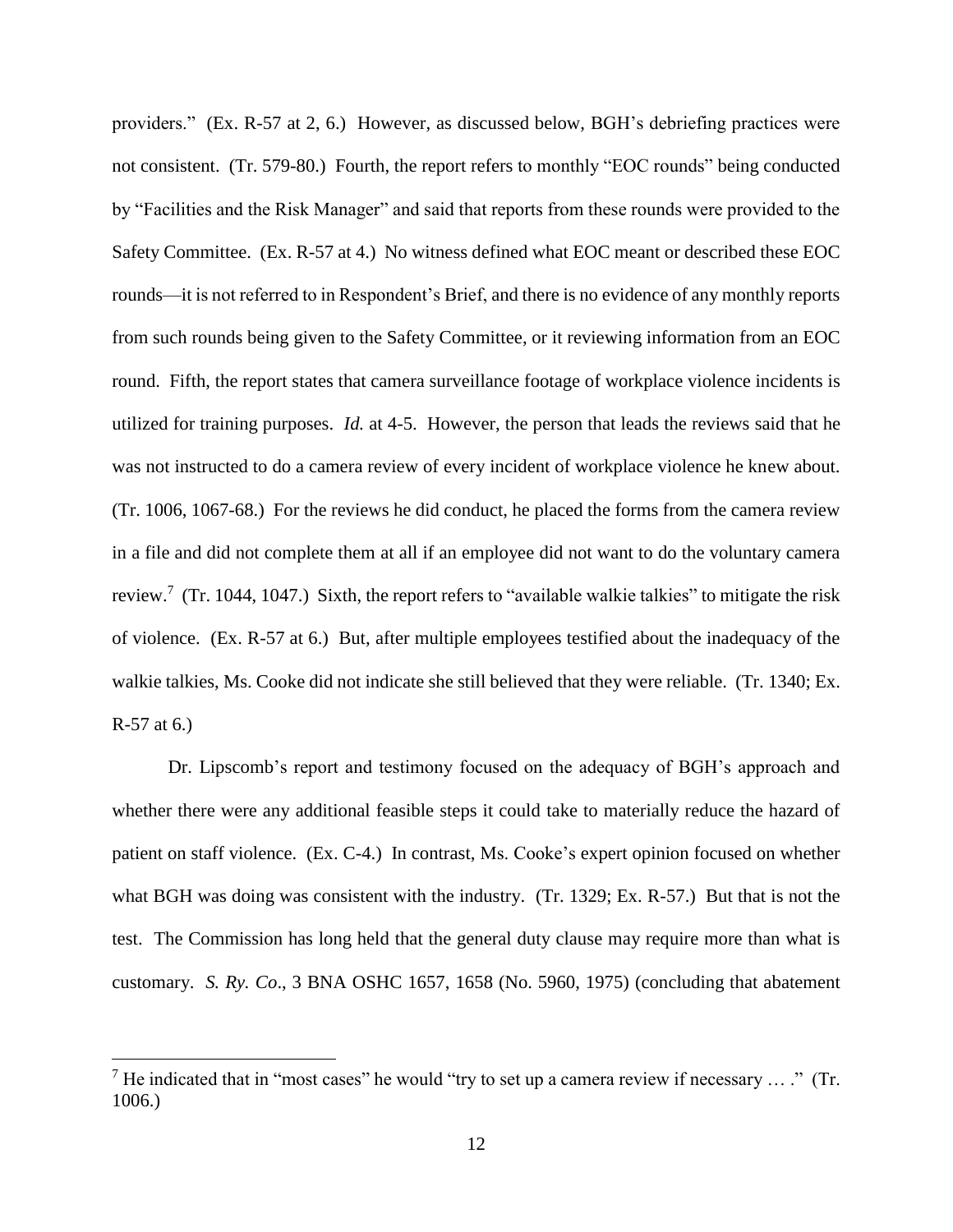under the general duty clause "may require that work practices and safety precautions be upgraded to a feasible level which is above that considered customary or 'reasonable' by an industry"); *Cont'l Oil Co*., 6 BNA OSHC 1814, 1816 (No. 1829, 1978), *aff'd*, 630 F.2d 446 (6th Cir. 1980). The general duty clause requires employers to take all feasible steps to protect against recognized hazards. *Gen. Dynamics Corp., Quincy Shipbuilding Div*., 599 F.2d 453, 464 (1st Cir. 1979). Employers must implement abatement measures whenever they are "recognized by safety experts as feasible, even though it is not of general usage in the industry." 599 F.2d at 464. "The question is whether a precaution is recognized by safety experts as feasible, not whether the precaution's use has become customary." *Nat'l Realty & Constr. Co. v. OSHRC*, 489 F.2d 1257, 1265-66 n.37 (D.C. Cir. 1973). *See also Wheeling-Pittsburgh Steel Corp.*, 10 BNA OSHC 1242, 1245 (No. 76- 4807, 1981) (consolidated) (concluding that the general duty clause "may require that feasible protective measures be taken even though such measures are not considered customary in a particular industry"), *aff'd*, 688 F.2d 828 (3d Cir. 1982) (table).

So, the issue is whether the employer sufficiently abated a recognized hazard that exposes employees to serious injuries as opposed to whether an employer's actions are consistent with other behavioral health hospitals. Dr. Lipscomb's testimony credibly and directly addressed the sufficiency of BGH's abatement methods and the feasibility of additional abatement measures. Her testimony was largely unrebutted either by fact witnesses or Ms. Cooke. Thus, Dr. Lipscomb's testimony is credited to support the findings that BGH failed to adequately abate the hazard and that there were feasible methods of abatement BGH could adopt to materially reduce the hazard. *See i4i Ltd. P'ship v. Microsoft Corp.*, 598 F.3d 831, 852 (Fed. Cir. 2010) (noting that a judge can give little weight to expert testimony although found reliable enough to pass the threshold of Fed. R. of Evid. 702), *aff'd*, 564 U.S. 91 (2011).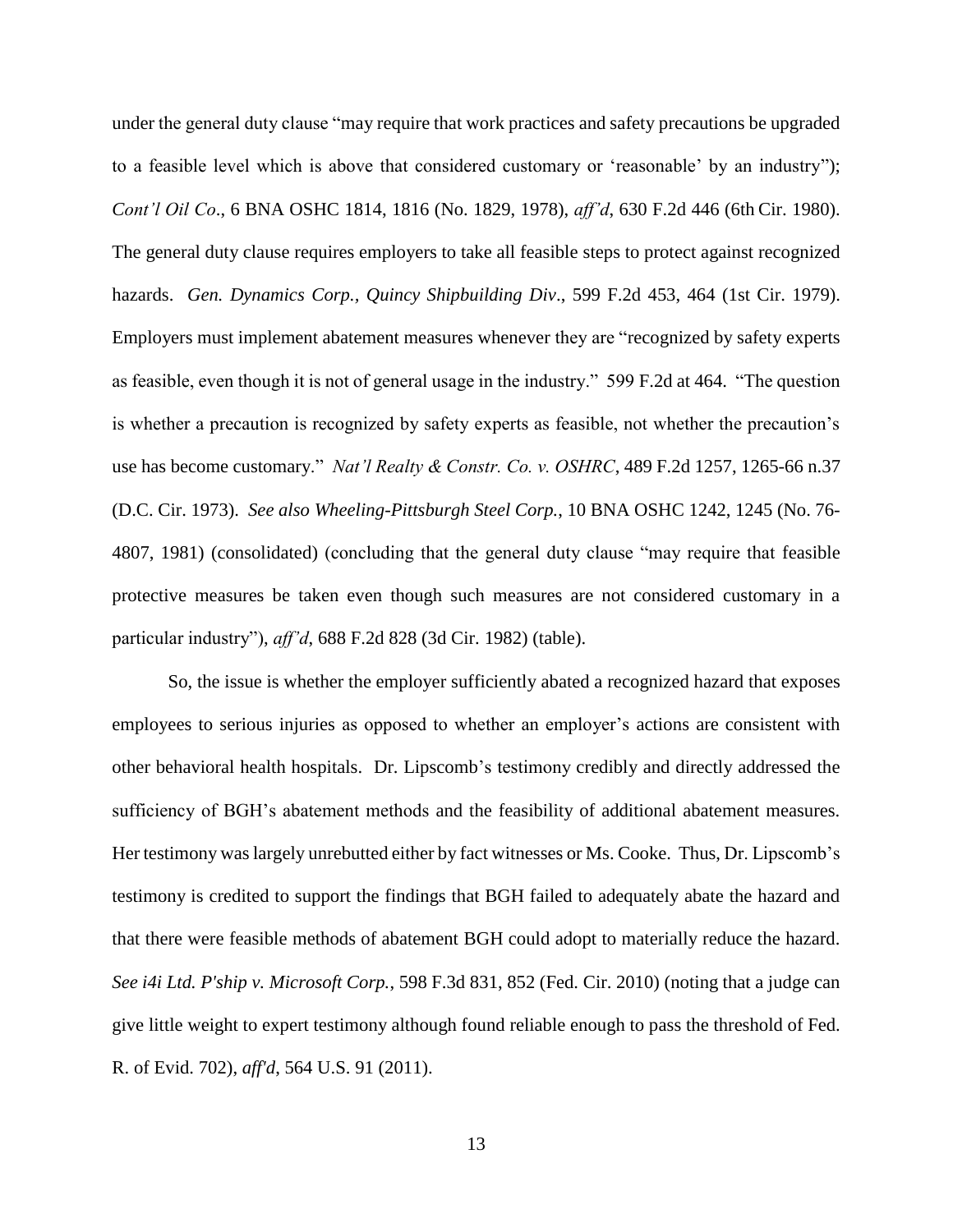#### **B. Sufficiency of BGH's Approach**

For general duty clause violations, when an employer has undertaken measures to address the cited hazard the Secretary must show that such measures were inadequate. *Mo. Basin Well Serv., Inc.*, 26 BNA OSHC 2314, 2319 (No. 13-1817, 2018). BGH's workplace violence prevention program primarily consisted of: (a) its clinical care of patients, (b) written policies related to violence among co-workers, management of aggression, and responding to codes, (c) accident reporting procedures, (d) management committees that reviewed patient aggression, and (e) training.<sup>8</sup> (Resp't Br. 5-11.)

The Secretary asserts that these prevention efforts were inadequate. Certainly, BGH's approach did not eliminate the hazard: fifty-one incidents of patient on employee violence occurred in 2016 alone. (Tr. 185, 1173; Ex. C-54.) The Secretary argues that BGH failed to fully implement and enforce its existing program. *See SeaWorld of Fla., LLC v. Perez*, 748 F.3d 1202, 1206, 1215 (D.C. Cir. 2014) (finding existing safety procedures inadequate).

### *1. Clinical Care Policies*

BGH contends that it took reasonable steps to abate the hazard of patient on staff violence through its clinical treatment of patients. (Tr. 738-39.) The treatment program includes: (a) gathering information about a patient as part of the admissions process to develop a Crisis Plan, and (b) assessing and then clinically treating patients. (Tr. 318-20, 329, 741-43; Ex. R-7.)

### **a. Crisis Plans**

 $\overline{a}$ 

According to the Chief Nursing Officer (CNO), during the admission process, patients are

<sup>&</sup>lt;sup>8</sup> BGH did not organize its policies relevant to the hazard of workplace violence in a single document or binder. (Tr. 33, 1084; Ex. C-4 at 10.) The Workplace Violence and Code 100 policies were available on BGH's internal homepage (Intranet), but witnesses did not specifically indicate whether the Management of Aggression policy was available there. (Tr. 1098-99, 1103.)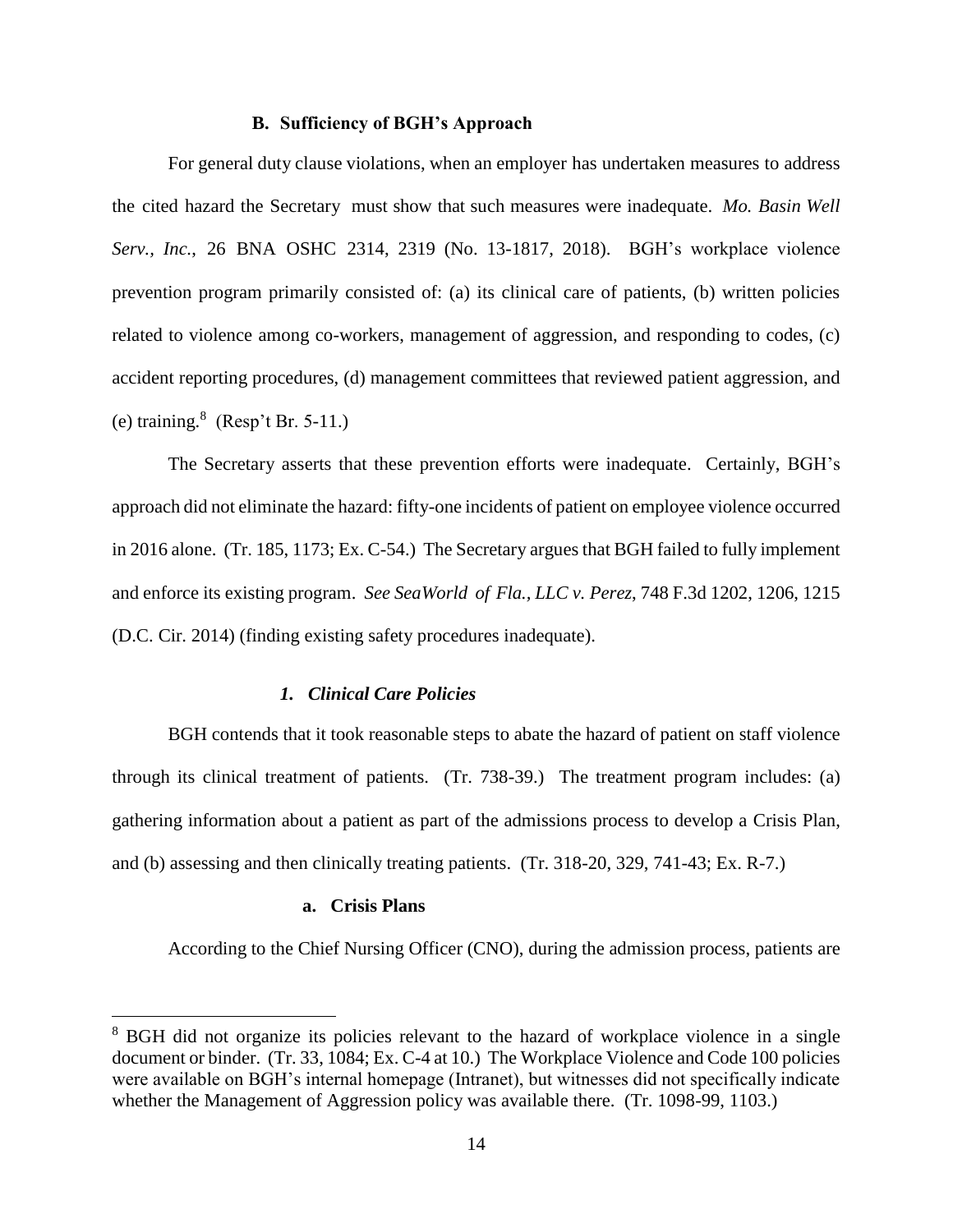given a form called a Crisis Plan that asks about what helps them when they feel anxious or agitated. (Tr. 291, 928-29; Ex. R-7.) Patients complete the form by themselves unless they need assistance from the staff in which case someone will assist them. (Tr. 291.) None of the witnesses addressed whether a plan was still developed even if a patient was unable to, or refused to, provide information about what had calmed them in the past. Whatever utility these forms may have had to address the hazard is undermined by the evidence that they were frequently left blank. (Tr. 93.) Because of how the forms were used, the undersigned finds that the Crisis Plans were not an effective abatement method for the cited hazard.

### **b. Assessment and Progress Notes**

To determine whether the facility has the capacity to treat a person, an employee first completes a form used for triage purposes called the "pink sheet."<sup>9</sup> (Tr. 320-21, 722; Ex. R-1.) The one-page form includes space for the person completing it to check off whether there was or was not a risk of "homicidal ideation" or "assaultive behavior." (Ex. R-1.) The record does indicate the background or training of the people who fill out the pink sheets.<sup>10</sup> (Tr. 318, 620.)

Ms. Cooke appeared to suggest that if the pink sheet identified the patient as having potential aggression issues, that patient would be "flagged" by forwarding the pink sheet to the unit where they were going to be treated.<sup>11</sup> (Tr. 1303.) But, the "pink sheets" were not used to differentiate patients considered to present a greater risk of engaging in violent behavior. The form

<sup>&</sup>lt;sup>9</sup> The form is labeled "Inquiry Call/Client Information" but was typically printed on pink paper leading to it being called the "pink sheet." (Tr. 318, 766; Ex. R-1.)

<sup>&</sup>lt;sup>10</sup> The CNO said a "specialist" completed the forms. (Tr. 318.)

 $11$  At first, Ms. Cooke indicated that she did not know if just the information was conveyed or if the pink sheet itself was sent to the unit. (Tr. 1278.) The House Supervisor said that "admissions" completes the form and that it "stays with the patient's paperwork." (Tr. 620-21.)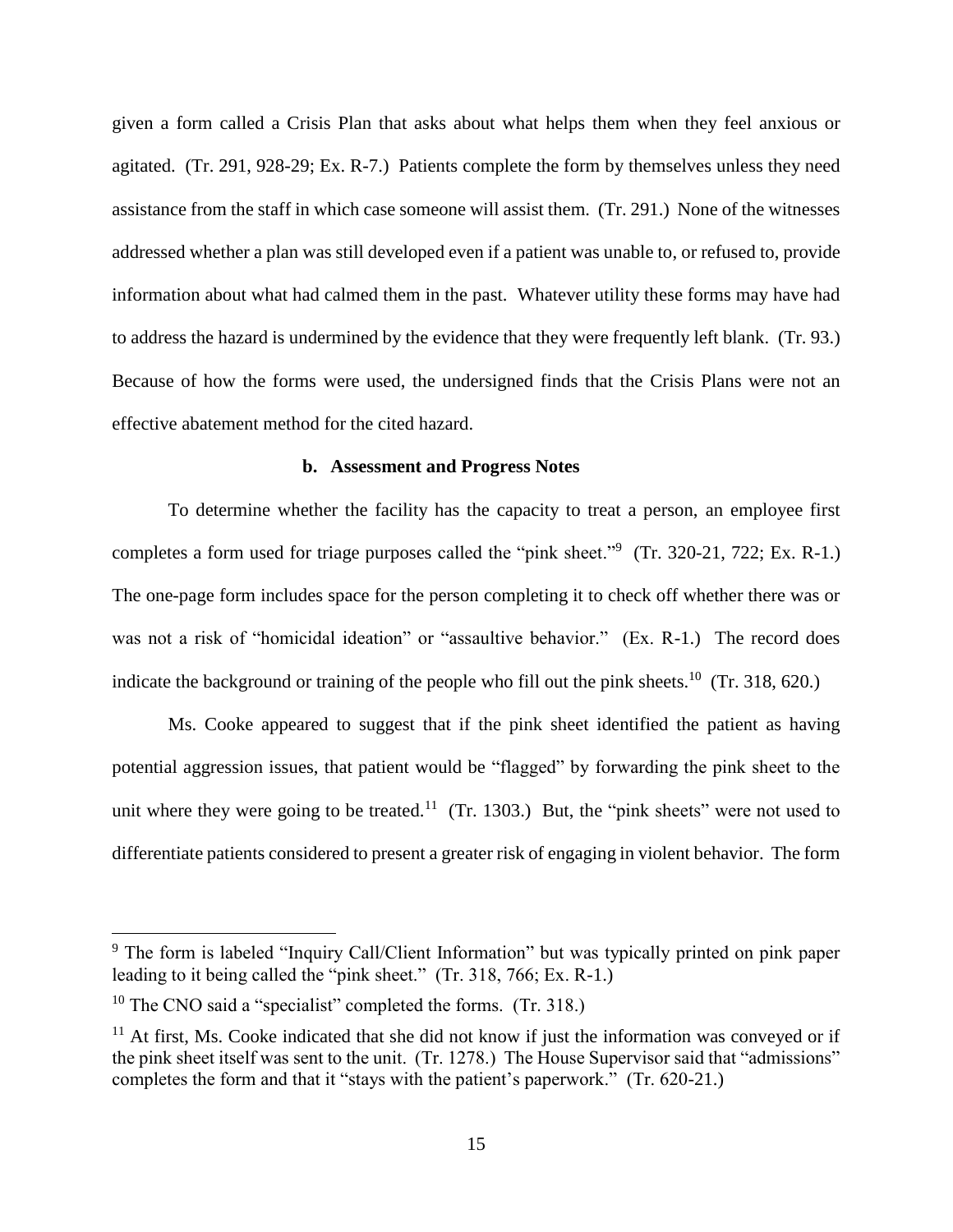was filled out for anyone referred to the facility—all such patients had the same type of pink sheet in their files.<sup>12</sup> (Tr. 620; Ex. R-1.)

BGH's House Supervisor said that a physician looked at the pink sheets, but all staff members had "access" to the risk assessment information it might contain. (Tr. 621.) There is no indication that warnings or other information was specifically conveyed to the front-line workers to advise them about particular risks related to workplace violence. No one testified that MHTs were trained or instructed to review the pink sheets before working in a unit.<sup>13</sup>

Besides the pink sheet, within eight hours of being admitted, an RN completes an assessment of the patient. (Tr. 329.) The CNO explained that this assessment is "mostly" about what is going on with the patient medically, but it includes a question about "homicidal assault risk." (Tr. 331.) A psychiatrist and a social worker also complete patient evaluations after admissions. (Tr. 625.) This information becomes part of the patient's chart and staff members have access to it. (Tr. 93, 624.) The assessments inform clinical care, but, as with the pink sheet, there does not appear to be a process to specifically flag the charts or make staff specifically aware of which patients are at higher risk for contributing to the hazard of patient on staff violence.

After the initial care assessments, employees were to document information about significant patient behaviors, including physical aggression.<sup>14</sup> (Tr. 267-68, 931-32.) Employees can write a "BIRP note," which is a note describing the behavior, the intervention, the response,

<sup>&</sup>lt;sup>12</sup> If a patient came directly to the facility on their own (i.e., they were a "walk-in"), the "pink sheet" was not used. (Tr. 322-23; Ex. R-2.) Instead, a "clinician" completed a more detailed form titled "Intake Assessment" to see if BGH could offer appropriate care. *Id.*

 $13$  The House Supervisor indicated that the supervising "charge" nurse is given a "report" about new patients before they arrive in the unit. (Tr. 622.) It is not clear if this "report" differs from the "pink sheet."

<sup>&</sup>lt;sup>14</sup> Verbally aggressive behavior also "could be" recorded. (Tr. 268, 631.)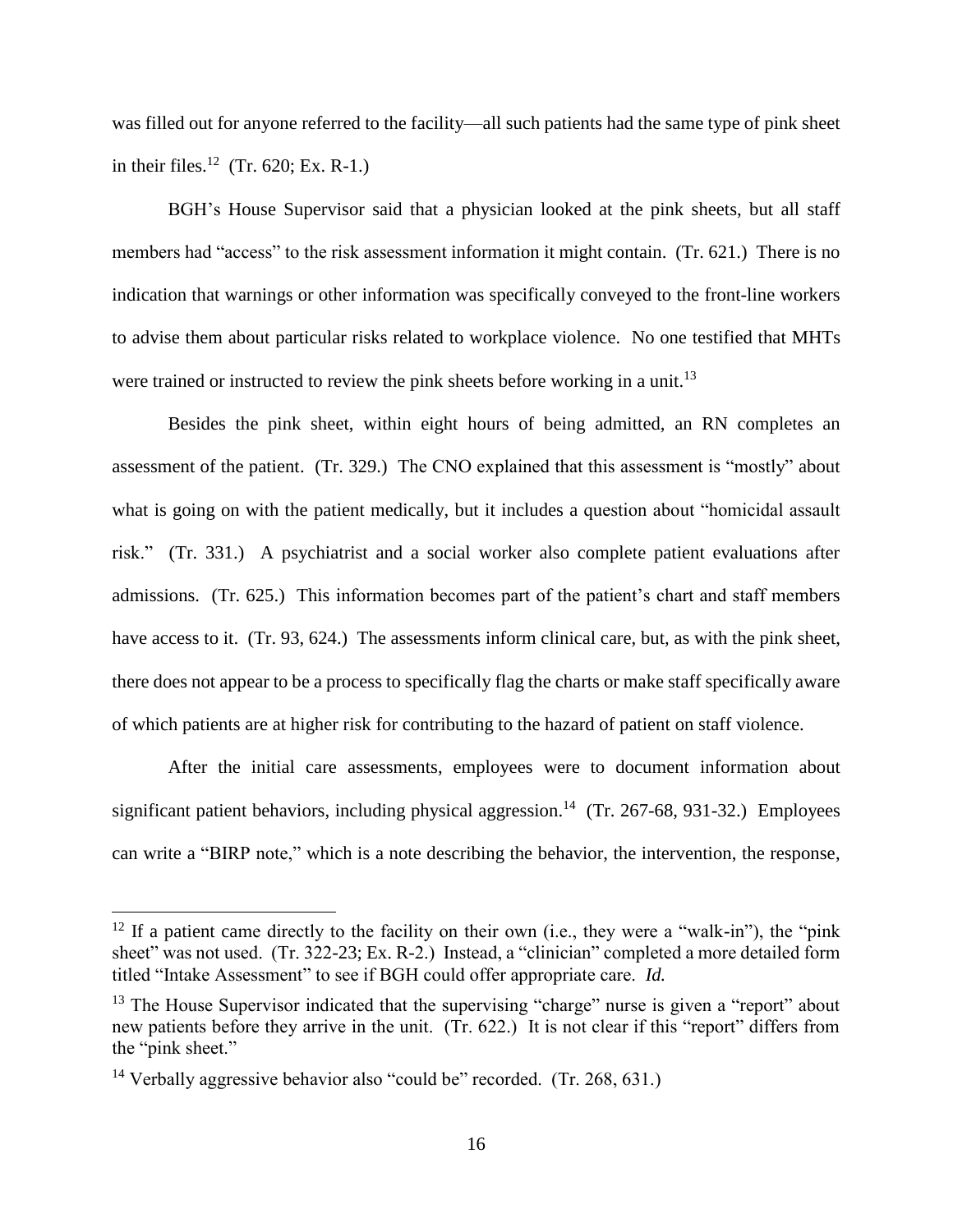and the plan. (Tr. 272-73, 339, 633; Ex. R-8.) BIRP notes were supposed to make the staff aware of what is going on with each patient.<sup>15</sup> (Tr. 339.)

Employees also completed progress notes. (Tr. 272.) If a patient assaulted a staff member, that would be in the progress note, but it does not appear that preventing the hazard of patient on staff violence was the focus of the progress notes. Rather, the House Supervisor explained that the progress notes were about what was important to the patients, their treatment, and when they could be discharged. (Tr. 631.) They were also used to obtain reimbursement from insurance. *Id.* Essentially, the BIRP notes and progress notes were a review of the patient's treatment, what their needs were, and whether those needs have been met. *Id.* They were not about how to prevent or mitigate the hazard.

The degree to which anyone reviewed assessments, BIRP notes, or other progress notes for purposes of assessing whether anything needed to be done relative to staff safety is unclear. BGH submitted blank versions of the forms used for admissions, assessments, BIRP notes, and the night shift reports.<sup>16</sup> (Exs. R-1, R-3, R-5, R-8, R-9, R-11; Tr. 1372.) It did not explain the plan to mitigate the hazard of workplace violence for any patients that had been involved in violent attacks

<sup>&</sup>lt;sup>15</sup> For events occurring overnight, employees may have used a different form, referred to as a night shift note. (Tr. 632; Ex. R-9.) The House Supervisor indicated that the night shift note would be for the physicians to know "anything over and above, a routine, took-my-my-meds-and-went-tosleep-night," including if a verbal or physical assault took place during the night. (Tr. 632.) She did not say whether other workers, such as MHTs or RNs, were informed about workplace violence risks that have been raised in the night shift note, or if it was only for physicians. The night shift notes appear to be focused on informing patient care rather than contributing to the abatement of the cited hazard.

<sup>&</sup>lt;sup>16</sup> Respondent's brief also refers to Exhibit R-4, but that exhibit was withdrawn. (Resp't Br. at 7; Tr. 1372.)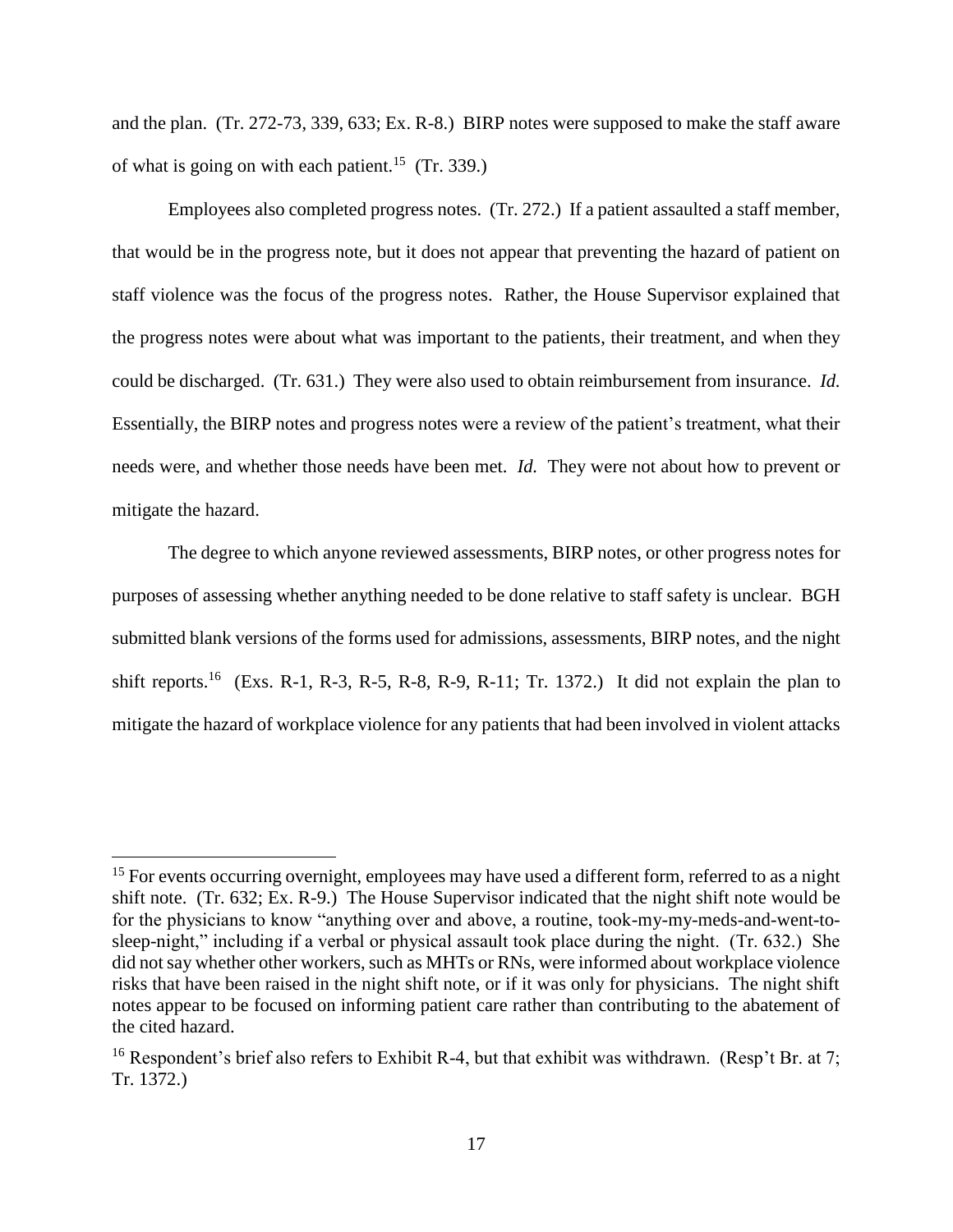against staff or were considered likely to engage in aggressive behavior.<sup>17</sup> An MHT explained that no one in management ever spoke with him about any of the BIRP notes he submitted. (Tr. 116.) He explained that the type of information that was to be captured in the BIRP note frequently was not conveyed to the MHTs. (Tr. 110.) Sometimes the person in charge of the transition would "blow through" the information, covering all thirty patients very briefly.<sup>18</sup> Id.

While the results of the assessments inform patient care, there is no evidence that direct care workers were specifically informed if an assessment or progress note identified a risk of patient on staff violence or described actual violent incidents.<sup>19</sup> Employees had access to the information but were not required to review it. The record does not show that patient files were flagged to alert employees of specific workplace violence risks. There is no evidence that information about workplace violence contained in the progress notes was brought to the attention of the Safety Committee or anyone working in human resources. While some types of incidents were documented elsewhere, for those documented only in the progress notes it did not appear that they were tracked or analyzed so as to reduce or mitigate the hazard.

BGH argued that its admissions and initial care assessment processes were part of its workplace violence prevention program. Ann Hunter, the Director of Risk Management and

 $17$  Respondent made no requests to file any documents under seal. (Tr. 955.) While the Chief Medical Officer (CMO) discussed the forms used at BGH he did not testify that the documents were effective in reducing the hazard of workplace violence. (Tr. 765-68, 775.)

<sup>&</sup>lt;sup>18</sup> This MHT worked at BGH for three years. (Tr. 36.) He left in February 2017, after the Citation's issuance. (Tr. 36-37.) He indicated that he left his position because the workplace was "unsafe" and "not professional." (Tr. 37.)

 $19$  Although the House Supervisor broadly indicated that "everyone" reviewed the progress notes, there did not appear to be a requirement for any particular person to necessarily do so. (Tr. 631.) For example, the CNO indicated that when she was the manager of one of the units, she would review the progress notes if she needed more information than what was provided during the shift change. (Tr. 277-78.)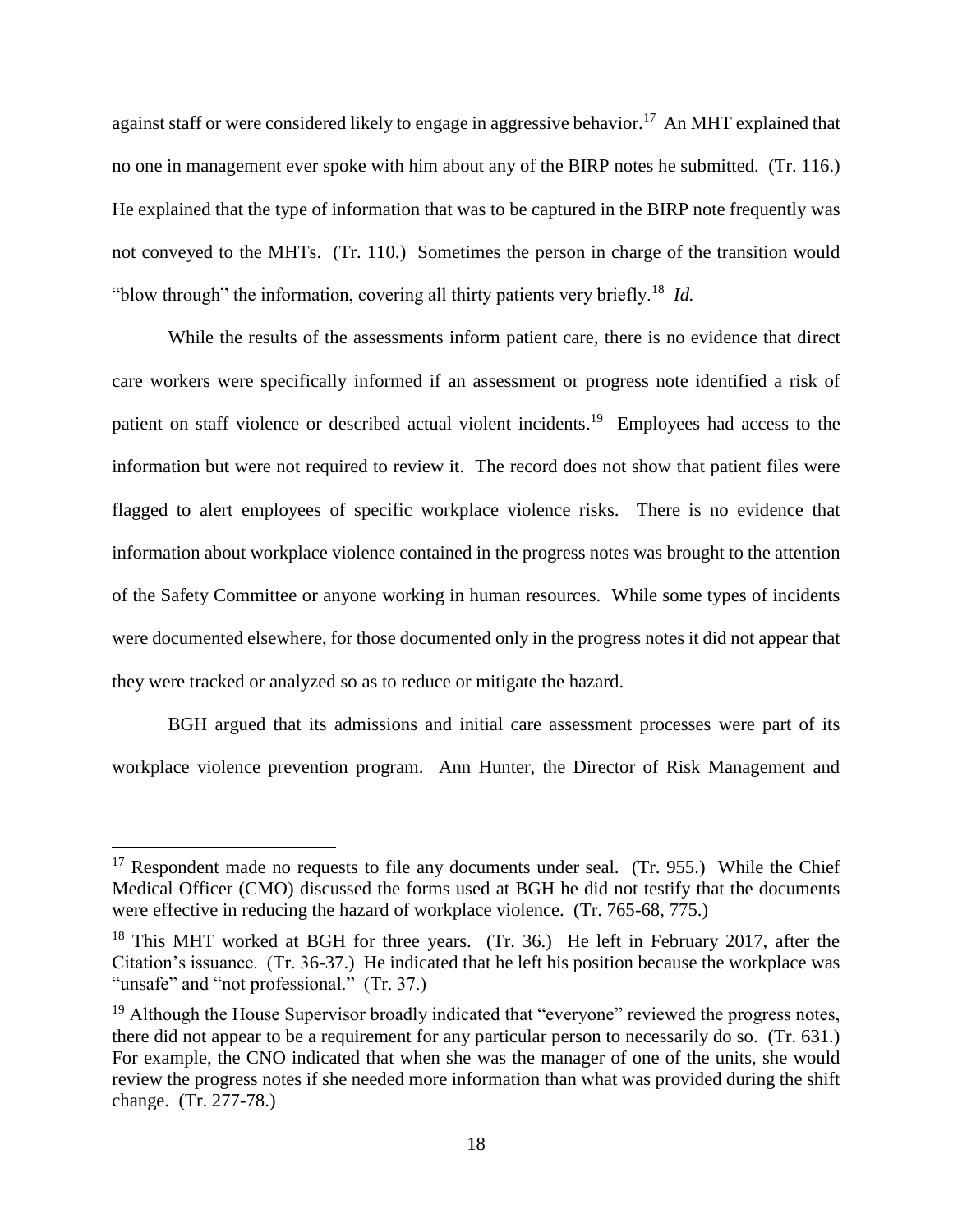Performance Improvement (Director of Risk Management) and chair of the Safety Committee, discussed the company's abatement efforts. She did not review admissions documents for patients who acted violently towards employees. (Tr. 1198.) And she was not aware of anyone else reviewing whether the admissions and assessments reports were successfully identifying violent patients. *Id.* The record lacks sufficient information about how any of the documents either prevented or minimized injuries from patient on staff violence. (Tr. 1197-98.) Thus, the record does not establish that the assessments and progress notes adequately abated the cited hazard. (Tr. 764-67, 775.)

#### **c. Clinical Management of Patients**

According to BGH's Chief medical officer (CMO), staff regularly review the clinical care provided to patients. If patients exhibit persistent aggressive behaviors, the treatment team meets to determine if additional clinical treatments, such as medication adjustments are needed. (Tr. 748-49.) Aggressive patients can also be transferred to different units or have their level of observation increased, such as by assigning an MHT to continually monitor the patient (called a one-to-one). (Tr. 750-51.) The CMO did not indicate if these meetings also address employee risks or the need for specific precautions directed at protecting employees.

The Secretary does not allege that Respondent failed to follow clinical care guidelines or that inappropriate clinical care contributed to the hazard. Nor does he allege altering the clinical care of patients would materially reduce the hazard. Rather, the Secretary's argument is that despite BGH's efforts at clinically treating patients, the hazard of patient on staff violence remains. (Tr. 37, 175, 184-85, 417-18.) Clinical management of patients has not eliminated or materially reduced the number of incidents. (Tr. 417.) Thus, in the Secretary's view, it is not some failure to clinically treat patients that is at issue, but BGH's failure to adopt feasible abatement methods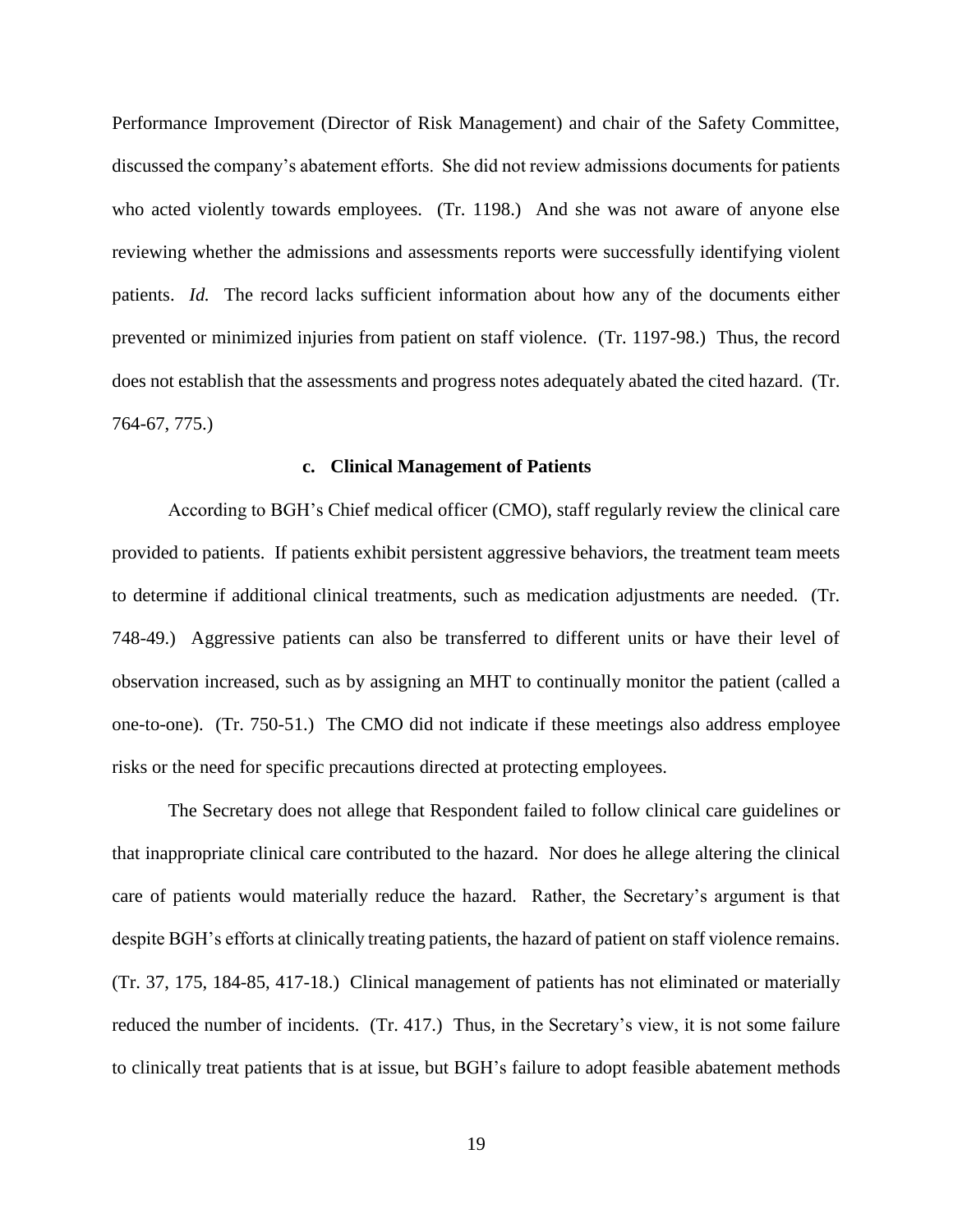to protect employees that violates the general duty clause. (Sec'y Br. at 51, 54.) The undersigned agrees. Even accepting that all clinical care was the best possible, Dr. Lipscomb explained there were several non-clinical abatement measures that could materially reduce the hazard if implemented by BGH. (Tr. 474; Exs. C-4, C-46.) *See Brock v. Gen. Dynamics Land Sys. Div., et al.*, 815 F.2d 1570, 1576-77 (D.C. Cir. 1987) (adherence to other safety standards did not absolve the employer from obligations under the general duty clause).

### *2. Written Policies on Workplace Violence*

BGH appears to acknowledge that clinical care guidelines alone were not enough to protect its employees. It points out that it also had written procedures related to workplace violence. (Resp't Br. at 14.) Both parties agree that written procedures can be part of an effective abatement program for workplace violence. Dr. Lipscomb explained that a written, comprehensive, up to date workplace violence prevention program is a well-established method to address the hazard. (Tr. 458, 460; Ex. C-4 at 10.) She noted that the OSHA Guidelines for Preventing Workplace Violence for Healthcare and Social Service Workers (OSHA Guidelines), called for comprehensive written programs, both when they were initially published in 1996 and in the 2015 revision. (Tr. 458-59; Ex. C-4.) Ms. Cooke concurred that it is important to review policies annually and make sure everyone knows what the practices are. (Tr. 1322, 1324.) She agreed it is important for staff to be able to speak to what the policy is and that this allows them to appropriately approach the issue of workplace violence. (Tr. 1324.) In her view, policies can help staff learn and identify whether there is anything more that can be done to abate the hazard. (Tr. 1323.)

While the parties agree on the need for written policies, they disagree on the content and implementation of BGH's policies. Dr. Lipscomb argued that BGH lacked a comprehensive and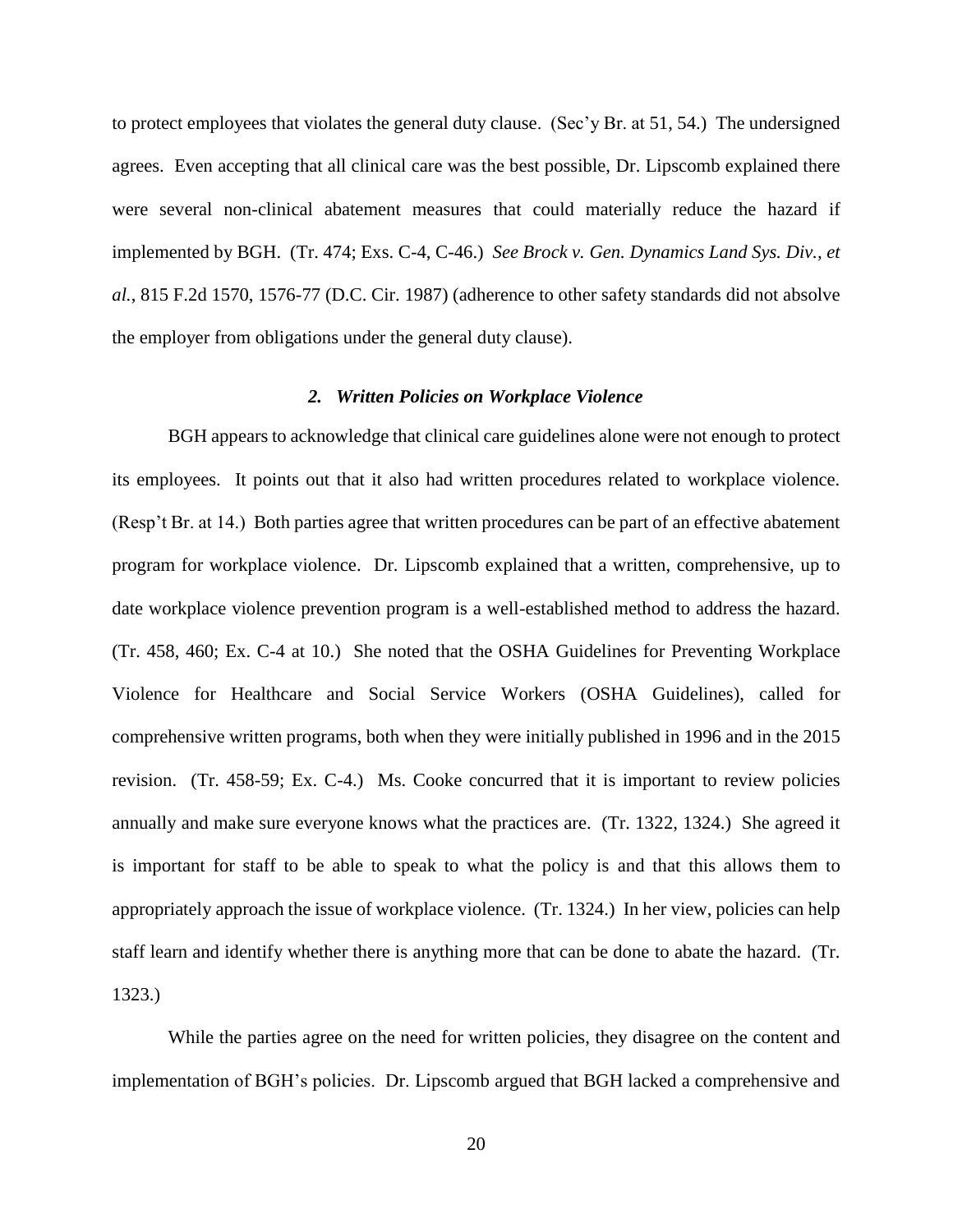coordinated approach to workplace violence prevention. BGH had three written policies as part of its workplace violence program: (1) a policy titled Workplace Violence; (2) a policy titled Management of Aggression; and (3) a policy about calling codes to obtain additional assistance with a patient (called the Code 100 Policy). It argued that that these policies, along with its written training materials and its Employee Accident Reporting Procedure, were adequate to abate the hazard.<sup>20</sup> (Resp't Br. At 14, 17.)

#### **a. Workplace Violence**

BGH's written "Workplace Violence" policy focuses on employee-against-employee violence. (Ex. R-12.) It discusses how supervisors should handle violence among co-workers but does not inform non-supervisors how to handle workplace violence. *Id.* Nor does it discuss the company's policy about violent acts committed by patients. (Tr. 434; Ex. R-12.) The fact that the policy was not designed to address patient aggression was confirmed by Ms. Hunter, who oversaw regulatory compliance at BGH. (Tr. 1096, 1099-1100.)

Not only was the scope insufficient, but it also failed to provide supervisors with accurate information. It directs employees to contact the "Security department" in various scenarios and also discusses the role of "Security" in investigating and addressing threats or acts of violence. (Ex. R-12 at 2-3.) However, the facility did not employ any security personnel. (Tr. 166, 204, 355.)

Besides the lack of focus on patient on staff violence, the Secretary also argues that the policy was not effective at abating the hazard because it was not sufficiently communicated or updated. (Sec'y Br. at 28.) Dr. Lipscomb explained that it was customary to review and update

<sup>&</sup>lt;sup>20</sup> Training and the Employee Accident Reporting Procedure are discussed separately in other sections below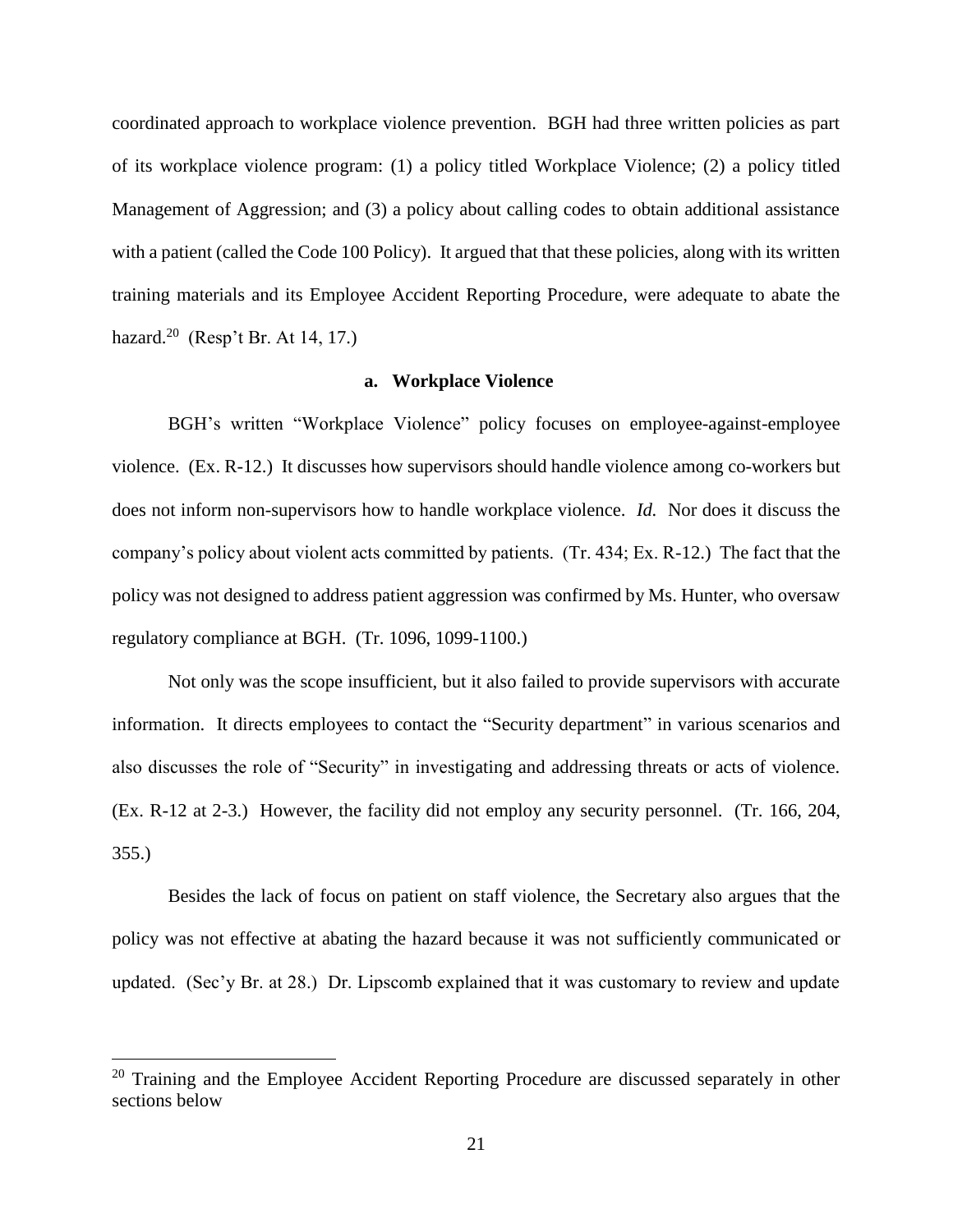policies in healthcare facilities on an annual basis. (Tr. 431-32.) Respondent argued that it reviewed the policy annually, but it did not provide the date of the last review and the policy itself indicates it had not been updated since 2011. (Tr. 433; Ex. R-12.) More importantly, it does not appear that the policy was well communicated to employees. The Director of Risk Management was not aware of how or even if the Workplace Violence policy was made available to employees. (Tr. 1205.) Ian Hunter, who conducts new employee training, neither used it nor provided it to employees. (Tr. 920-21, 967-70.)

### **b. Management of Aggression**

BGH also had a Management of Aggression policy addressing how staff should approach a patient who may become aggressive. (Ex. R-14; Tr. 1101, 1207.) The policy refers to preventative techniques as well as response procedures for when those techniques fail. (Ex. R-14.) It includes instructions for debriefing, or discussing, and documenting incidents after they occur. *Id.* at 5. As with the Workplace Violence policy, the Management of Aggression policy was not well communicated or implemented. Although the policy was developed in 2003, thirteen years later, at the time of the inspection, the Director of Nursing was not even aware that the facility had a written Management of Aggression policy. (Tr. 347, 1208.) Dr. Lipscomb was "shocked" that the policy had not been updated at all since its implementation fifteen years ago. (Tr. 432, 1208.)

Turning to implementation, the policy calls for a post-incident debriefing of the people involved in aggressive incidents.<sup>21</sup> (Ex. R-14 at 5.) However, the Secretary showed that, in practice, debriefings did not consistently occur. (Tr. 453, 579.) One MHT explained that he was

 $21$  According to Mr. Hunter, the Management of Aggression policy mirrors the CPI training employees receive. (Tr. 1101; Ex. R-30.) That training is discussed below.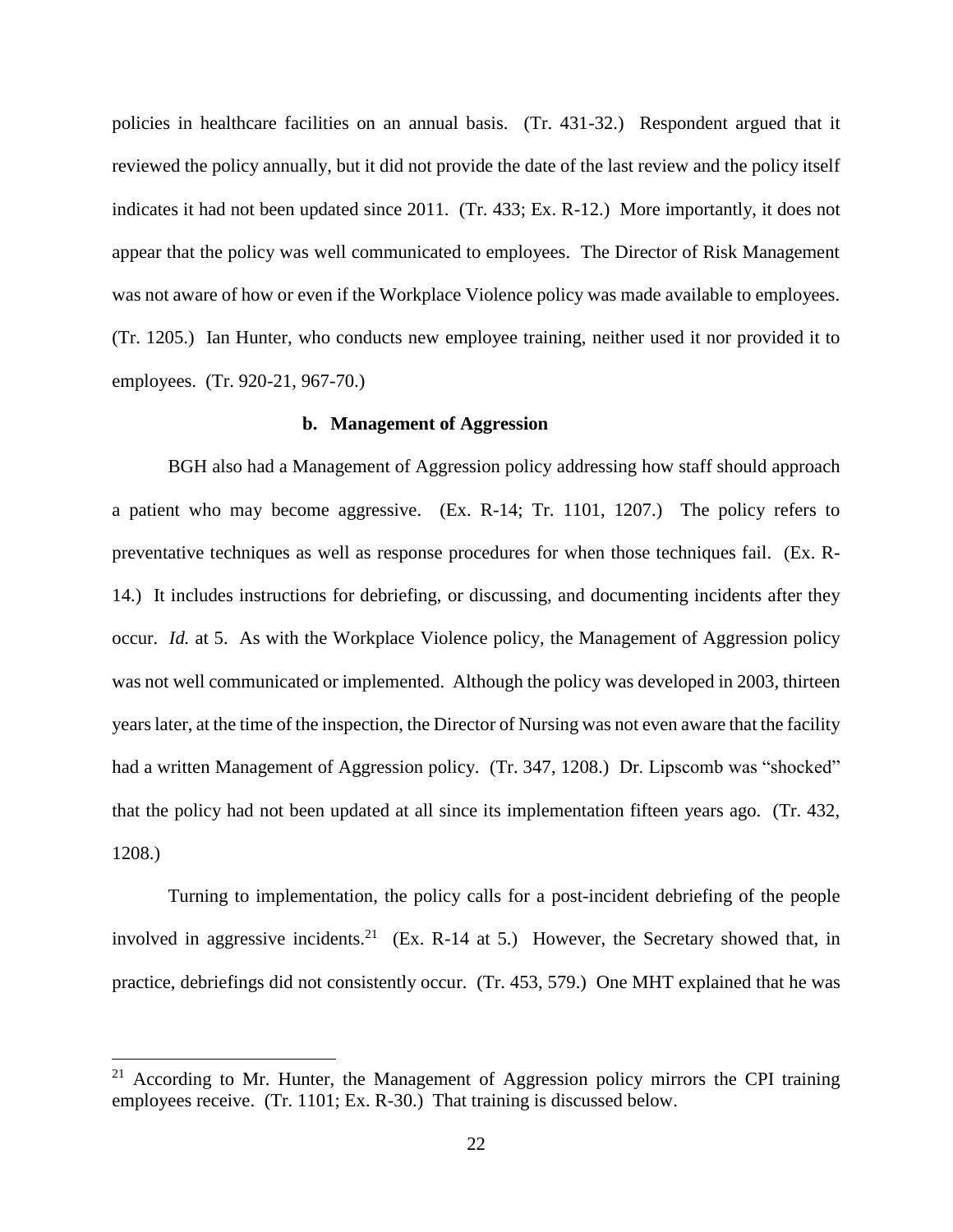not always debriefed, even when the incident of patient on staff violence was reported or involved a restraint. (Tr. 54-55, 97.) Another employee told the CO that she was never debriefed after an incident required a visit to the emergency room and days off work. (Tr. 197.) And Joel Somers, the MHT Manager, said he never used the debriefing section of the camera review form. (Tr. 1058-60.)

Even when debriefings occurred, their scope was often so limited that Dr. Lipscomb questioned whether they were effective at abating the hazard. (Tr. 453-55.) Employees were not consistently asked what was done correctly or what changes could be made to improve safety. (Ex. C-4 at 11, 26; Tr. 255.) Nor was much attention given to using the information learned. Mr. Somers had been the MHT Manager for ten years and also had the title of "Safety Champion." (Tr. 53, 579-80, 987-89.) As part of his position, he conducted many debriefings and he reviewed video camera footage of incidents of patient against staff violence with employees if they wanted to do so.<sup>22</sup> (Tr. 1006.) He explained that employees "don't necessarily want to see themselves get assaulted" and so reviewing incidents is voluntary. (Tr. 1008.) When he conducted reviews with an injured employee, he collected information on a two-sided form. But he only used one side of the form, the section that focused on the camera review. (Tr. 1047.) He did not address the other questions on the form and he did not share the forms with anyone else to obtain the information sought by these questions. (Tr. 1048, 1059-60.) In his view, the focus of the camera review is whether there was a good response to the incident and the forms document the conclusions the employees themselves reach after reviewing the incident of workplace violence. (Tr. 1044, 1047.) So, in the camera review section of the form, if an employee came in to review the footage, he

<sup>&</sup>lt;sup>22</sup> Video cameras record events in most, but not all, patient areas of the facility. (Tr. 52, 113, 803, 1007.)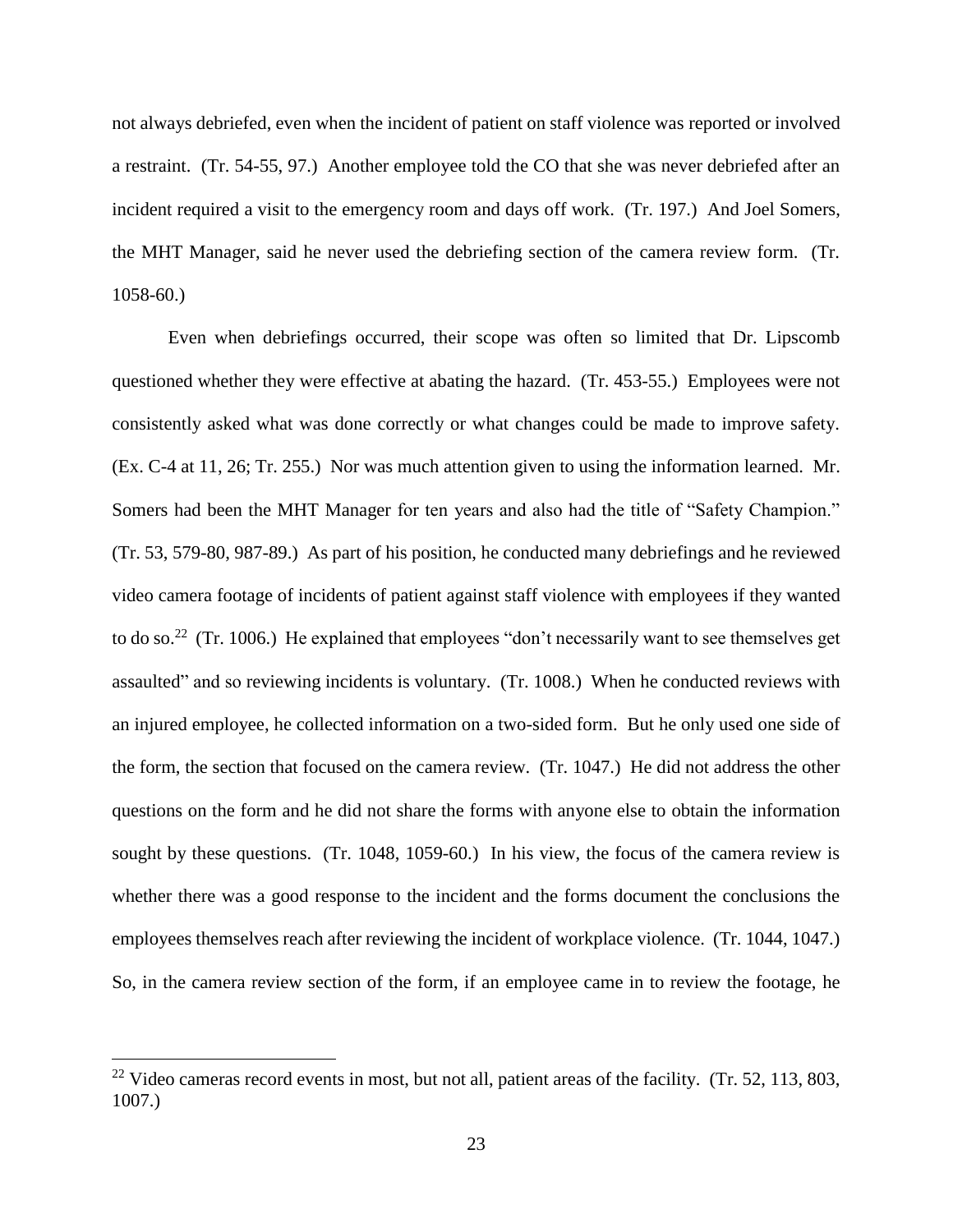documented whether the employees involved in the incident thought it was handled appropriately and adequately. (Tr. 1043-44, 1047.) The forms include space for suggestions for what could be done in the future to prevent such incidents. (Tr. 1047.) If an employee did not want to review the camera footage, Mr. Somers generally would still look at the video but would not complete the camera review form or any other documentation relating to how the incident could have been handled better or how to prevent the hazard of patient on staff violence. (Tr. 1046-47.) Any information Mr. Somers did collect was filed in his office filing cabinet.<sup>23</sup> (Tr. 1048.) The forms were not reviewed by anyone in human resources or the Safety Committee. They were not reviewed to identify trends or to examine effective or ineffective approaches to workplace violence.<sup>24</sup> Nor were the forms shared with those providing care to the patient involved in the workplace violence incident.

BGH argues that it captured incident information two other ways: (1) through forms filed out after patient restraints; and (2) through a computer reporting system called "MIDAS."<sup>25</sup> (Tr. 255, 655, 1219-20.) First, with respect to the post-restraint forms, Dr. Lipscomb noted that by failing to debrief after incidents that did not involve restraints, BGH missed many opportunities to

<sup>&</sup>lt;sup>23</sup> Besides the form, Mr. Somers indicated that sometimes he puts notes in a file and sometimes in a book. (Tr. 1041.) There did not seem to be a system in place for whether he used one or the other. (Tr. 1060.) Regardless of how he took notes, they focused on which cameras were used, not what occurred or what changes should be made to protect employees from the hazard. (Tr. 1042, 1057.)

 $24$  Mr. Somers indicated that he spoke with Ms. Cella, from "loss control" on an approximately weekly basis. (Tr. 988.) BGH did not offer any evidence as to what her role, if anything, was in abating the cited hazard. *See Capeway Roofing Sys., Inc.,* 20 BNA OSHC 1331, 1342-43 (No. 00- 1986, 2003) (drawing an inference when two supervisors failed to testify).

 $25$  Managers also create a short "24-hour report" that has various checkoff boxes to note "issues" throughout the hospital," including codes and restraints. (Tr. 634; Ex. R-11.) However, this report is "not for the staff on the units," is not disseminated to front-line workers, and is not tracked or reviewed by the Safety Committee. (Tr. 635.)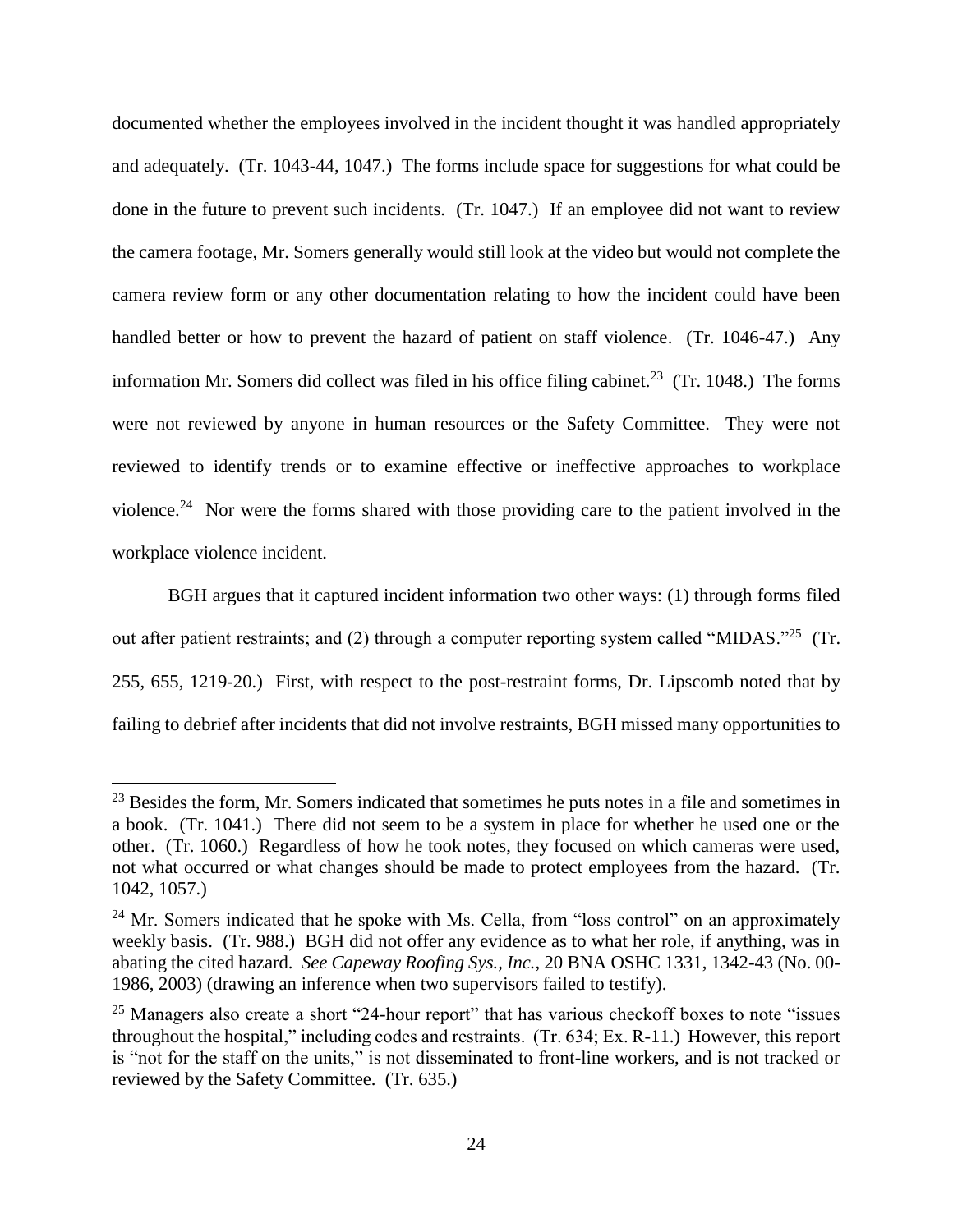learn from the high number of occurrences of patient on staff violence that did not end in a restraint. (Tr. 453.) Further, although technically a requirement, the post-restraint debriefing forms were not consistently filled out. (Tr. 97-98, 453.) One of the charge nurses explained that when people from other units respond to codes, they are not always included in the debriefing. (Tr. 254-55.) She also indicated that the paperwork required that you ask the patient specific questions after a restraint, but there were no specific questions directed toward the staff. (Tr. 255.) Further, if an employee experienced workplace violence but a patient was not restrained during the incident then the debriefing form would not be completed.<sup>26</sup>

Second, as for the MIDAS computer program, the CNO described it as BGH's "vehicle for collecting data around events." (Tr. 674, 1089, 1219-20; Ex. R-58.) She considered it their way of collecting information to allow the company to "pursue quality improvement." (Tr. 1220.) She did not explain what she meant by "quality improvement" and did not clarify whether this information was used to abate the hazard of patient on staff violence or if it served other purposes. *Id.* Ms. Cooke believed that staff were encouraged to go in and report incidents in the program. (Tr. 1316.) She emphasized the need to track and trend the data from the system as an abatement method. (Tr. 1316-17.)

However, BGH did not provide any aggregate information such as the number of entries about patients who committed violence against staff members and which techniques were effective at preventing injuries from violent behavior.<sup>27</sup> Further, the evidence shows that all direct care employees did not use the MIDAS system. Despite working for BGH for several years, one MHT never used the system, even though he had repeatedly experienced violent actions committed by

<sup>&</sup>lt;sup>26</sup> BGH had a separate Employee Accident Reporting procedure. As discussed more fully below, this too was inadequate.

 $^{27}$  Ms. Cooke did not review any completed MIDAS entries as part of her assessment. (Tr. 1350.)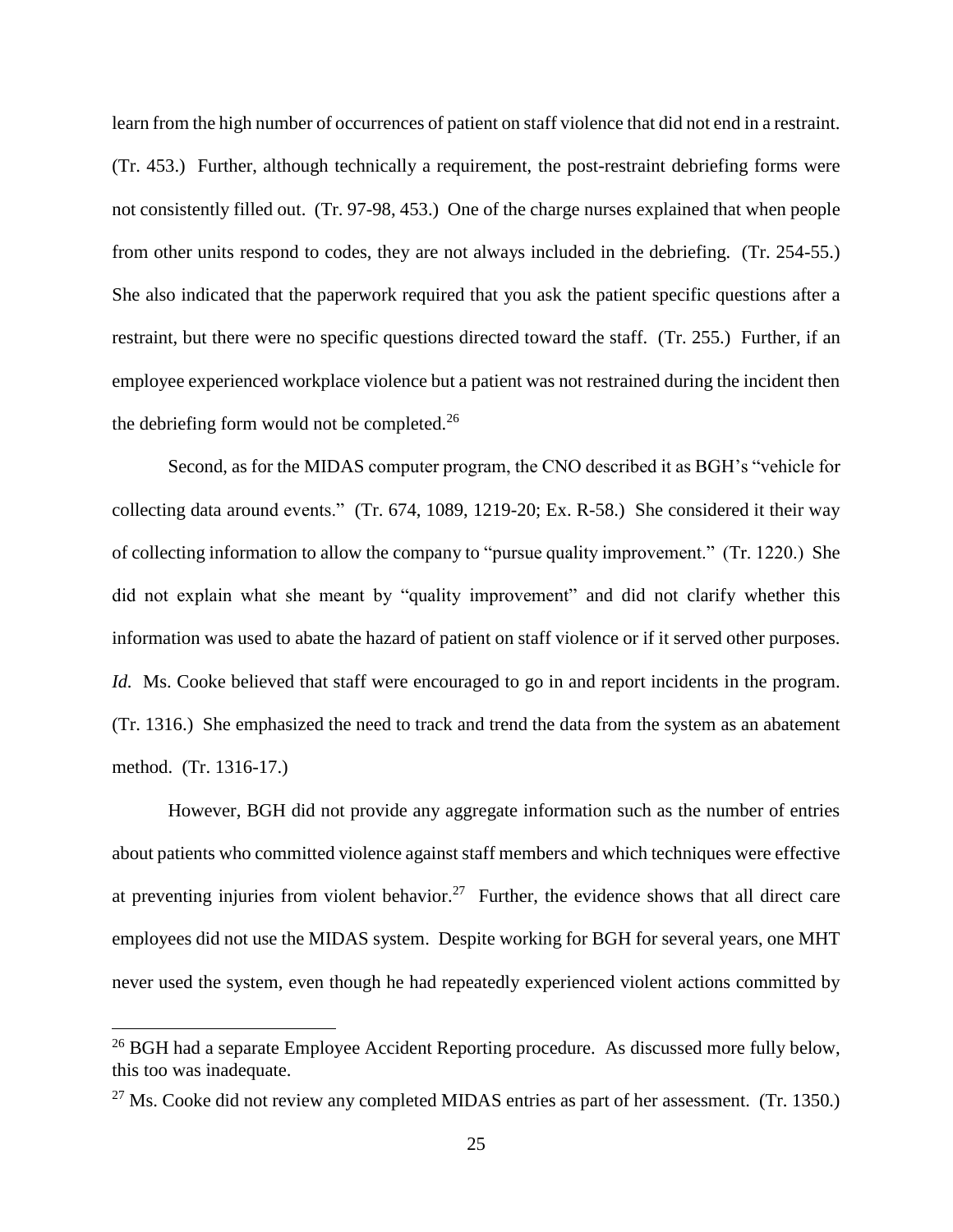patients. (Tr. 109.) Mr. Somers, who trained and supervised all the MHTs, was not aware of any MHTs using or inputting information into the MIDAS system and he explained that it was not required. (Tr. 1022-23.) BGH did not indicate that the information collected through MIDAS was passed on to front-line workers to minimize the hazard.

Moreover, it is not clear how the information collected effectively contributed to abating patient on staff violence. The MIDAS system has a checkbox for staff to specify if the incident related to a physical confrontation. (Ex. R-58 at 3.) The employee entering the information can then indicate if a patient attacked or injured a staff member and describe the event. *Id.* at 4-6. If they take this step, the system permits them to enter information focused on the patient, such as mental state and any injuries the patient incurred. (Tr. 1113-14; Ex. R-58 at 4-6.) It does not have a field that seeks information about the staff member's injury. *Id.* There are fields to input the opinion of patient and his or her family members, but not similar fields for staff.<sup>28</sup> *Id.* There are no fields directing RNs or MHTs to indicate what could have been done better, how to minimize staff injuries, or how to prevent a future incident of patient on staff violence.<sup>29</sup> Id.

Accordingly, the undersigned finds the Management of Aggression policy, including its debriefing requirement, was not effectively communicated or implemented as it relates to the cited hazard of patient on staff violence. The Secretary showed that the Management of Aggression policy, neither on its own nor when considered in conjunction with BGH's other actions, was not adequate to abate the hazard. *See SeaWorld*, 748 F.3d at 1215 (finding existing safety procedures inadequate). *Cf. U.S. Postal Serv.*, 21 BNA OSHC 1767, 1774 (No. 04-0316, 2006) (finding that

<sup>&</sup>lt;sup>28</sup> Ms. Hunter indicated that BGH wanted to inform the patient's family and see if they were angry, upset, or okay with a restraint. (Tr. 1116.) There did not appear to be a desire to gather similar information from the staff's perspective. (Tr. 1116; Ex. R-58.)

 $29$  There is a field labeled "physician response," but BGH did not provide a screenshot or otherwise explain of the type of information the physician could record in the field. (Ex. R-58 at 6.)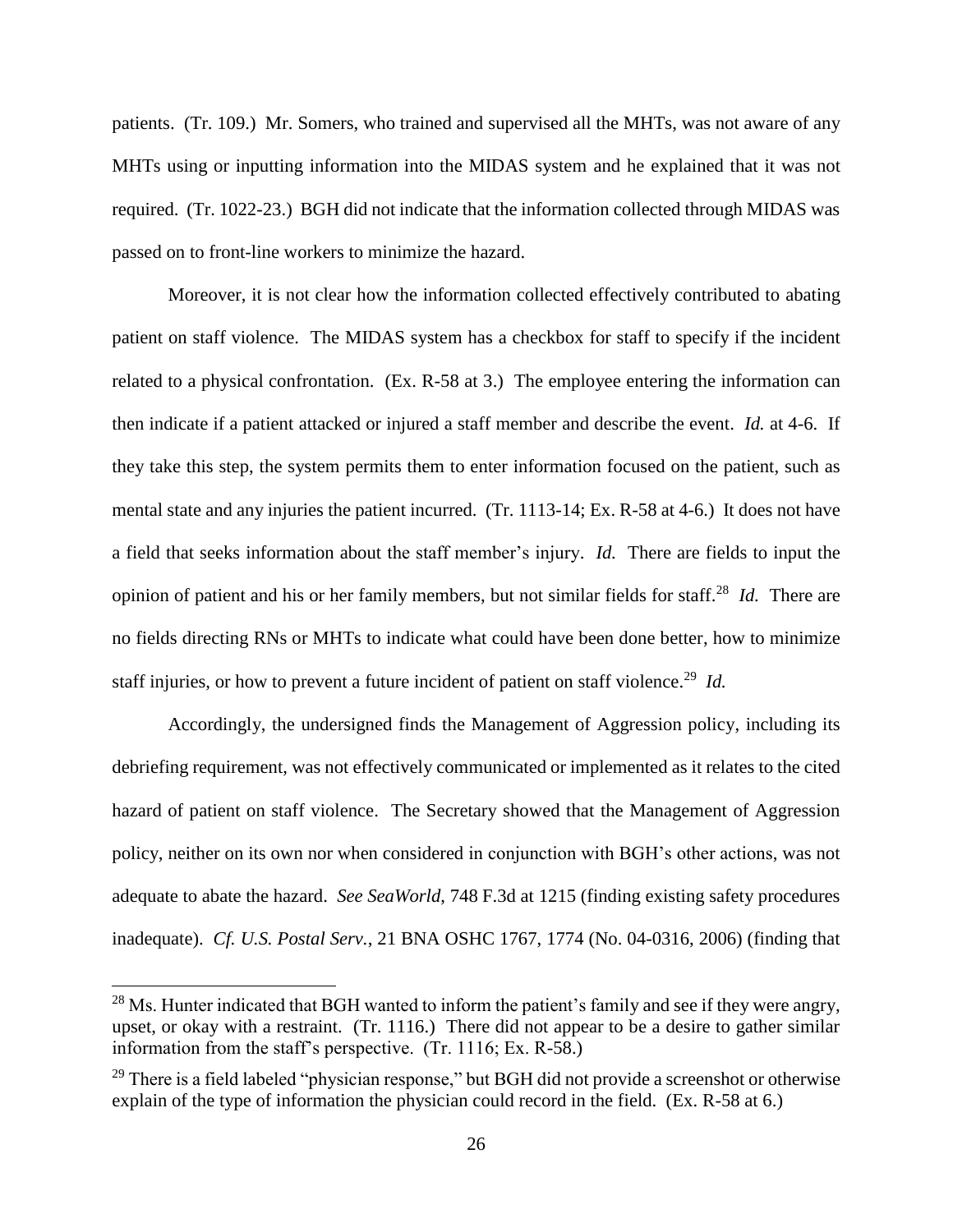the Secretary failed to show Respondent's abatement was inadequate).

#### **c. Code 100**

BGH calls its policy for addressing psychiatric emergencies, "Code 100." (Ex. R-15.) According to the written policy, the charge nurse or his/her delegate can decide that a patient's physically assaultive behavior cannot be controlled by other means and can seek assistance from other employees. *Id.* Per the written policy, to receive assistance to handle the patient's behavior, an employee dials 100, asks the operator to page Code 100, and gives the location of where the assistance is needed. *Id.* The Code 100 policy was developed in 2003 and had not been updated or revised since. (Tr. 1208; Ex. R-15.)

It appears that employees followed a different process than what the written policy describes. (Tr. 1081-82.) First, the code cannot be commenced from any phone in the facility; the phones designated for patient use cannot be used for this. (Tr. 246.) Second, it appears that employees dialed 233, not 100. (Tr. 48, 1027.) Third, dialing 233 did not connect employees to an operator but rather permitted the phone to become like an intercom which would transmit the message through overhead speakers. (Tr. 1027.) Fourth, employees were told they could use walkie talkies to call for assistance, but neither the Code 100 policy nor any other written policy specifically address their use to commence a code. (Tr. 48; Ex. R-15.)

More important than these discrepancies is the difficulty employees had commencing the procedures. Dr. Lipscomb described BGH's approach as "haphazard" and "archaic." (Tr. 441- 42.) The units had a limited number of phones, which made it more difficult for the employees to summon help. (Tr. 75.) In the EAC unit, which had patients with high needs, there was only one accessible phone, located at the nurses' station. (Tr. 11, 48-49; Stip. 4.) Other units had two phones. (Tr. 48.) There were no phones in the patient rooms, hallways, or the day rooms where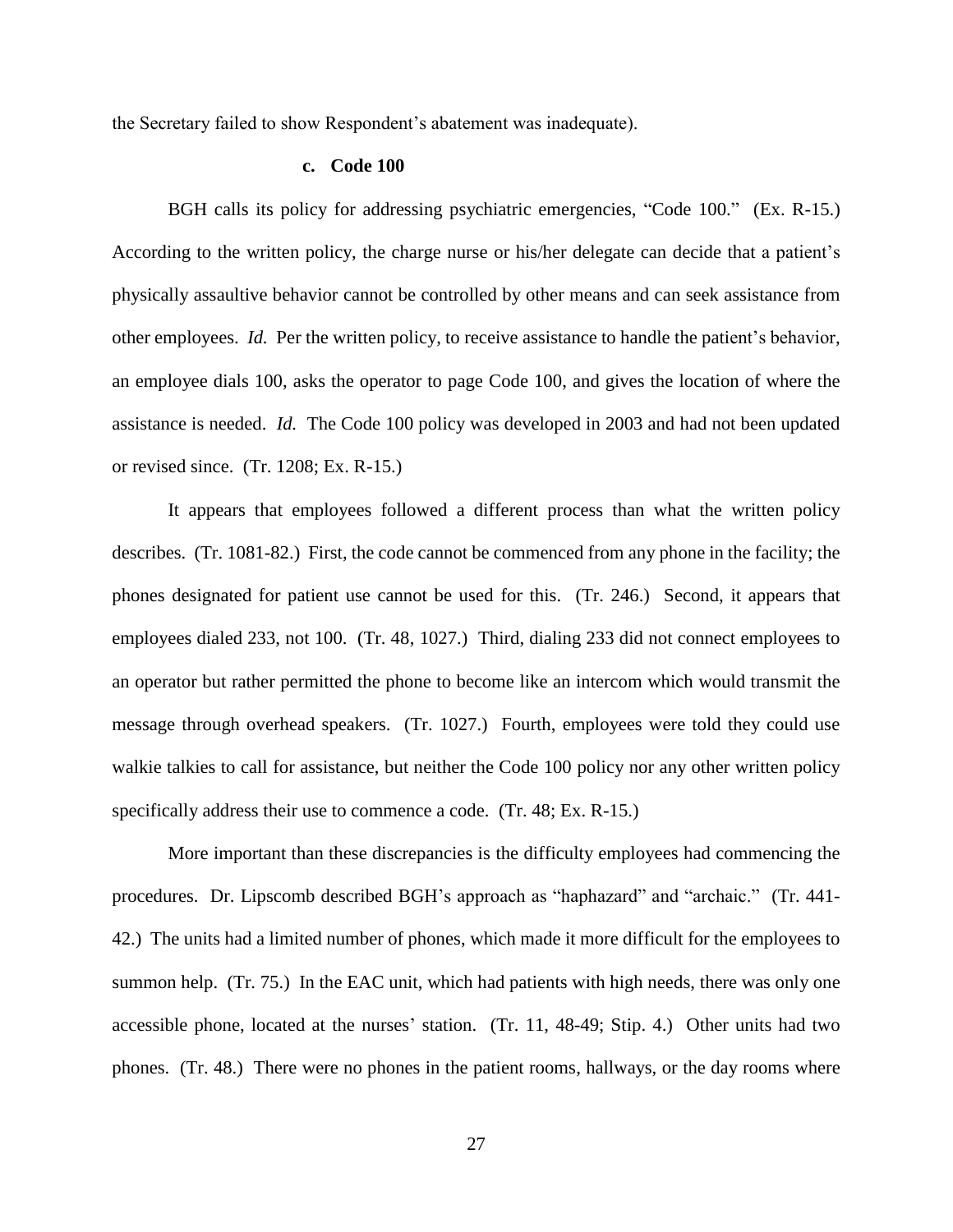patients spent a lot of time. (Tr. 235, 372-73, 442.) Nor were there phones in the "quiet room" where agitated patients could go, or, sometimes were sent. (Tr. 50-51.) Acts of patient on staff violence frequently occurred in these areas. (Tr. 75-76, 78, 80, 235-36.) For example, an MHT explained that he would be in the quiet room and say "call code" repeatedly because a patient was behaving aggressively. (Tr. 75-76.) "A lot of times" the RN by the phone could not hear him. (Tr. 76.) This resulted in him being injured. (Tr. 76-77.) Dr. Lipscomb concluded that the phones were not in effective locations to facilitate the Code 100 process. (Tr. 442-43.)

Even if the room had a phone, it could still be difficult to commence a Code 100. (Tr. 133, 442-43, 578.) The social worker described how she, like other social workers at BGH, had to meet with patients alone in the social work offices. (Tr. 133.) She explained that when she met with patients in the office, she frequently was using the phone to try to arrange for care services outside of BGH. *Id.* If a patient suddenly became aggressive there were no panic buttons, cell phones or other alternative methods to summon help if the phone was in use.<sup>30</sup> (Tr. 132-34, 446.)

This was not a theoretical risk. The social worker explained that on December 9, 2016, a patient attacked her. (Tr. 134; Ex. C-54 at 50.) The patient was in the process of being discharged from the facility. As part of that process, the social worker had to be sure that the patient and the individual who was expected to oversee his care after he left the facility understood the situation. *Id.* The patient previously made threats and was aggressive toward other staff members. (Tr. 152.) The social worker requested the presence of an additional staff member at the meeting to prevent or address any harmful behaviors. (Tr. 134-36.) Although this request was initially agreed to, right before the meeting the social worker was told no one was available to be at the meeting with her and the patient. (Tr. 136.) The meeting still occurred. (Tr. 137.) At one point, the patient

<sup>&</sup>lt;sup>30</sup> Employees are not permitted to carry cell phones when meeting with patients. (Tr. 133.)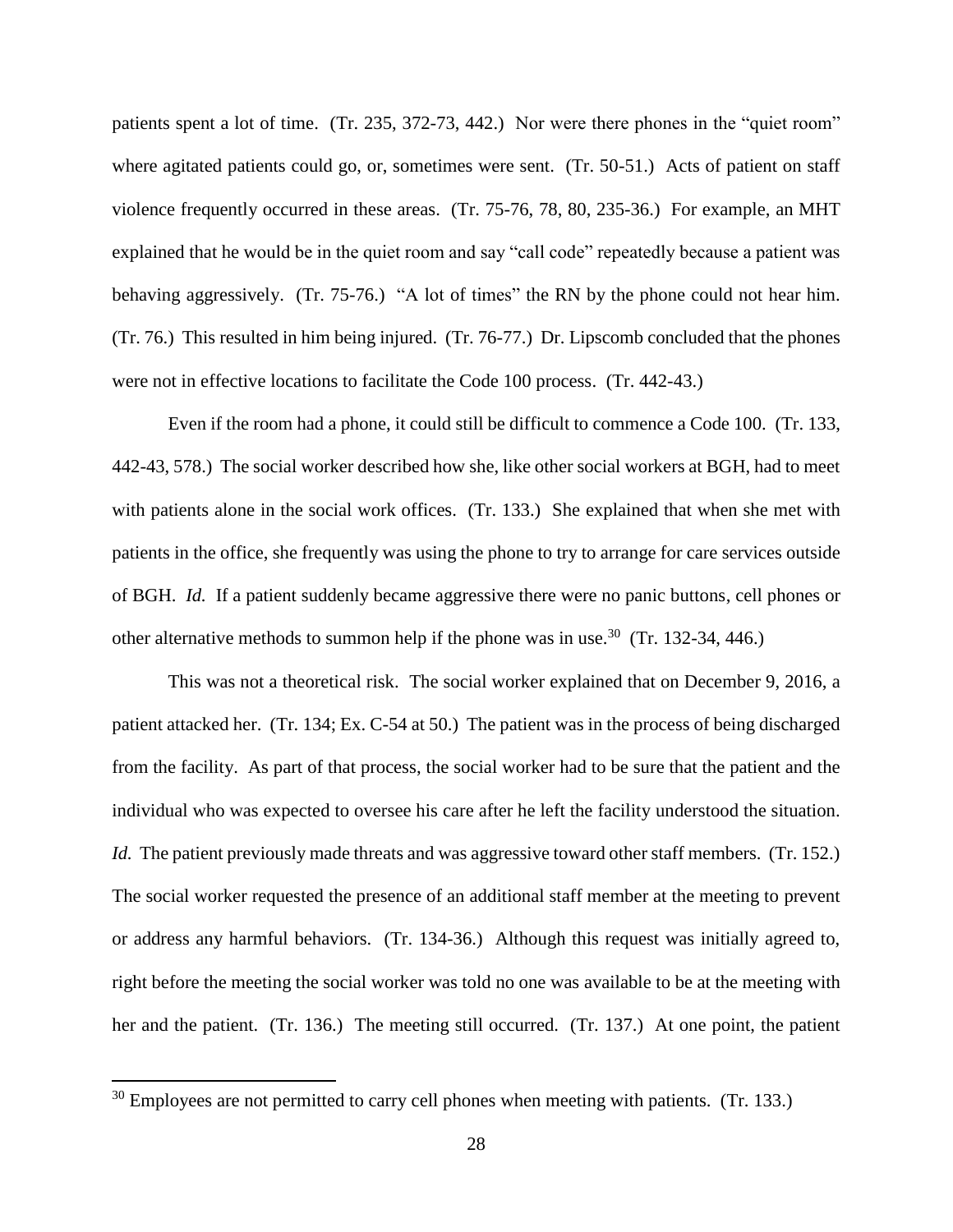lunged at the social worker and hit her in the head, neck, and shoulders multiple times and pulled her hair. (Tr. 137; Ex. C-54.) Someone else commenced a code and the patient was then escorted back to his unit. (Tr. 138.) After the attack, the social worker was treated at an urgent care facility for her injuries and advised to look for symptoms related to concussions. (Tr. 137; Ex. C-54.)

In another instance, the phone itself was weaponized by a patient so it could not be used to commence a Code 100. (Tr. 233.) An RN was at the desk writing notes when an upset patient threw the phone at her, hitting her in the head. 31 *Id.*

BGH argues that the difficulties with using the phone system were not significant because employees could use a walkie talkie to commence a code. (Resp't Br. at 6.) If an employee tried to use a walkie talkie to commence a code, it was not announced through the overhead speakers, like it was when the phone system was used. (Tr. 1027.) Rather, it went only to the other walkie talkies. *Id.* Then someone else could use a phone to commence the Code 100 procedure. (Tr. 48.)

This approach was problematic for several reasons. First, not every employee carried a walkie talkie. (Tr. 352.) MHTs carried them when assigned to work as a "one-to-one" with a particular patient with very high needs. (Tr. 49.) When working as a one-to-one, the MHT was not to leave the patient for "whatever reason" and had to remain within arm's reach of that one particular patient at all times.<sup>32</sup> *Id.* Thus, while these individuals might hear calls for assistance, they were not available to respond to it. The only other time an employee had to have a walkie talkie was when he or she was escorting patients off a unit. (Tr. 353.) In such situations, the employee could not easily respond to codes, as they were already with a patient or patients and

 $31$  Another employee told the CO about an incident when after being slapped by a patient, he could not access the phone because it was behind the desk on the nurses' station. (Tr. 578.)

 $32$  Employees were also instructed not to leave patients when they were "escalating." (Ex. R-14 at 3.)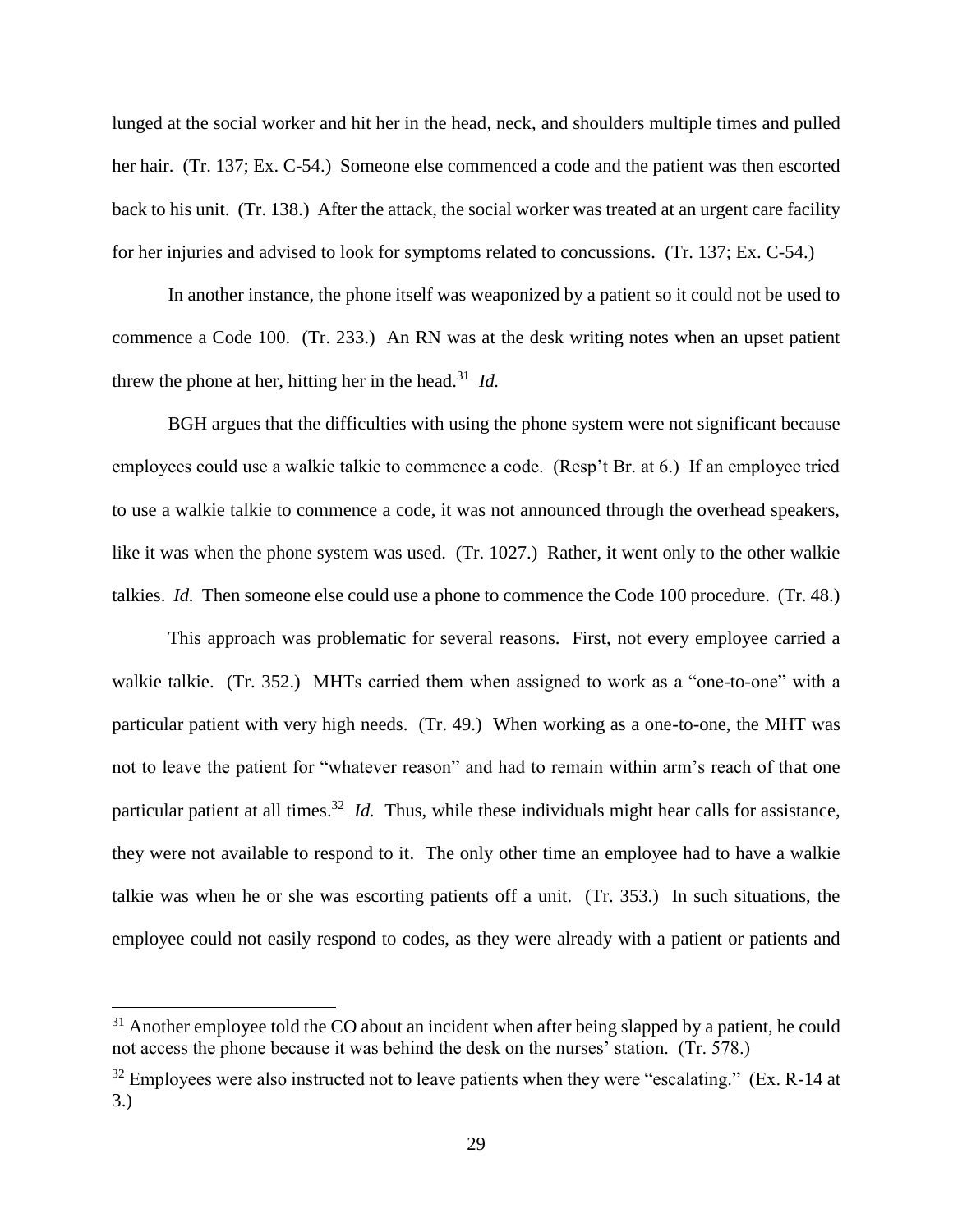were not on any unit. (Tr. 442-43.) Second, the units often did not have enough walkie talkies. (Tr. 75, 197-98, 234, 374.) This was a routine occurrence. (Tr. 197-98, 558.) Third, even if there were enough devices, frequently they were not charged, unable to hold a charge, or not working for some other reason. (Tr. 51, 234, 579, 594.) According to one RN, she would go to use a walkie talkie only to find it uncharged or inoperable. (Tr. 234.) The units did not have extra batteries to use with the devices if they were not charged. (Tr. 246.)

The problems with the walkie talkies led to situations where codes announced over them were not heard by all employees; only those close enough to a working device. (Tr. 251, 374, 594.) Employees available to respond to a situation sometimes did not hear, and therefore did not respond to, the calls for assistance. *Id.* One employee indicated that, in her view, calling a Code 100 on a walkie talkie could be "pointless because you're speaking to no one." (Tr. 374.) Similarly, another RN described situations where no response to a code was heard and employees were forced to wait and worry if anyone would be coming to assist them. (Tr. 595-96.) Likewise, an MHT explained that there were times when he needed to call a code because of patient violence but was unable to do so because a walkie talkie was not working. (Tr. 75.) Thus, at the time of the Citation the walkie talkies "were not reliable" as a way to initiate or ensure a response to a psychiatric emergency.<sup>33</sup> (Tr. 251, 558.)

In addition to the difficulty with commencing the Code 100 procedure, there also seemed to be some confusion about when it was appropriate to initiate the process. An MHT described an RN refusing his request to commence a code even when a patient was running in the hallway and slamming into walls and doors. (Tr. 79.) Under the written policy, only the RN in charge or her

<sup>&</sup>lt;sup>33</sup> As discussed below, inadequate staffing may have been exacerbated the technical problems with commencing codes. (Tr. 81, 201.)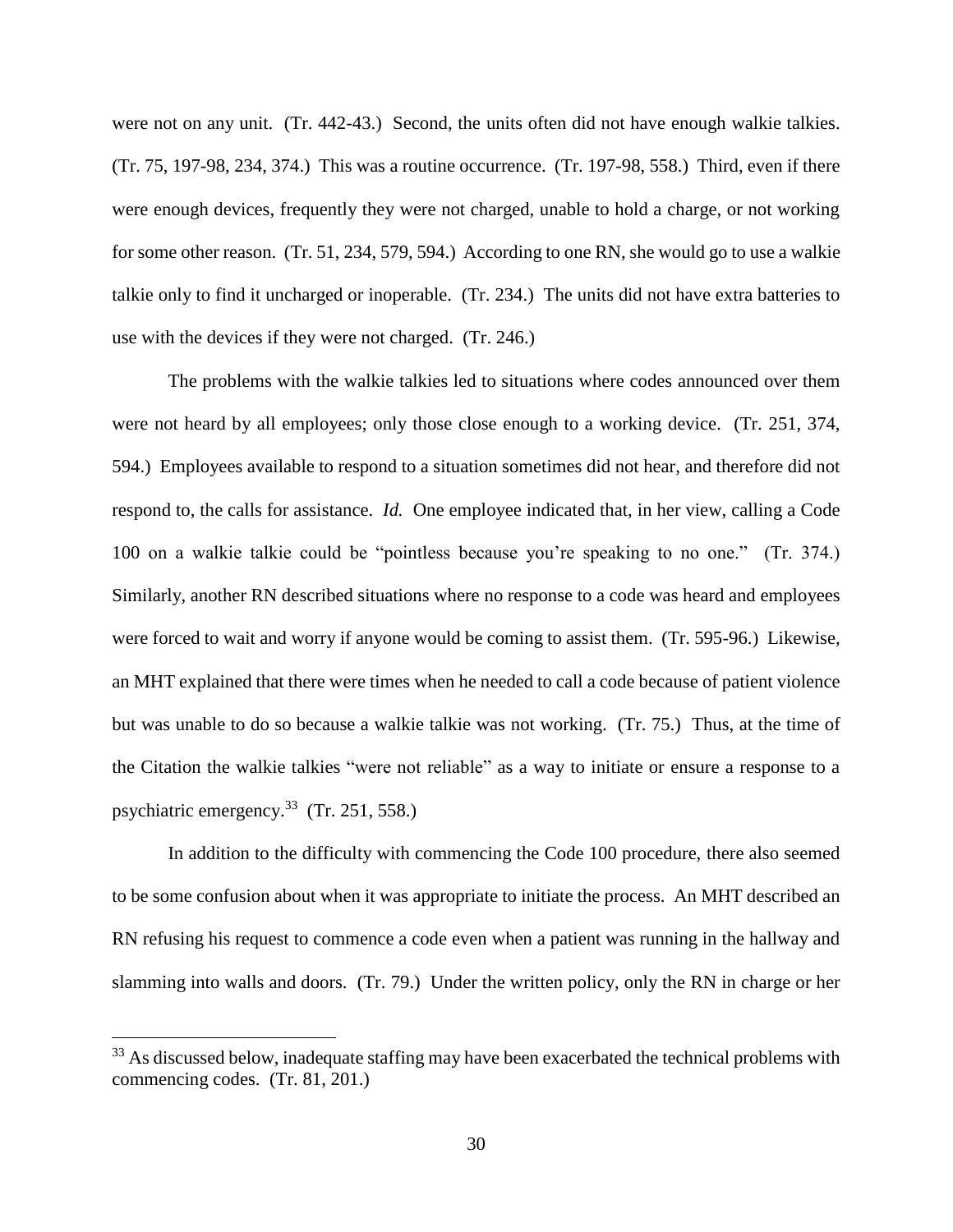delegate could make the decision to use the emergency code, not social workers or MHTs.<sup>34</sup> (Ex. R-15 at 1.) Further, even among management, there seemed to be some disagreement as to the appropriate procedures. Mr. Somers, the MHT Manager, indicated that using the overhead system to commence a Code 100 was discouraged. (Tr. 1027, 1079-80.) Instead, employees could commence a "silent code." *Id.* As he described the practice, an employee could call another unit or the operator who would then "call different units to get help." *Id.* But, he did know not which units the operator would call or how the operator or employees determined which units to call. (Tr. 1080-82.) The Director of Risk Management indicated that it was not her understanding that MHTs and RNs are discouraged from calling overhead codes. (Tr. 1199.) The CNO seemed to be aware of the informal silent code practice but indicated that there was no training regarding "silent codes." (Tr. 1200.) Nor was there evidence of this practice being accurately described in writing.<sup>35</sup> (Tr. 1082-84, 1199-1200.)

Mr. Somers also referred to a "code card system" which he said employees had the option of using to better manage codes. (Tr. 1029-30, 1126.) This process apparently involved handing out cards when employees responded so that individuals would know what role they were being assigned and what actions to take. (Tr. 1029-30.) Mr. Somers said that the cards "should be in the nurses' stations." (Tr. 1030.) However, the record does not support a finding that these code cards were used in a manner relevant to abating the hazard of patient on staff violence. As with some of BGH's other policies and procedures, there seemed to be a disconnect between the programs management said were in place and what occurred on the units. Employees did not

 $34$  Like the Code 100 policy, the Management of Aggression policy also indicated that employees can notify the charge nurse of the situation and then the charge nurse will decide if a Code 100 will be implemented. (Ex. R-14 at 2.)

 $35$  The Code 100 policy indicates that a silent code may be called during the 11-7 shift without describing how this is done. (Ex. R-15 at 1.)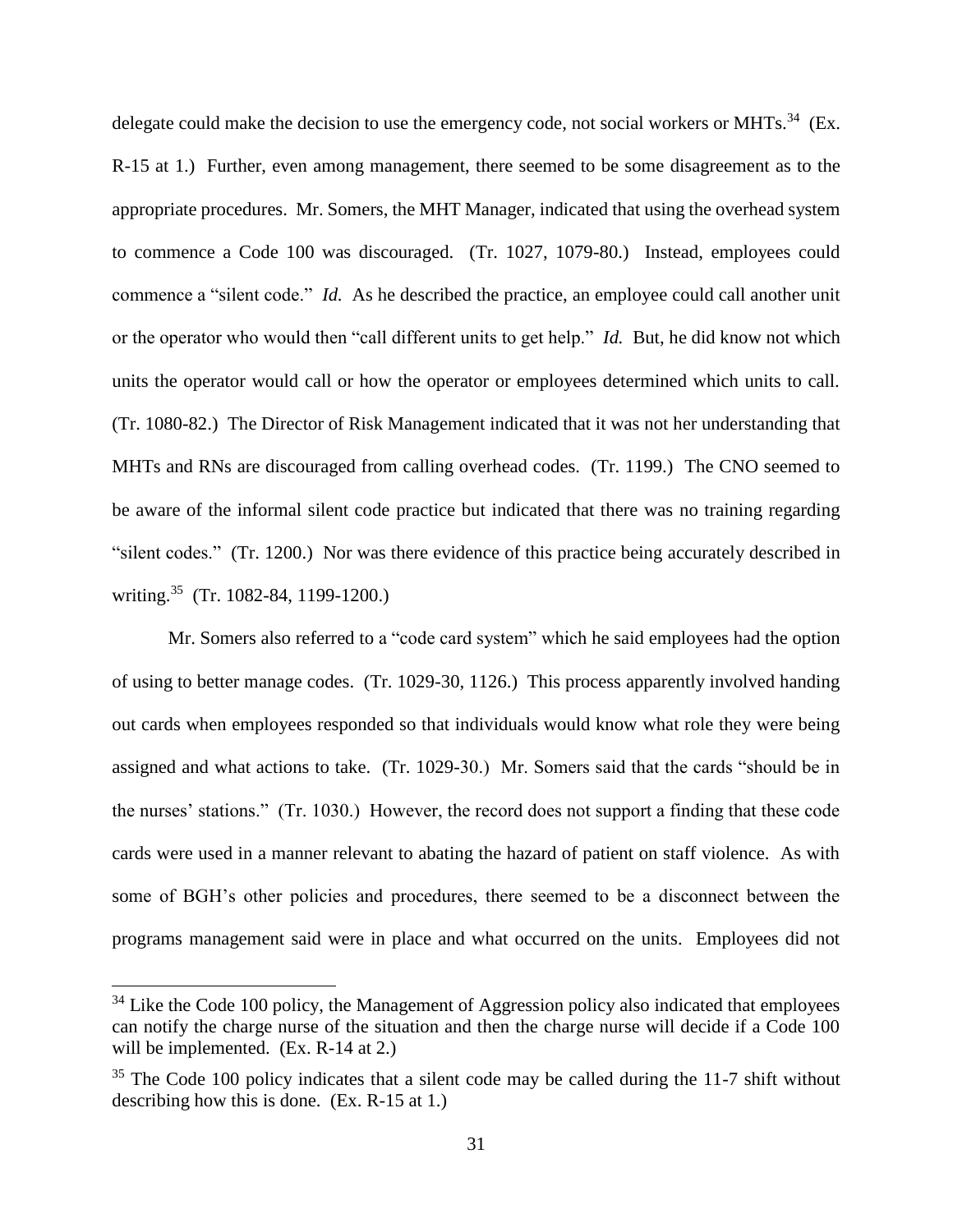discuss using the cards and the record does not include what information was on the cards. Nor is there anything in the written Code 100 policy or any other written policy about how they are to be used. (Ex. R-15.) Mr. Hunter, who was in charge of training about codes, did not discuss training employees about these cards or refer to their use at the facility. (Tr. 921.) Similarly, Ms. Cooke did not mention or discuss code cards in her report or during her testimony. (Ex. R-57.)

The Secretary showed that BGH's Code 100 policy was not an adequate abatement method for the hazard of patient on staff violence. Respondent was not ignorant of the fact that its phone system did not adequately cover all areas of the facility and that additional methods of summoning help were routinely needed. To address this, it required some employees to carry walkie talkies, such as when they accompanied a patient off the unit and when assigned as a one-to-one. (Tr. 443.) However, the devices consistently did not work. This was not a random, occasional failure but a chronic issue that continued unabated even though management was made aware of the issue. (Tr. 197-200.) *See Con Agra,* 11 BNA OSHC at 1145 (employer's abatement failed to free its workplace of the hazard because the abatement method was not reliable).

#### **d. Written Policies Did Not Adequately Abate the Hazard**

BGH also presented evidence of forms employees did not use or had not seen before. For instance, Ms. Hunter referred to a peer review form and explained how, in her view, it is used. (Ex. R-59; Tr. 1117.) However, no completed forms for any incident were provided, including for any incident where an employee was injured as a result of patient on staff violence. Further, Mr. Somers, the MHT Manager, was unfamiliar with the form. (Tr. 1033.) Thus, the undersigned relies more on the credible testimony from the MHT about how the forms were used and how information was conveyed as opposed to the blank forms in concluding that BGH failed to adequately abate the cited hazard.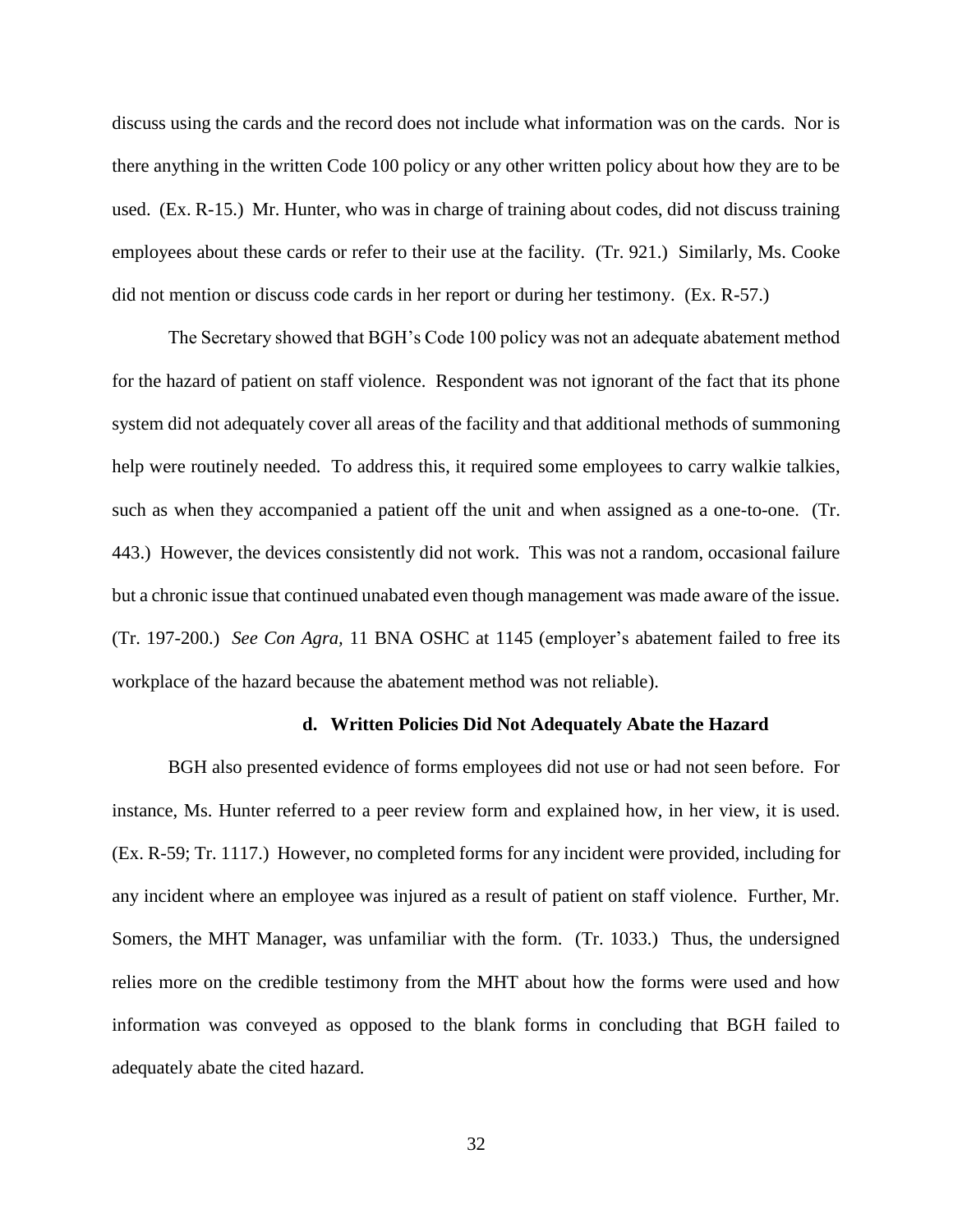BGH argues it had written policies and its management was committed to addressing the hazard. (Resp't Br. at 14.) It asserts that employees had a voice regarding patient safety, but the this stated willingness to listen did not translate to effective abatement of the hazard during the time alleged in the Citation. While BGH took some action, the Secretary showed BGH's written policies were not adequate at abating the hazard of patient on staff on violence. He identified significant shortcomings in both the scope and implementation of the policies. In Dr. Lipscomb's view, the deficiencies essentially left BGH without a workplace violence prevention program. (Tr. 538.) Therefore, Respondent's claims that its policies were adequate to address the hazard of patient on staff violence are rejected. *See St. Joe Minerals Corp. v. OSHRC*, 647 F.2d 840, 844 (8th Cir. 1981) (finding that although employer took some action to abate the hazard and acted in good faith, it failed to free its workplace of the hazard and thereby violated the general duty clause).

### *3. Employee Accident Reporting*

BGH argues that its written workplace violence policies were augmented by its Employee Accident Reporting Procedure, which permits employees to report accidents and injuries in writing to their supervisor by completing an Employee Accident Report (EAR).<sup>36</sup> (Tr. 677, 1182.) The EARs are discussed by supervisors during "flash" meetings which occur every Monday thru Friday. (Tr. 681, 917.) At the flash meeting, the nurse manager typically gives any completed EARs to the HR Director. (Tr. 681.) Although EARs were the mechanism for BGH to track employee injuries, Ms. Hunter did not review them at any point. (Tr. 1182-83.) Instead, another employee logged the incidents and forwarded copies of the reports to the MHT Manager (Mr.

<sup>&</sup>lt;sup>36</sup> At the time of the hearing, EARs were no longer being filed out and a new procedure was in place. (Tr. 1068.)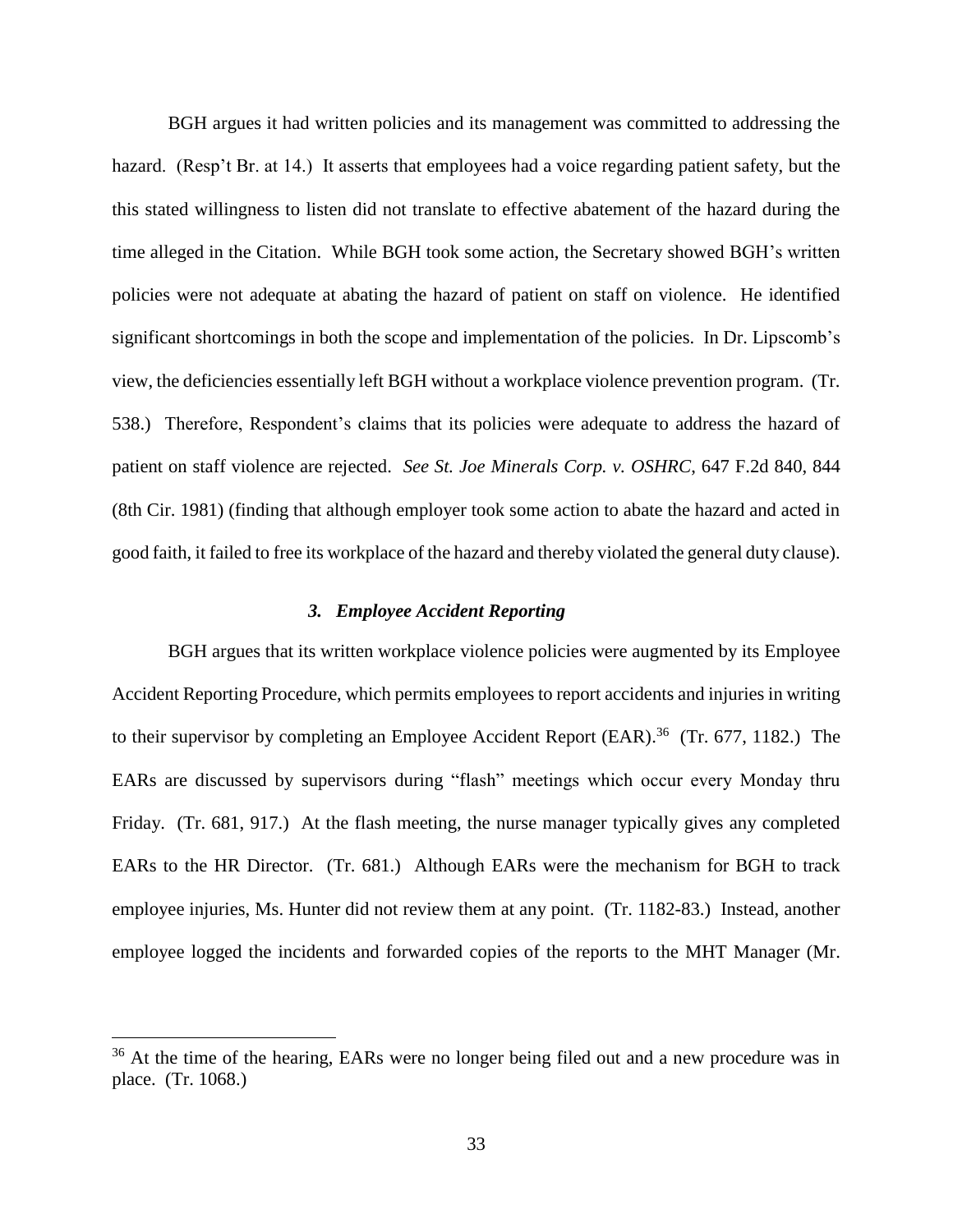Somers) and Ms. Cella.<sup>37</sup> (Tr. 677-78, 1054; Ex. R-48.)

 $\overline{a}$ 

Two human resources managers acknowledged that it was important to track incidents of workplace violence to make changes or adjustments to how the hazard is handled.<sup>38</sup> (Tr. 679, 889-90.) Dr. Lipscomb agreed, explaining that employers need to look at incidents and find out as much as possible about the surrounding circumstances. (Tr. 450.) She noted the significance of looking at all workplace violence incidents to see if there is "commonality" that can be addressed, such as the units where they are occurring or the time of day. (Tr. 451-52.) But the incident log maintained by a human resource manager did not include any details about the incident's cause or how to prevent future occurrences.<sup>39</sup> (Tr. 678; Ex. R-48.) Despite her role in maintaining the log, she had no formal training in detecting trends and could not think of a specific trend she ever identified. (Tr. 695.)

The Secretary criticizes the limitations on the type of incidents employees were to report, how the reporting was done, and how BGH used the EARs that were completed. (Sec'y Br. at 25, 64-65.) In terms of scope, if the incident involved spitting or verbal assaults, employees generally would not complete an EAR; there were no forms for reporting incidents of workplace violence that did not result in an injury requiring first aid. (Tr. 206-7, 580, 699, 889-90, 906-7, 1172-73; Ex. R-46.) They could, but were not required to, complete EARs if physically injured in an

 $37$  Ms. Cella did not testify, and it is not clear if she worked for BGH or another company. (Tr. 1084.)

<sup>&</sup>lt;sup>38</sup> These witnesses, Jillian Collom and Laura Nolet, said they were human resources managers. (Tr. 676, 859.)

<sup>&</sup>lt;sup>39</sup> Ms. Morley tracked whether the medical treatment was required, the date, time and location of the injury, the employee's job title, their date of hire, and whether the injury was patient-related or due to a restraint. (Tr. 678; Ex. R-48.) The log also had a "comments" field, but it was blank for every entry in 2016. (Ex. R-48.)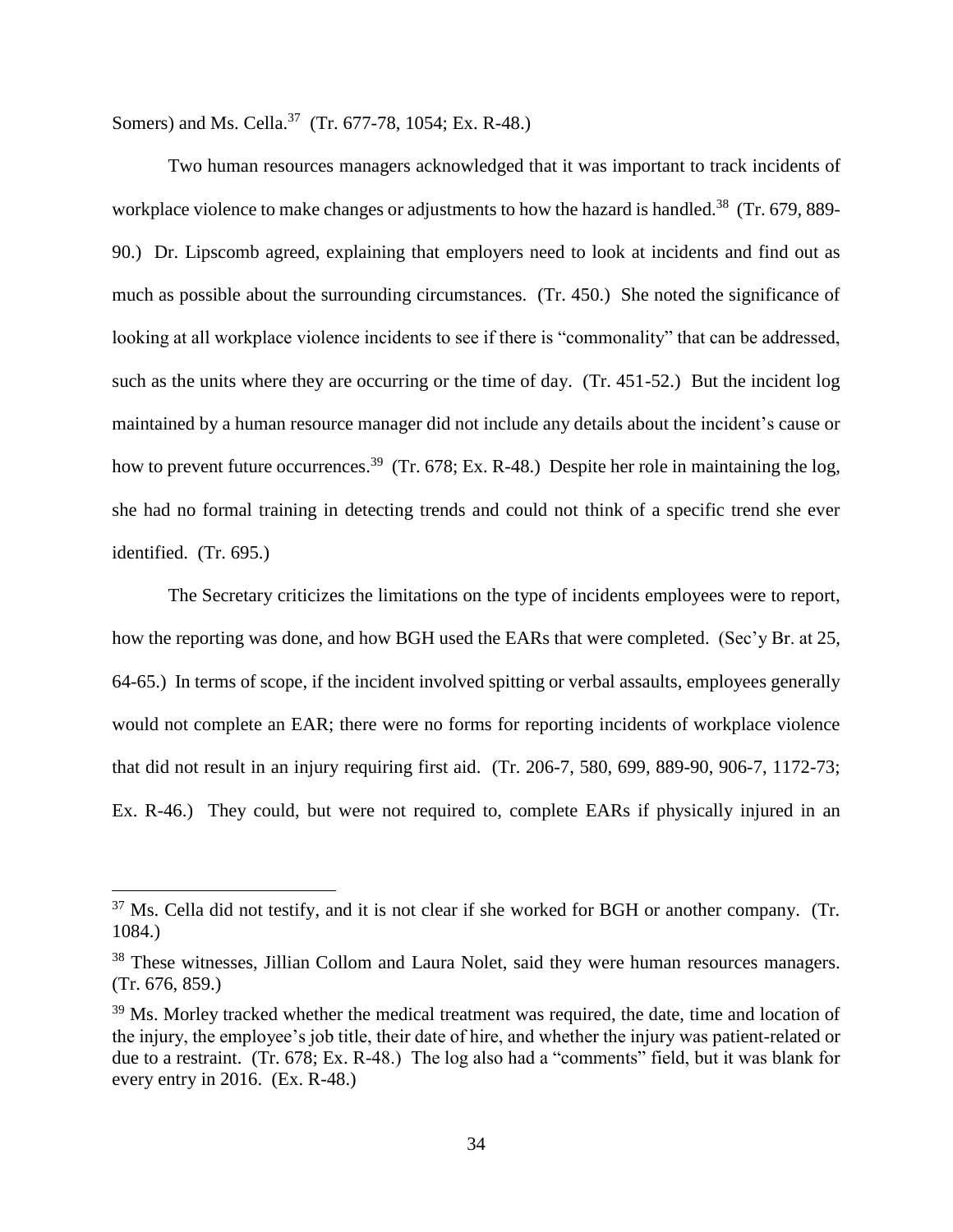incident of patient on staff violence.<sup>40</sup> (Tr. 657, 659, 906.) No one was disciplined for not completing an EAR. (Tr. 698-99.) As noted above, incidents of patient on staff violence were to be noted in the progress report or night shift reports but this was not done consistently. Further, if this information was only in a progress note or night shift report, it would not be tracked by the human resource manager like the incidents for which EARs were completed. (Tr. 699-700.) So, BGH did not have a system of ensuring that all incidents of patient on staff violence were documented or recorded. (Tr. 699, 906.)

In terms of the EARs' content, BGH produced a written document titled "Guidelines for Accident Report Completion and Questions for Investigation" (Guidelines for Accident Reports). But employees, even those involved in multiple incidents of patient on staff violence, had not seen the document before. (Tr. 86, 597.) And, the Director of Risk Management acknowledged the document was not used. (Tr. 1215.) Dr. Lipscomb noted that the EAR form did not solicit adequate information from the injured employee about what could have been done differently, such as how to prevent or minimize the injury that occurred or to prevent re-occurrences.<sup>41</sup> (Tr. 453-54, 465-66.)

Even when concerns were raised, employees described a culture dismissive towards employee safety concerns and injuries. An MHT described how none of the EARs he completed after three different incidents were effectively used to abate the hazard of patient on staff violence.

 $40$  In the event of patient restraint, and other some other circumstances, BGH required written documentation. But, employee injuries were not required to be put in writing. (Tr. 658-59.) Despite her responsibilities related to injury reporting and tracking, the human resources manager had difficulty explaining BGH's reporting policy. (Tr. 887-96, 901-7.) For example, she was unsure what counsel meant when he asked if reporting was "required" and appeared to be evasive. (Tr. 902.) Based on her demeanor and the record as a whole, the undersigned finds that written reporting for all workplace violence incidents was not required.

<sup>&</sup>lt;sup>41</sup> The EARs do not include the names, or any other identifying information, of patients involved in incidents that led to an employee injury. (Tr. 212, 699; Ex. C-54.)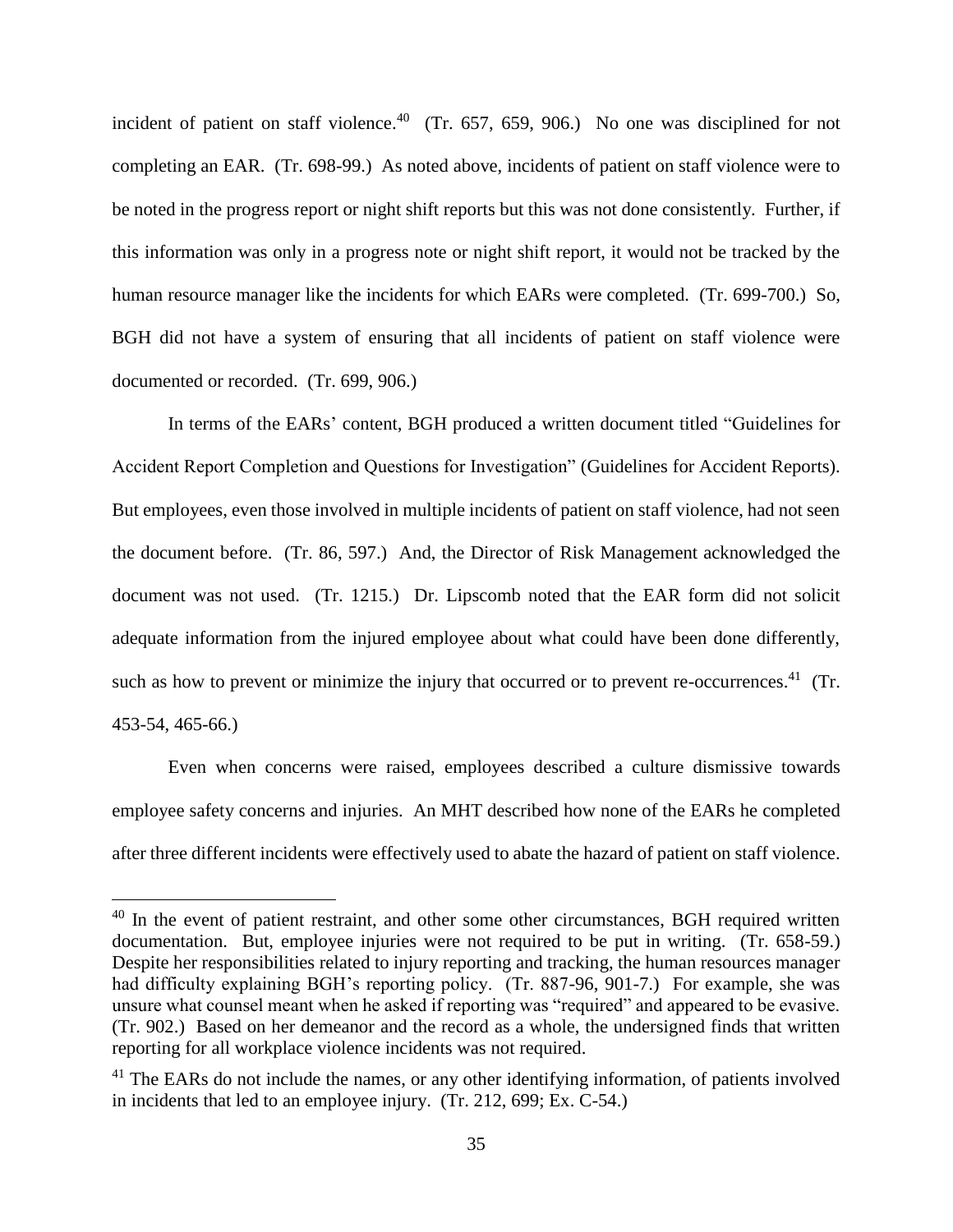During one of the documented events, an MHT observed a patient wandering around a unit after patients were to be in their rooms. (Tr. 59; Ex. C-55.) Another employee started teasing the patient and engaging in horseplay with him. (Tr. 59-60.) This activity caused the patient to become agitated. *Id.* The patient tried to strike the employee who was teasing him but missed and hit another MHT in the face instead. (Tr. 60; Ex. C-55.) The next day, the injured MHT spoke to his supervisor, to express his concerns about returning so quickly to the same unit where he was attacked. (Tr. 61-62.) The supervisor dismissed his concerns and diminished his injury. (Tr. 61- 62, 1017.)Later, when the supervisor reviewed the video of the incident with both of the MHTs involved, there was no discussion of how the employee's actions could have contributed to the incident or how avoiding such activity could be helpful in the future.<sup>42</sup> (Tr. 99, 112, 1017.)

The two other incidents described by the MHT also indicate a failure to use the EARs to minimize the hazard of patient on staff violence. In the one instance, a patient was slamming his body against doors and walls. (Tr. 78-79.) The MHT asked several times for a Code 100 to be called. (Tr. 79-80.) The RN declined, indicating that she could handle the situation. (Tr. 79.) Her efforts at calming or redirecting the patient were unsuccessful. The patient continued to keep hitting his body and was bleeding from his head. (Tr. 79-80.) An MHT tried running alongside the patient to de-escalate him and prevent the patient from further injuring himself since the RN refused to call a code. *Id.* At one point the patient turned and slammed his head into the MHT's head, knocking him into a door and causing him to fall over. (Tr. 80-81.) After that, a Code 100 was called but the response was so slow that injured MHT had to continue to assist with the patient

<sup>&</sup>lt;sup>42</sup> BGH does not offer any evidence that the MHT who provoked the patient was disciplined or spoken to by any other supervisor. (Tr. 1017.) It did not provide any information about whether staff was alerted about how the behavior might have upset the patient or if the patient's care plan was altered as a result of the incident.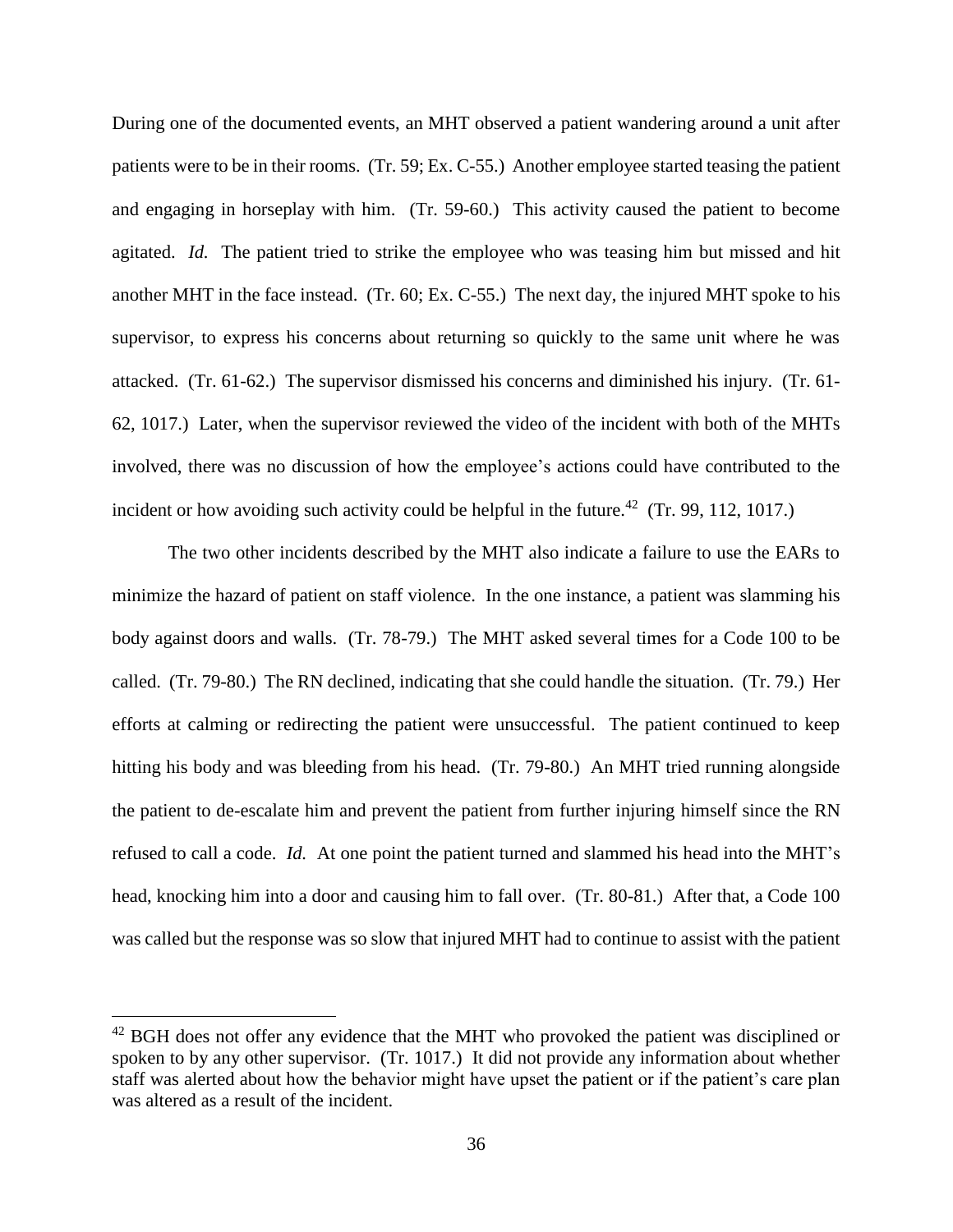despite his own injury. (Tr. 81-82.) Subsequently, during the camera review of the incident, the injured MHT was told that he should have allowed the patient to continue to bang into the walls even though the RN refused his request to call the code and given the delayed response when it was eventually called.<sup>43</sup> (Tr. 85.) No one asked the MHT for input about what could have been done differently or how to address the patient better to prevent the hazard of patient on staff violence in the future. *Id.*

The third incident showed a similar disconnect between the EAR and the hazard of patient on staff violence. A patient punctured an MHT's skin by biting him during a restraint. (Tr. 87- 89.) According to the injured MHT, the other employees participating in the restraint were not fully trained and did not have the correct equipment. *Id.* Even though the employee knew that the improper restraint led to his injury, no one from management discussed the incident with him or asked about how to prevent another employee from being injured the same way.<sup>44</sup> (Tr. 89.)

Further, the record does not include evidence of adequate information gathering about incidents of patient on staff violence through other means. (Tr. 453-54.) The charge nurse explained that she did not have access to EARs and noted that they were not on the unit, so she could not assist employees with completing them. (Tr. 257.) Mr. Somers explained that he took the EARs that were forwarded to him and would attempt to contact the injured employee. (Tr. 1046.) If the employee wanted to review available camera footage of the incident, he would do that with him or her and then simply filed the EAR along with a partially completed camera review

 $^{43}$  BGH's Management of Aggression policy advises a similar response to patient behavior as what the MHT did. (Ex. R-14 at 4.) The policy suggests telling a patient: "It is okay to pace the hall and I will walk with you." *Id*.

<sup>&</sup>lt;sup>44</sup> Another employee told the CO that after she was bitten on the neck and had to go to the emergency room, no one ever asked for input about the incident or asked what could have been done differently. (Tr. 196-97; Ex. C-40.)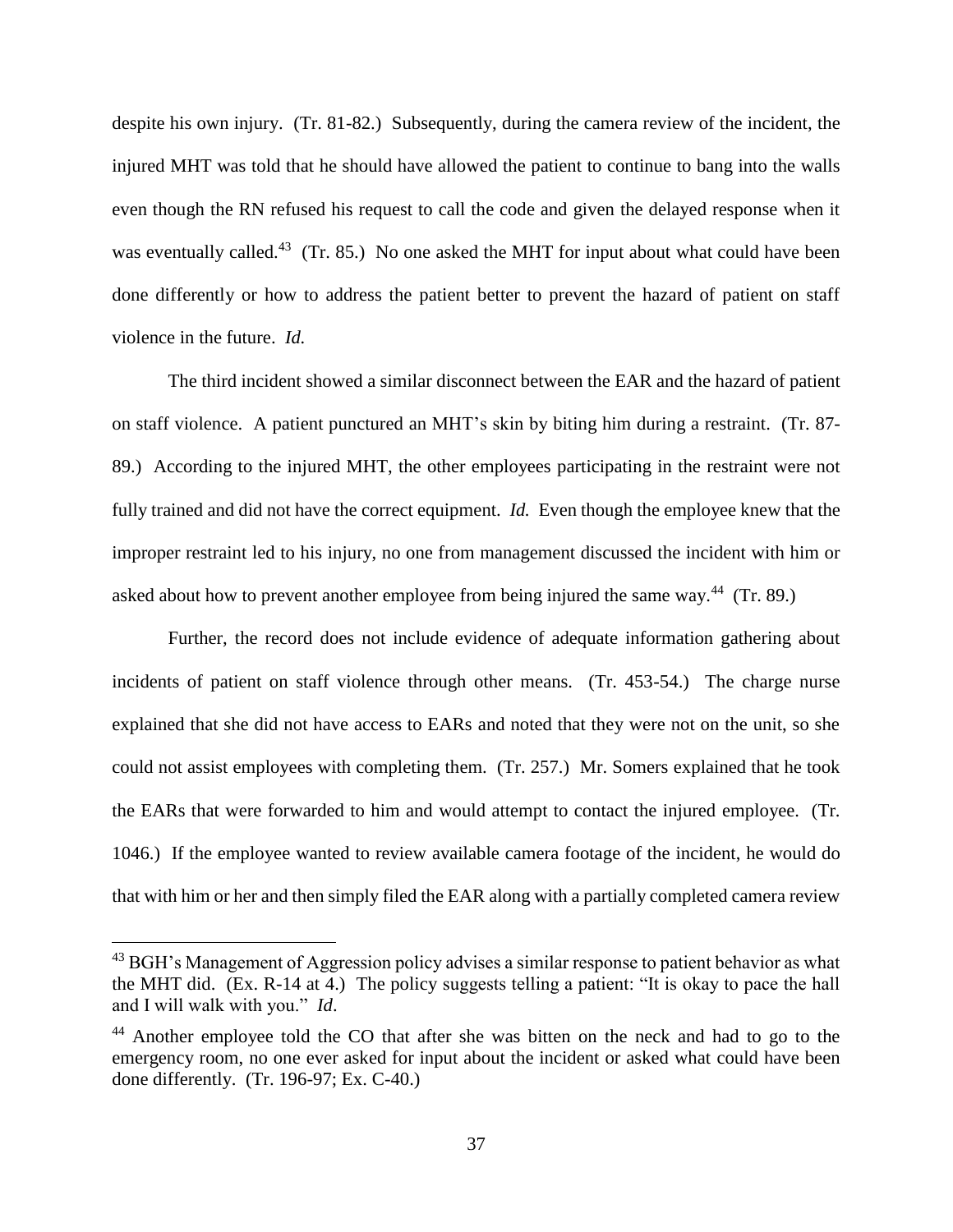form in his office.<sup>45</sup> (Tr. 1046-48.) He did not usually take notes on the videos, other than which camera was being used and the date. (Tr. 1042, 1057.) If the employee declined to view the video or did not respond to the request, Mr. Somers would review the footage and then just file the EAR in his office. (Tr. 1047-48.) The documents remained there until they were shipped off site for storage. $^{46}$  (Tr. 1048.)

Mr. Somers indicated that the EARs usually described the incident, but the copies of EARs produced included few details. (Exs. C-54, C-55, C-56.) The forms did not ask any questions about what actions should be taken in the future to minimize subsequent injuries (either from the same patient or in general). *Id.* Nor did Mr. Sommer's discuss whether he evaluated what actions could have been done differently or if any additional precautions were necessary for purposes of employee safety. He seemed to do little with the information other than note the number of incidents and specify the camera that provided the footage. The EARs were not brought to Safety Committee meetings and the Director of Risk Management did not see them. (Tr. 1183-85.)

Dr. Lipscomb noted the lack of follow up on staff suggestions and indicated that employees did not feel safe about speaking up. (Tr. 454.) Having reviewed multiple behavioral health clinical settings, she viewed BGH's culture as interfering with the ability to undertake sufficient postincident debriefing to address the hazard of workplace violence. (Tr. 454-55, 579-80.) In addition to the deficiencies in the scope of the reports, BGH also failed to respond to the information it did

<sup>&</sup>lt;sup>45</sup> As discussed above, Mr. Somers did not address all of the questions on the form. (Tr. 1048, 1059-60.)

<sup>&</sup>lt;sup>46</sup> For a two-month period in 2016, a human resources manager handled the follow up on the EARs instead of Mr. Somers. (Tr. 684.) She indicated that she would contact the injured employee to discuss what happened and if it could have been done differently. (Tr. 684-85.) If the employee did not return her call, she did not indicate any other actions taken to gather this information, such as reviewing the footage herself or interviewing employees who were not injured but witnessed the event.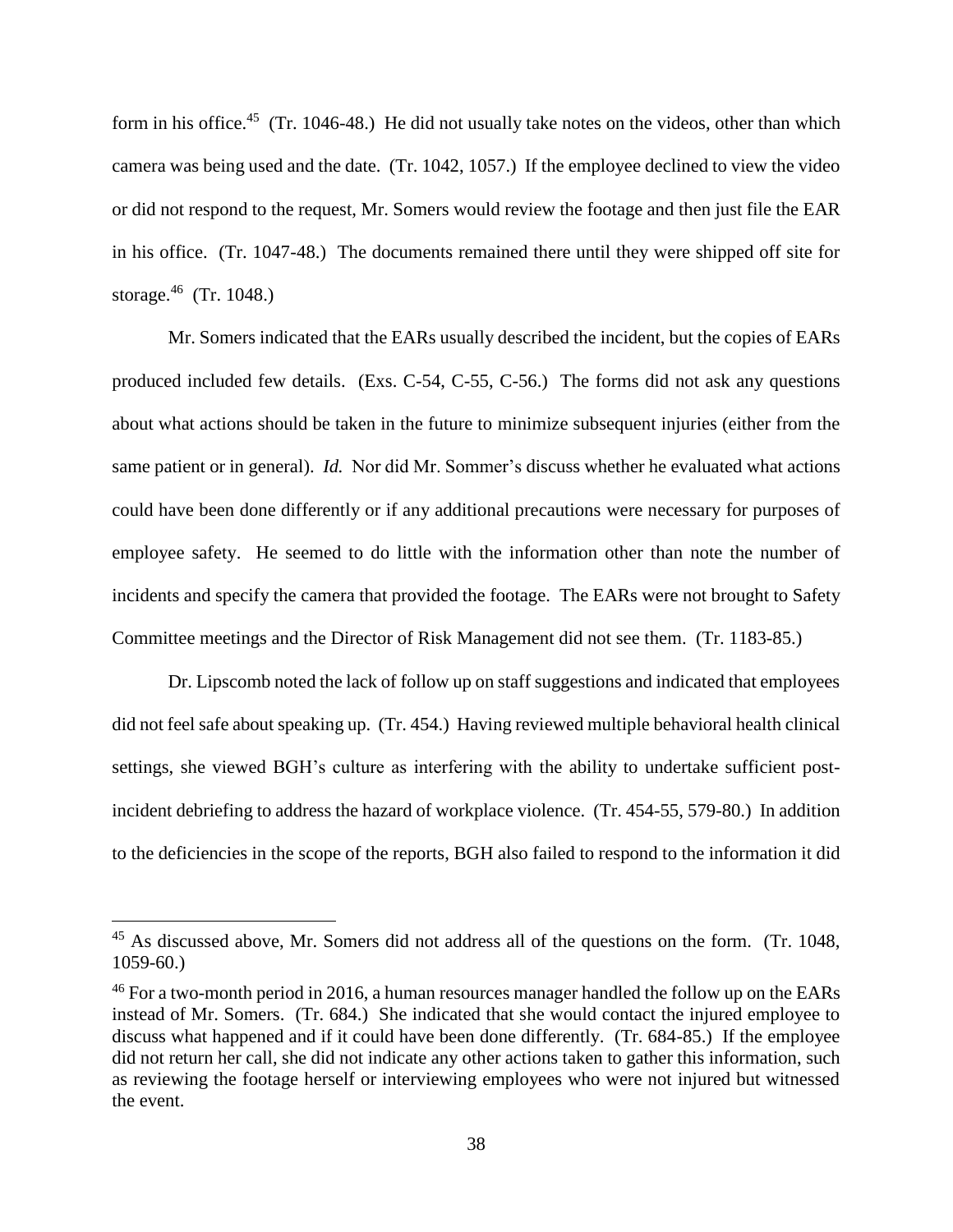gather. The EARs did not include any names or information identifying the patient responsible for the injury. (Tr. 466.) Dr. Lipscomb argued that this made it more difficult to use the EAR to change patient care plans. *Id.* It also made it less likely that trends or commonality could be identified or addressed. (Tr. 459-60.) While BGH claimed that it used the EARs to follow up on incidents and make changes to reduce the hazard of patient on staff violence, it did not refute the employees' testimony about multiple incidents for which the follow up was lacking. Despite BGH's claims that it tracked employee injuries and debriefed employees, BGH did not provide examples of actions taken as a result of any EAR related to patient on staff violence. Similarly, Ms. Cooke could not recall any "actual steps" BGH took before OSHA commenced its investigation to attempt to reduce the frequency of patient on employee violence. (Tr. 1339.)

As implemented, BGH's policies and procedures regarding the reporting of employee injuries resulting from violent attacks by patients were not adequate to abate the hazard. The forms did not solicit information about what could have been done differently or how to minimize risks in the future. Even the information that was provided appeared to have had little impact. Regardless of whether employees thought a response to an incident was good or bad, there is not much evidence of the information being used in a way to minimize the hazard. Accordingly, BGH's Employee Accident Reporting procedure did not effectively abate the hazard of patient on staff violence.<sup>47</sup>

<sup>&</sup>lt;sup>47</sup> Although not discussed in Respondent's Brief, some witnesses referred to an annual staff survey. (Tr. 877, 1105.) The record does not include any of the actual survey questions or responses. (Tr. 526.) *See Capeway,* 20 BNA OSHC at 1342-43 (party would have produced evidence if it had been favorable). Ms. Cooke said that the survey did not include any questions about workplace violence; nor did it include the phrase "patient violence." (Tr. 1217.) The record does not support a finding that the annual survey contributed to the abatement of the cited hazard.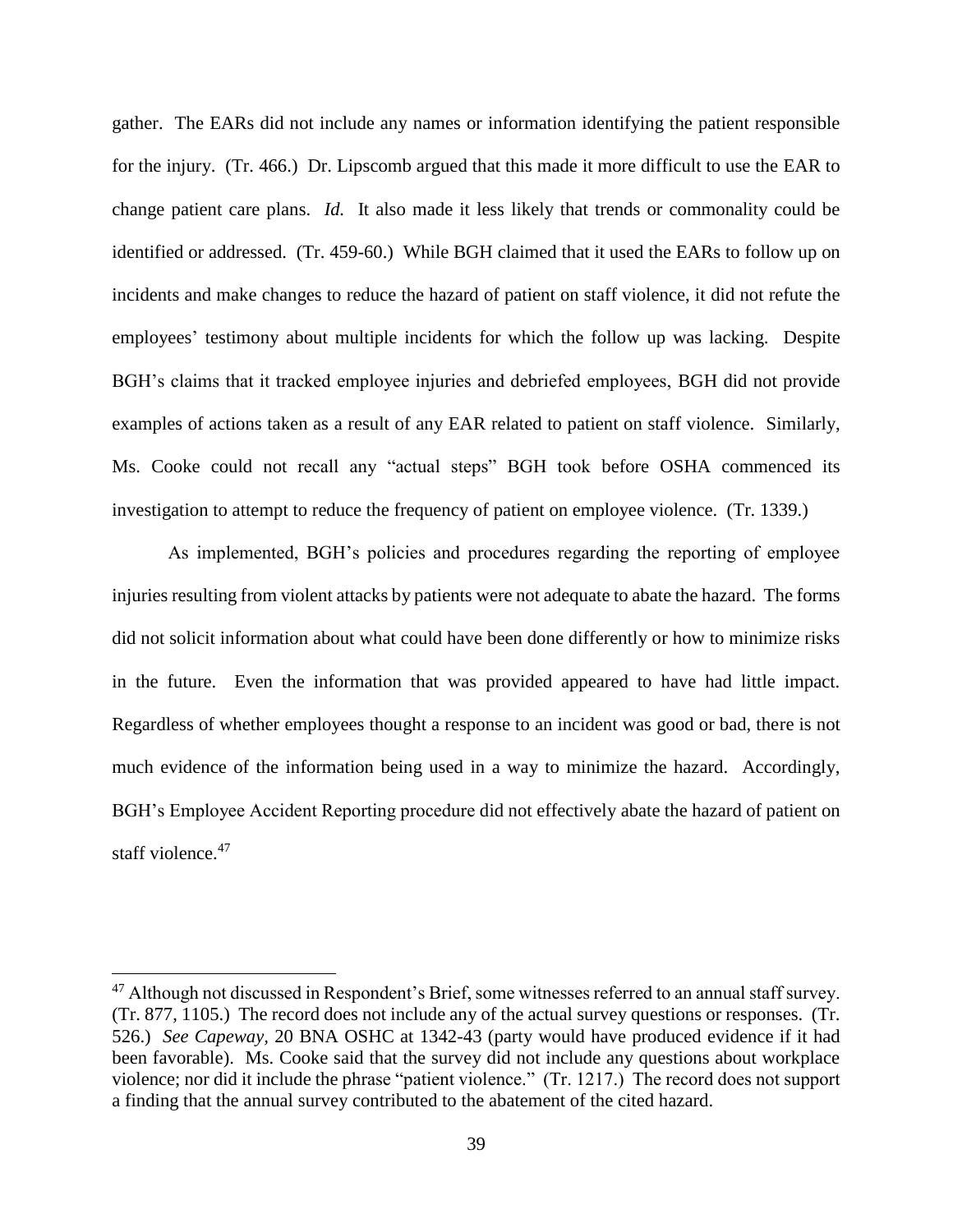### *4. Management Committees*

BGH's Quality Council and Safety Committee both reviewed incidents of workplace violence. (Tr. 201, 680, 1143; Ex. R-55.) The Quality Council is BGH's performance improvement committee. (Tr. 1106-7, 1143.) It is unclear how frequently the Quality Council met, and it did not discuss patient aggression "to the same depth" as the Safety Committee. (Tr. 1143.) The Safety Committee meets monthly and reviews things such as trends and specific data related to tracking patient aggression. (Tr. 354, 1108, 1122.) Ms. Hunter co-chaired the Safety Committee, along with overseeing the "patient safety program" and "regulatory compliance." (Tr. 1096, 1177.) However, when the CO asked her about the Safety Committee's meetings, she only indicated that the committee "had meetings." (Tr. 202.) She did not know how frequently it met and BGH did not provide the dates of any committee meetings. 48 *Id.* 

Dr. Lipscomb viewed a safety committee with input from front-line workers as a "critically important" abatement measure. (Tr. 435.) Such safety committees are the "primary forum" for behavioral health hospitals to bring together everyone's expertise to look at a workplace hazard and develop strategies specific to the facility to reduce the hazard of workplace violence. *Id.* She emphasized the importance of having front-line staff engagement about abating the hazard of patient on staff violence. (Tr. 435-38.) Direct care staff "are the most knowledgeable about what

<sup>&</sup>lt;sup>48</sup> BGH also argued that the flash meetings were about safety. (Resp't Br. at 14.) When asked about the safety meetings she attends, the CNO only cited the Safety Committee meetings. (Tr. 265.) She was then asked specifically about the flash meetings and did not refer to safety when asked to describe the purpose of those meetings. *Id.* After further prompting, she indicated that employee injuries would be brought up at those meetings. *Id.* Similarly, when the CMO was asked on direct about the flash meetings, he described them as focused on clinical issues. (Tr. 758.) And then, when counsel asked if an incident such as staff member being injured by a patient would be discussed, he agreed that was the case. *Id.* Codes might be discussed, depending on the situation. (Tr. 758-59.) The record suggests that while injuries were noted during the flash meetings, employee safety was not the focus of those meetings.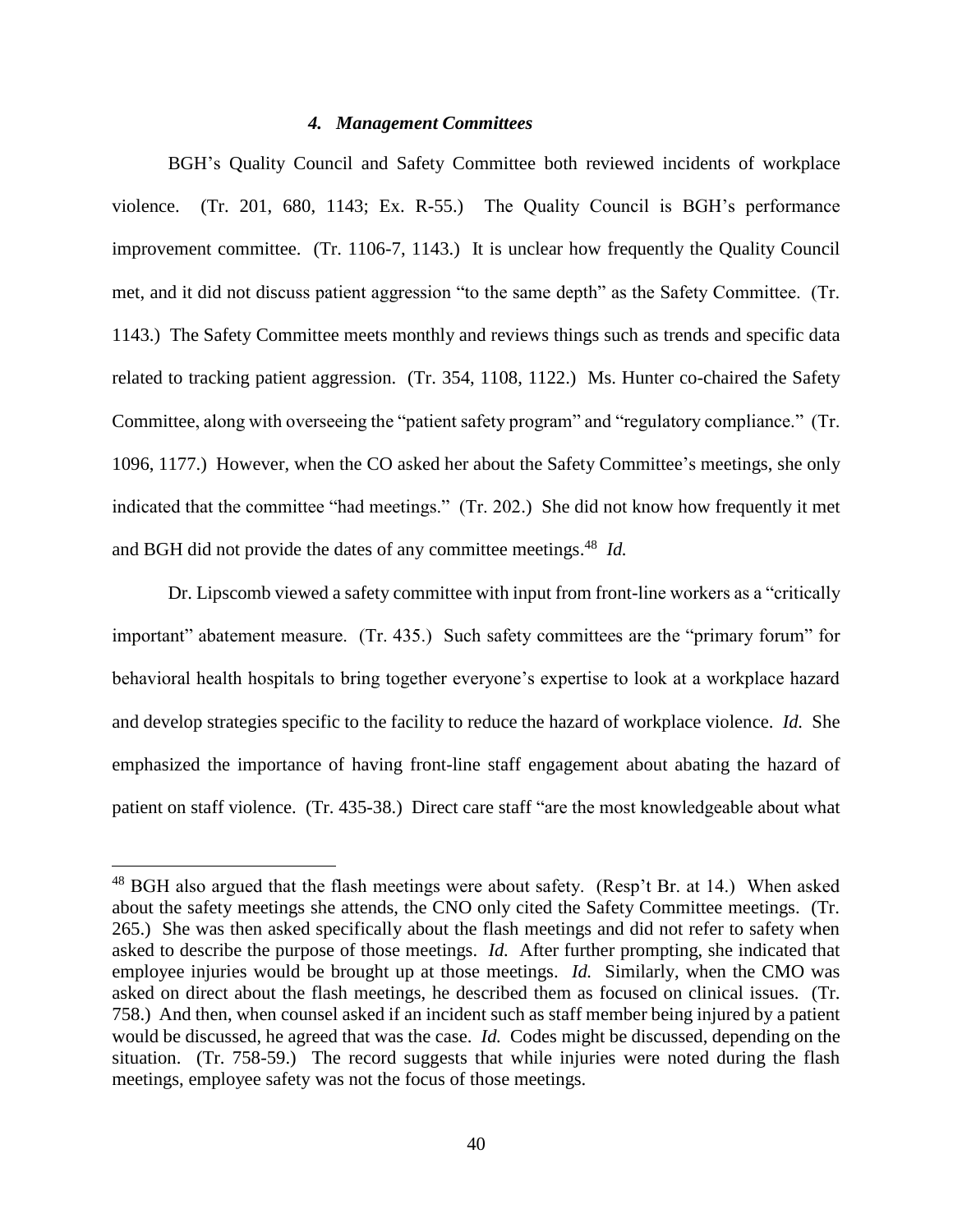goes on over the course of their shift," and they have the most expertise "at managing the direct care of patients." (Tr. 426.)

Ms. Hunter did not disagree. She recognized that front-line MHTs and RNs often have the most detailed information about what happened leading up to and during an incident of patient on staff violence. (Tr. 1185-87.) And, she agreed that front-line workers could have the most valuable information in terms of preventing similar incidents in the future. *Id.* Ms. Cooke concurred that including front-line workers was a "good practice" that could be helpful.<sup>49</sup> (Tr. 1335.)

But, when the Citation was issued, the Quality Council and Safety Committee both consisted only of management employees. (Tr. 241.) Front-line workers actively sought participation on the Safety Committee. RNs asked for a presence on the committee and also requested that the facility would hold a safety meeting within twenty-four hours of an incident of patient on staff violence. *Id.* Both requests were rejected by BGH management. *Id.* At the hearing, an RN expressed the belief that BGH's management was not "interested in what the frontline staff thinks." *Id.* Dr. Lipscomb could not understand why a company would deny the request of a front-line employee at a behavioral health hospital to be on a safety committee. (Tr. 436.)

Neither the Safety Committee nor Quality Council obtained much input from front-line employees through other means. Ms. Hunter suggested that the Safety Committee reviewed information from the MIDAS database. (Tr. 1220-21.) But, MHTs did not input information to that database, so any records pulled from it would not reflect their direct input.<sup>50</sup> (Tr. 1022-23.) BGH provided screenshots of the type of information that could be inputted into the MIDAS

<sup>&</sup>lt;sup>49</sup> Ms. Cooke went on to indicate that there were "other channels" for staff to report concerns. (Tr. 1335-36.) The undersigned credits the testimony of Dr. Lipscomb and the employees about the insufficiency of these channels over Ms. Cooke's assessment.

 $50$  The majority of the time, nurse managers enter information to the MIDAS database. (Tr. 1023, 1116.)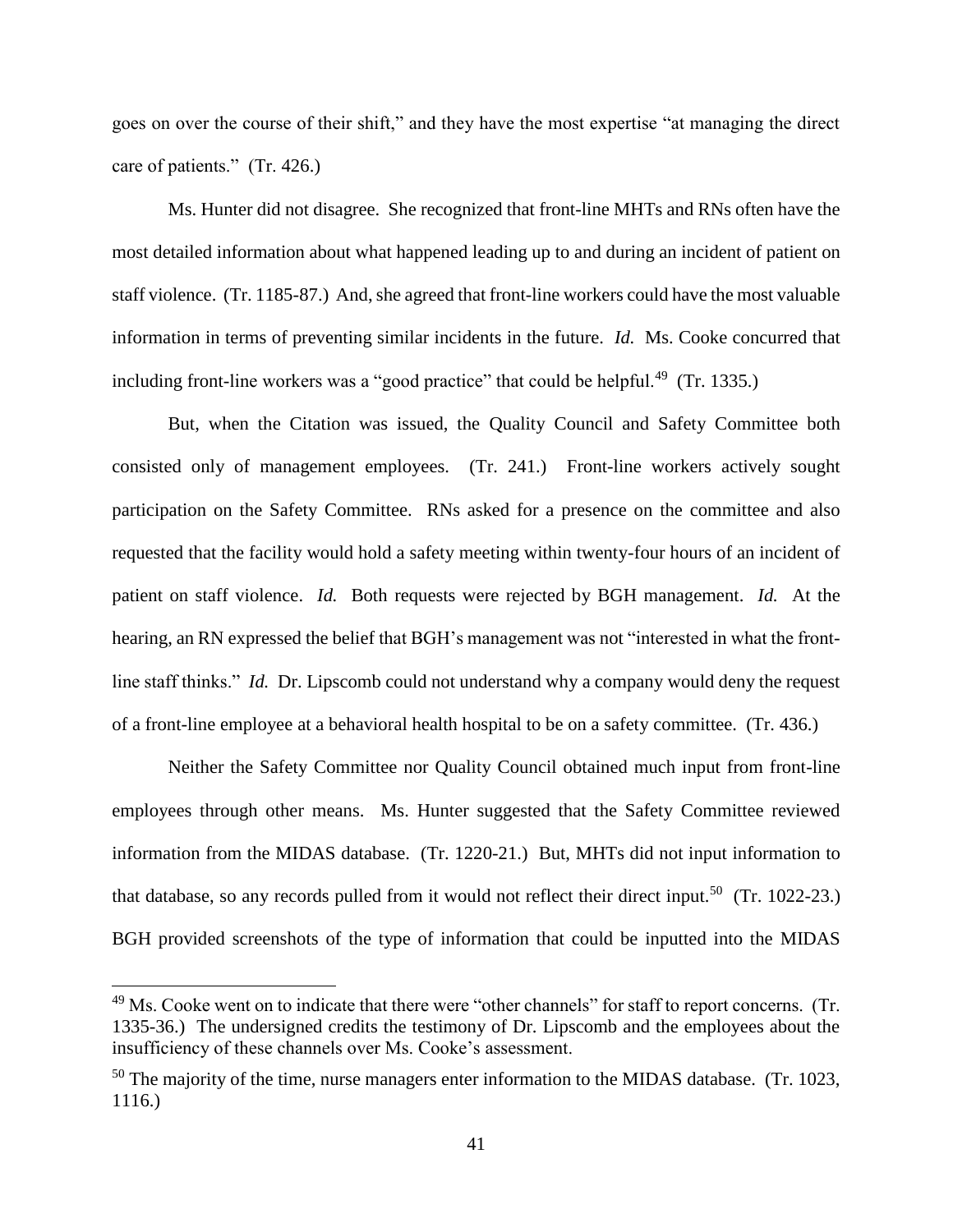database, but did not offer completed records or aggregate information. (Ex. R-58.) It did not provide any specific information about how the database was used to abate the hazard. The record contains no information about a situation where information in the MIDAS database was used to evaluate a potential risk of workplace violence or how the information in the database led to the prevention of workplace violence. The MIDAS database may well play a role in clinical outcomes, but it was not established that it effectively abated the hazard of patient on staff violence.

Further, although BGH sometimes gathered information directly from MHTs about workplace violence incidents through the camera review forms, neither the Safety Committee nor the Quality Council looked at them.<sup>51</sup> Neither committee reviewed the actual EARs employees had the option to complete after incidents.<sup>52</sup> (Tr. 466, 1182-83; Ex. R-55.) The reports were never brought to meetings and the chair did not review them outside of the meetings.<sup>53</sup> (Tr. 695, 1183.) This approach led Dr. Lipscomb to question whether the Safety Committee was functioning in a way that could address staff safety. (Tr. 466.)

Ms. Hunter indicated that aggregate data about employee injuries and workplace violence incidents were discussed during committee meetings. (Tr. 109-98.) But no committee agendas,

 $<sup>51</sup>$  Mr. Somers helped employee fill these forms out. (Tr. 1044.) But he did not bring the forms to</sup> Safety Committee meetings or pass them on to other committee members. (Tr. 1044-45, 1215.)

<sup>&</sup>lt;sup>52</sup> A human resources manager gave copies of the EARs to Mr. Sommers and Ms. Cella. Ms. Cella did not testify and no else explained what she did with the information gathered. (Tr. 684, 693- 94.) A log of the EARs was brought to the Safety Committee meetings, but it did not contain any information about how to prevent the hazard of patient on staff violence. (Tr. 695; Ex. R-48.) Further, although the human resources manager said she looked for trends, she had no experience in workplace violence prevention, no formal training in detecting trends, and could not think of any specific trend she identified. (Tr. 695, 697.)

<sup>&</sup>lt;sup>53</sup> At the hearing, Respondent's counsel asked the CO whether she was "aware that Brooke Glen reviews the EARS" during the Safety Committee meetings. (Tr. 848.) Ms. Hunter, who chaired the Safety Committee, and Mr. Somers, who was a member, both acknowledged that the EARs themselves were not brought to the committee meetings. (Tr. 695, 1183.)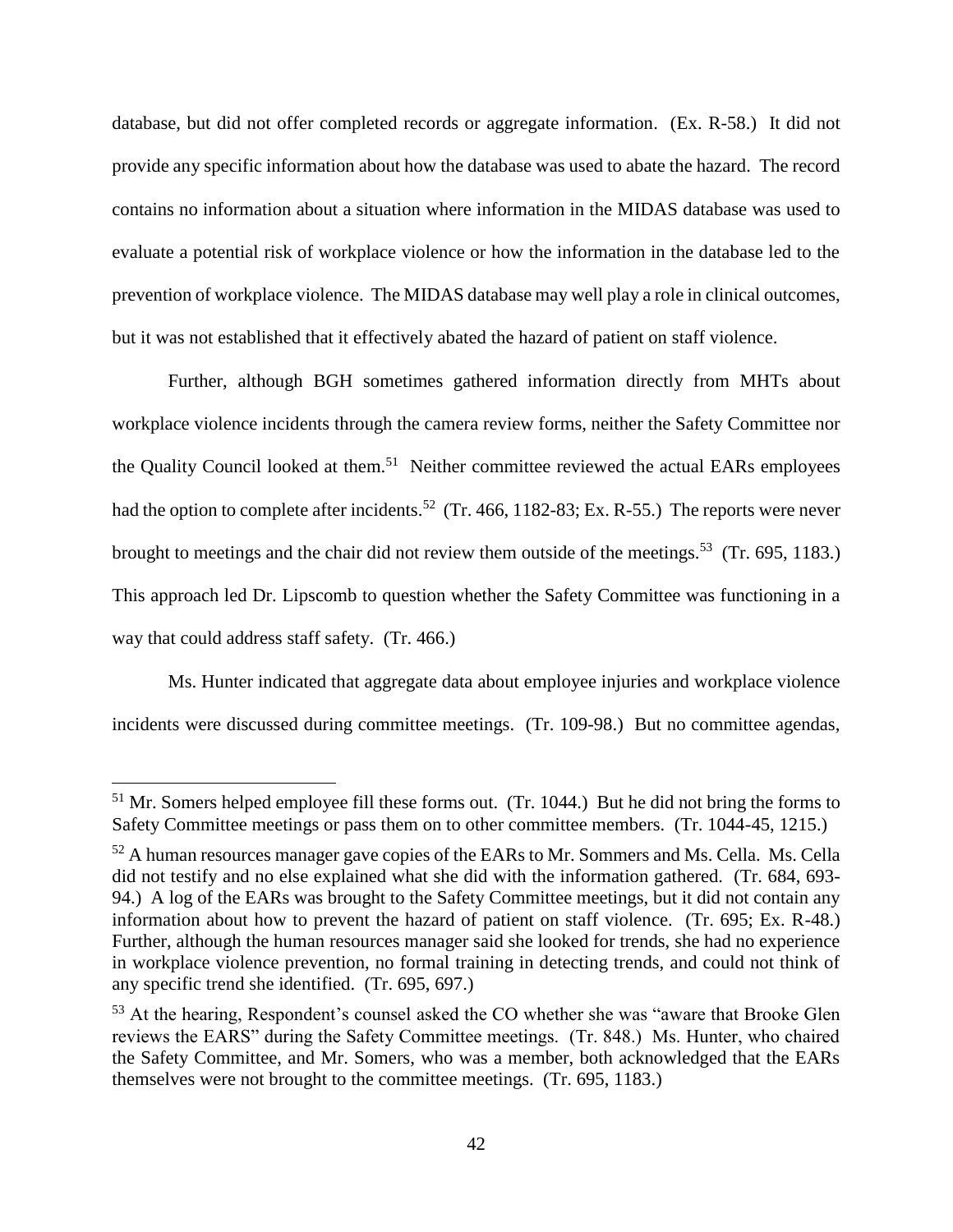minutes, or other summaries of the committee's work were provided.<sup>54</sup> (Tr. 202-3, 438, 1220-21.) Members of the Safety Committee and Quality Council did receive monthly and annual reports with various statistics on metrics that could have some bearing on workplace violence.<sup>55</sup> (Tr. 1123, 1140-43; Ex. R-55.) These reports focus on the number of restraints, patient hold rates, and the seclusion of patients. (Tr. 1140-43; Ex. R-55.) They do not include the number of OSHA recordable injuries, the number of employee injuries, the number of EARs, or the number of incidents of patient on staff violence. (Ex. R-55.) Nor do the reports include information on patient on staff violence that did not result in injuries, such as information from the debriefings that were supposed to occur. *Id.* They contain no discussion or analysis of patient on staff violence, like what worked and what did not.<sup>56</sup> *Id.* Dr. Lipscomb explained how the data included in the monthly report was not a sufficient proxy for information directly related to the hazard of patient on staff violence. (Tr. 453; Ex. R-55.) For example, while restraint rates may bear on the risk of workplace violence, many staff injuries result from situations unrelated to a restraint. *Id.*

BGH also alleges that employees could raise safety concerns during town hall meetings

<sup>&</sup>lt;sup>54</sup> Ms. Hunter indicated that minutes were kept and that she reviewed them in connection with this litigation but did not turn them over to the CO or during the litigation discovery process. (Tr. 202- 3, 1220-21.) She claimed, without explanation by her or counsel, that the minutes had "patient safety work product." (Tr. 1221.) BGH did not move to file any documents under seal or in a redacted format. The undersigned notes that, according to BGH, the EARs for workplace violence incidents do not contain patient information. (Tr. 699.) Since the committees did not even review the EARs, it is difficult to accept Ms. Hunter's rationale for not providing dates or agendas from any of the meetings that she indicated addressed workplace violence. When one party has evidence but does not present it, the court may conclude that the evidence, if it had been presented, would not have helped that party's case. *Capeway*, 20 BNA OSHC at 1342-43.

<sup>&</sup>lt;sup>55</sup> At the hearing, Ms. Hunter discussed Exhibit R-54, a report provided to the Quality Council and Safety Committee, in detail. (Tr. 1121, 1123-35.) However, after an objection from the Secretary Exhibit R-54 was not offered for admission. (Tr. 1136-1140.)

<sup>&</sup>lt;sup>56</sup> The report only includes charts with the rates of certain occurrences, such as the number of restraints and the number of times contraband is found. (Tr. 1141-42; Ex. R-55.)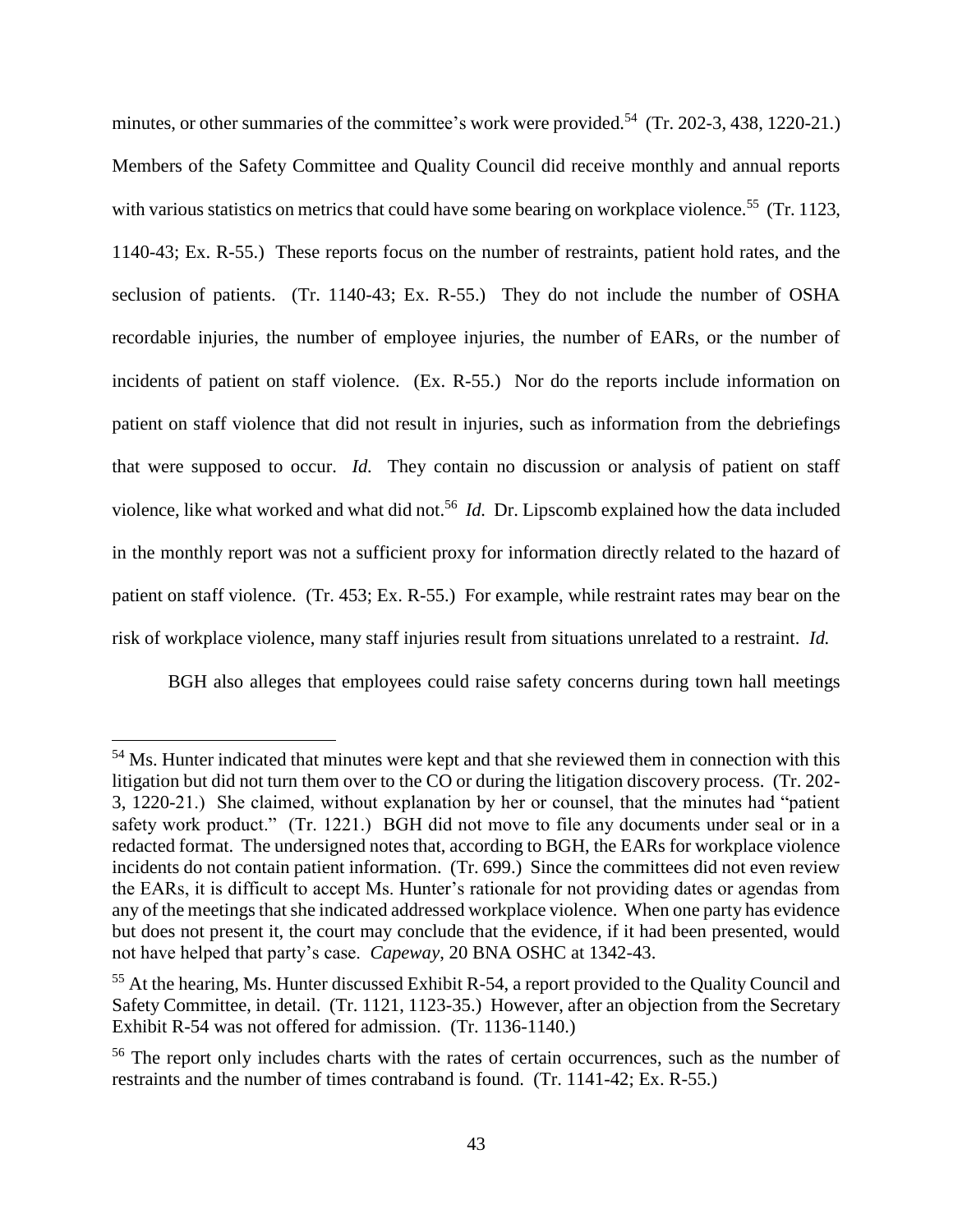and through suggestion boxes.<sup>57</sup> (Tr. 878.) As with the committee meetings, BGH provided no agendas, minutes, summaries of what occurred or other supportive information showing how the hazard of patient on staff violence was addressed at a town hall meeting. It did not sufficiently describe efforts to facilitate attendance. It did not give the date of when any town hall meetings occurred, and witnesses gave differing accounts of their frequency.<sup>58</sup> BGH did not identify any action it took to address a hazard as a result of a concern raised at such a meeting. (Tr. 226, 596, 1339.)

In terms of the suggestion boxes, a human resources manager went through the written suggestions placed in the boxes on a monthly basis. (Tr. 878, 880.) She said that there were "maybe hundreds" of suggestions but had difficulty indicating what any of the suggestions related to. (Tr. 880-82.) The record lacks evidence about the content of any of the suggestions and there are no examples of any safety suggestion or concern BGH acted upon. (Tr. 271, 690, 880, 882.) So, the record does not support BGH's assertion the suggestion boxes had a material impact on abating the hazard.

Dr. Lipscomb opined that BGH had a "culture of … being dismissive about what workers are suggesting and their experience." (Tr. 454-55.) An example of this is shown by the MHT's testimony that "widespread" complaints about staffing not being adequate for safety were made

 $57$  As noted above, BGH also had flash meetings but these did not involve direct care workers, only "upper management." (Tr. 355, 746, 758.) The CMO did not know if minutes of these meetings were taken and none were introduced into the record. (Tr. 781-82.)

<sup>58</sup> A human resources manager indicated that there was "no set schedule" for the town hall meetings but said they "typically" occurred about once a quarter. (Tr. 878.) She could not recall the dates of any town hall meetings that occurred in 2016 before the Citation was issued and was not certain that there were any. (Tr. 879.) There was also some confusion about the time of day any of the town hall meetings occurred. A human resources manager said that town halls were typically duplicated so each shift could attend, but Mr. Somers indicated that the town hall meetings were held only offered once, at 3:00 p.m. (Tr. 877, 1020.)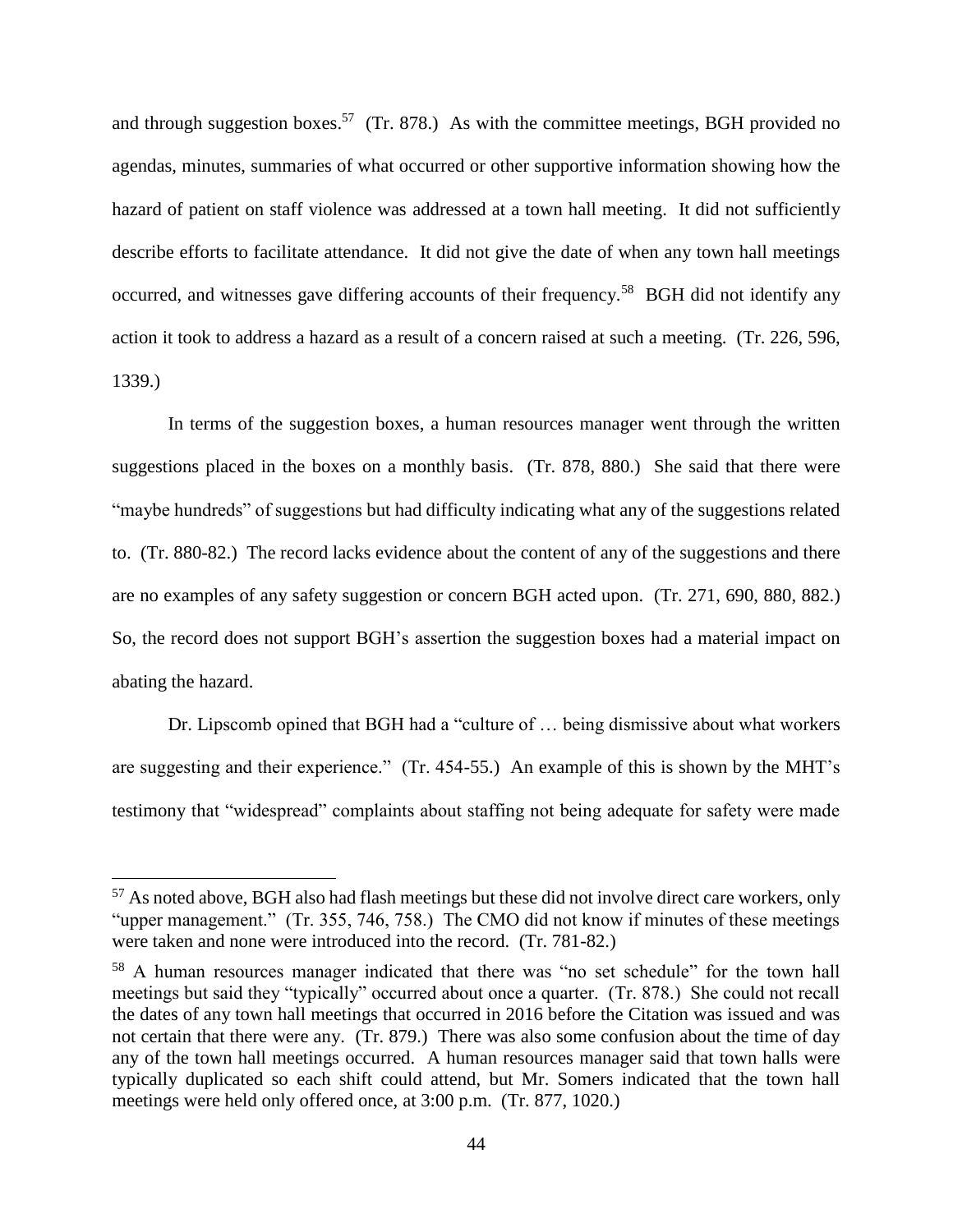but it did not matter to management. (Tr. 372.) Likewise, complaints about the ineffectiveness of walkie talkies went largely unaddressed during the time referenced in the Citation. (Tr. 374.)

BGH does not suggest that including front-line staff is not feasible or helpful. Its expert agreed that having non-management employees participate in safety committees could be helpful in reducing the hazard and was an industry best practice. (Tr. 1335-36.) And, after the Citation, BGH changed the committee structure. (Tr. 374-75.) An MHT explained that she was able to attend some meetings about safety starting in 2017 and that this allowed her to participate in discussions about improving the methods for summoning help. (Tr. 374, 382-83.)

BGH's Safety Committee and Quality Council's actions were not adequate to materially reduce the hazard of patient on staff violence because: (1) when the Citation was issued, the committees lacked sufficient input from front-line workers; (2) the committees failed to gather and review sufficient information related to the hazard; and (3) the lack of supporting evidence addressing what was discussed and the actions related to workplace violence that were taken as result of the meetings*.* 

## *5. Training*

BGH alleges its training program effectively addressed the hazard of patient on staff violence by teaching new employees about patient behaviors and how to respond to them and through describing the daily routine, including how to conduct patient rounds, complete paperwork, and perform restrictive interventions. (Tr. 920-21; Resp't Br. at 15.) BGH trains employees about the Code 100 process and how to handle situations in which they feel physically threatened. (Tr. 921-25; Exs. R-30, R-31, R-32.)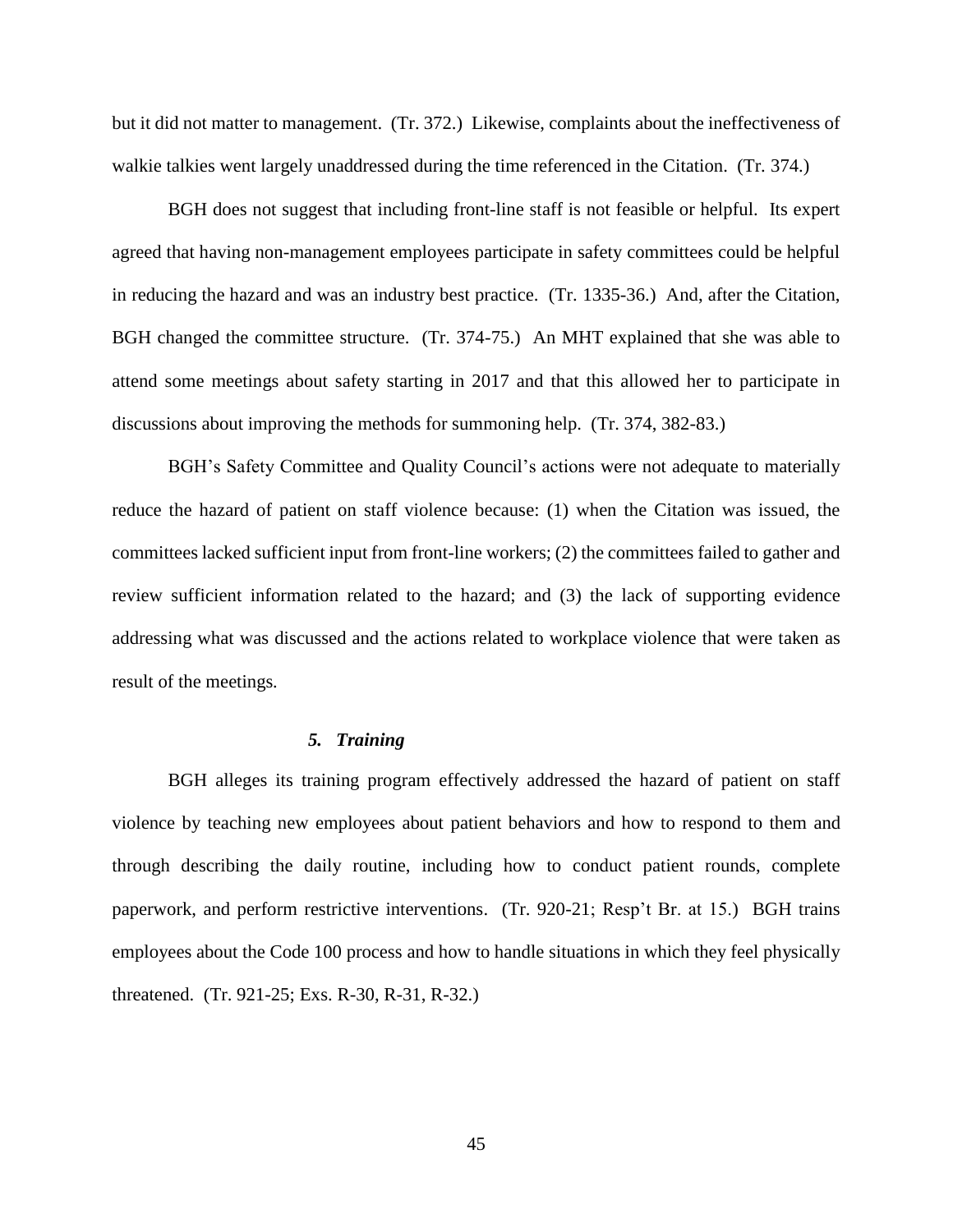Besides the training, RNs and MHTs also take "annual competencies."<sup>59</sup> (Tr. 1229.) Ms. Hunter indicated a PowerPoint presentation (Exhibit R-27) on workplace violence was presented to RNs and MHTs. (Tr. 1229-30.)

Dr. Lipscomb was aware of Exhibit R-27. While she did not criticize the information in it, she explained that training involves more than just handing people a PowerPoint presentation. (Tr. 545.) And yet, there is little evidence about how the slides were used prior to the issuance of the Citation. Ms. Cooke's expert report does not discuss the PowerPoint. (Ex. R-57 at 2.) Although Ms. Hunter said it was part of annual training for RNs and MHTs, neither she nor any of the other witnesses said that they trained employees on the slides or indicated who provided such training. (Tr. 860-61, 970, 1230.) BGH did not explain when the annual training started or even if it occurred in 2016, or at any other time before the Citation was issued. In fact, BGH did not provide any of the dates of training and the document itself is not dated. (Ex. R-27.) No one detailed how the document was used. No one said they received a copy of it. No one described how or if it was made available to employees.<sup>60</sup>

Mr. Hunter, who conducts training for new employees and went through it himself, explained that he did not use Exhibit R-27 or the term "workplace violence" in the training he gave

<sup>&</sup>lt;sup>59</sup> The charge nurse indicated that employees are supposed to be annually trained on patient deescalation practices through a program called CPI. (Tr. 244.) However, in the period referenced in the Citation, the training was abbreviated for at least one employee because of short staffing. (Tr. 245.)

<sup>&</sup>lt;sup>60</sup> Respondent's counsel repeatedly asked the CO about whether she was aware that employees were trained on the specifics in the PowerPoint and whether she could recall various details of it. The Secretary's counsel objected to the suggestion that the CO had firsthand knowledge of any training at BGH. (Tr. 828, 830, 832, 834-50.) While the CO recognized Exhibit R-27, she did not recall anything in it and did not know if employees were trained "specifically" on it. (Tr. 827-832, 840.)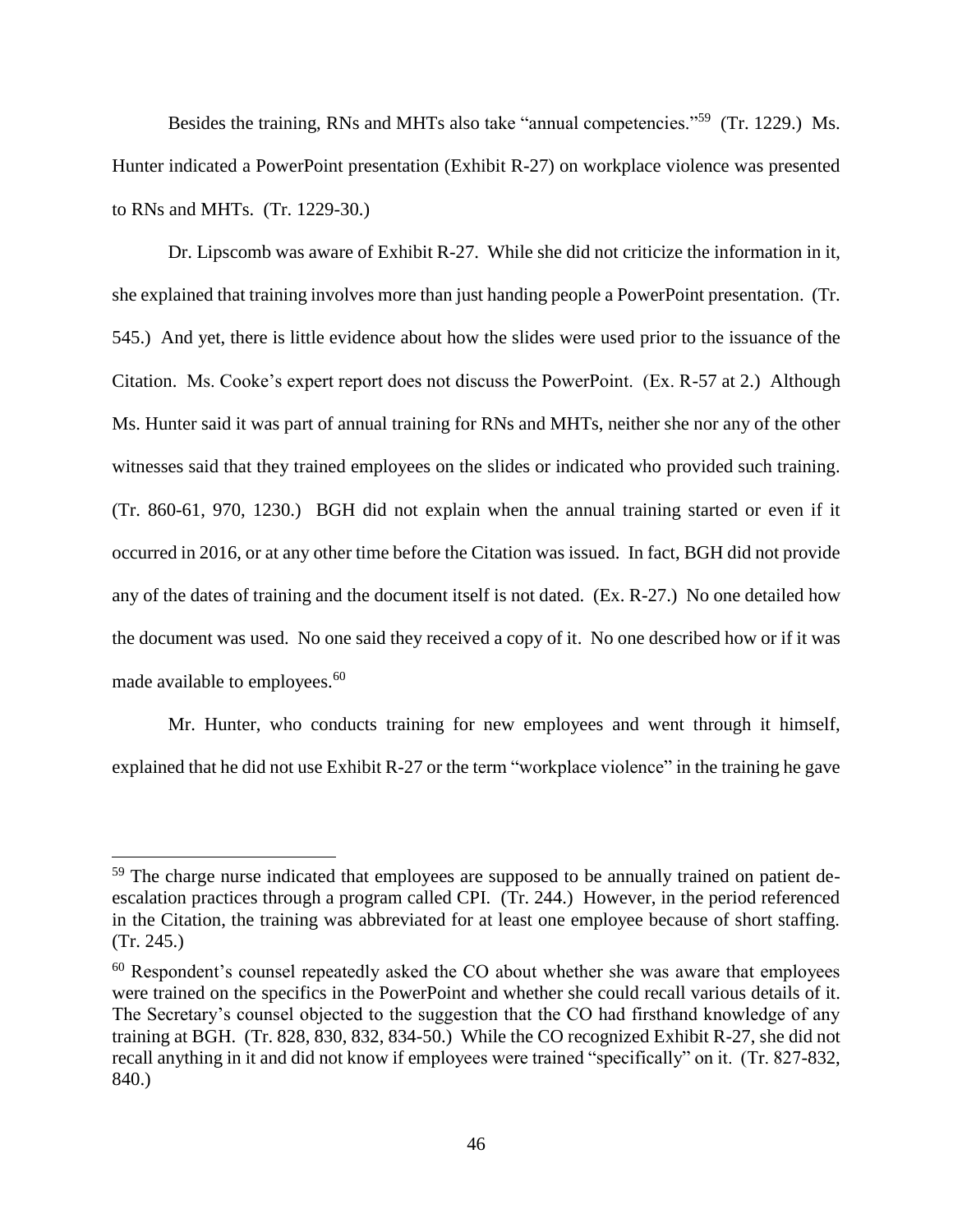other employees.<sup>61</sup> (Tr. 920-21, 967-70.) Nor did the training documents he utilized discuss "workplace violence." (Tr. 968-69; Ex. R-43.) When asked if in his eight years at BGH he received any training that used the term workplace violence, he initially indicated that he had "seen a PowerPoint" but could not recall when or in what context that occurred. (Tr. 970-71.) It was not something he covered in orientations or that was addressed in his own orientation. (Tr. 969- 70.) Even though BGH says it was part of annual training, Mr. Hunter had trouble recalling if he had seen something on workplace violence in the last year. (Tr. 972.) Upon subsequent questioning, he believed he saw a PowerPoint on the topic in the fall of 2017, after the Citation was issued. (Tr. 973.) Based on his tone and overall demeanor, the undersigned finds that Mr. Hunter did not establish that he was trained on the PowerPoint slides that comprise Exhibit 27 prior to the issuance of the Citation or that all employees received such training before OSHA commenced its investigation. Much like BGH's Guidelines for Accident Reports, Exhibit 27 appears to be a document that the Director of Risk Management found, as opposed to supportive evidence of effective training on workplace violence.

Dr. Lipscomb explained the importance of training as a way to abate the cited hazard. (Tr. 460.) The MHT provided a practical example of how training shortfalls can contribute to injuries. He was bitten during a restraint because the other MHTs that responded to code did not have sufficient training and made an error. (Tr. 87-88.) The error permitted the patient to bite the MHT, taking "a nice chunk out" of his gloved hand. (Tr. 89.) The Secretary established that neither BGH's training program nor the other abatement measures it had in place adequately abated the hazard of patient on staff violence. *See SeaWorld,* 748 F.3d at 1215.

 $61$  Ms. Nolet, a human resources manager, indicated that Exhibit R-27 was also used for new hire training and for other staff on an annual basis but did not say who did this training as it was not Mr. Hunter. (Tr. 860, 969.)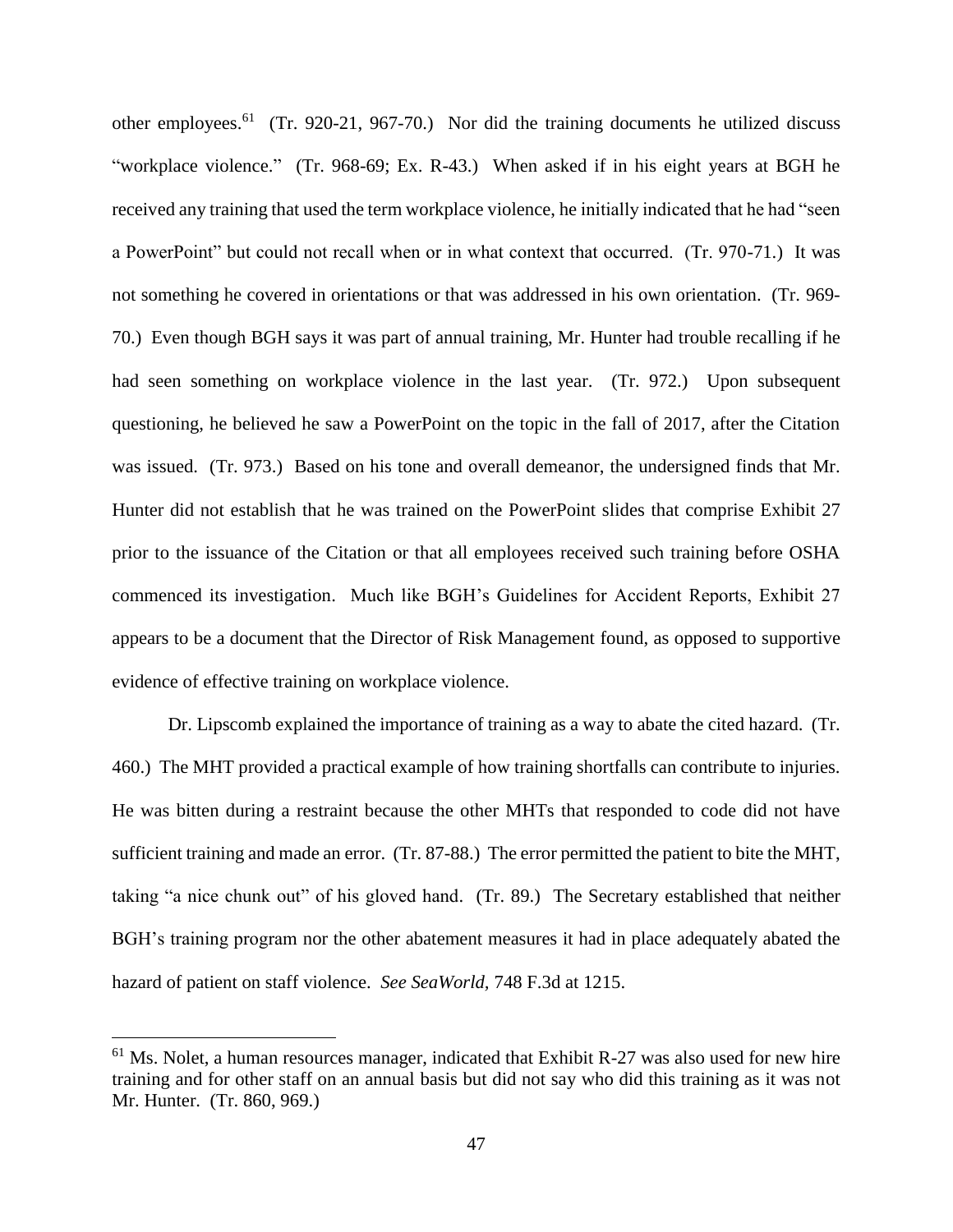# **C. Feasible Abatement Measures That Would Materially Reduce the Hazard Exist**

Having shown that BGH's workplace violence program failed to adequately address the hazard, we turn to whether the Secretary showed there were feasible steps BGH could have taken to materially reduce the hazard. BGH insists there are no such measures. (Resp't Br. at 17.) In her expert report, Ms. Cooke discusses the abatement methods set out in the Citation. (Ex. R-57 at 5-12.) She largely concludes that the proposed abatement measures were already in place or were unnecessary. *Id.* However, the record lacks support for all of the factual statements underpinning her opinion.<sup>62</sup> Further, she did not offer an opinion that any of the proposed methods of abatement discussed at the hearing were technologically infeasible or would not materially reduce the hazard.<sup>63</sup> (Ex. R-57 at 5-12; Tr. 1328.)

In contrast, Dr. Lipscomb argued that there were a number of feasible abatement measures that BGH "could and should have been doing to materially reduce the hazard." (Tr. 421.) The Secretary argues that feasible methods of abatement include: (a) performing a comprehensive evaluation of workplace violence at the facility and developing appropriate policies based upon the evaluation; (b) ensuring that units have appropriate levels of staff given the acuity of the workplace violence hazard; (c) improving procedures for summoning assistance when patients become agitated or violent; (d) improving how incidents of workplace violence are documented and how employees are debriefed after such incidents; (e) having a safety committee obtain input

 $62$  The undersigned notes that if the record showed that BGH had the program it described to Ms. Cooke, it would have been more difficult for the Secretary to meet his burden of showing that its abatement was inadequate.

 $63$  As noted above Ms. Cooke argued that a buddy system was not fiscally feasible. (Tr. 1328; Ex. R-57 at 11.) But, BGH indicated that it trained new employees about and encouraged the use of a buddy system as a way to address violence at the facility. (Tr. 927.)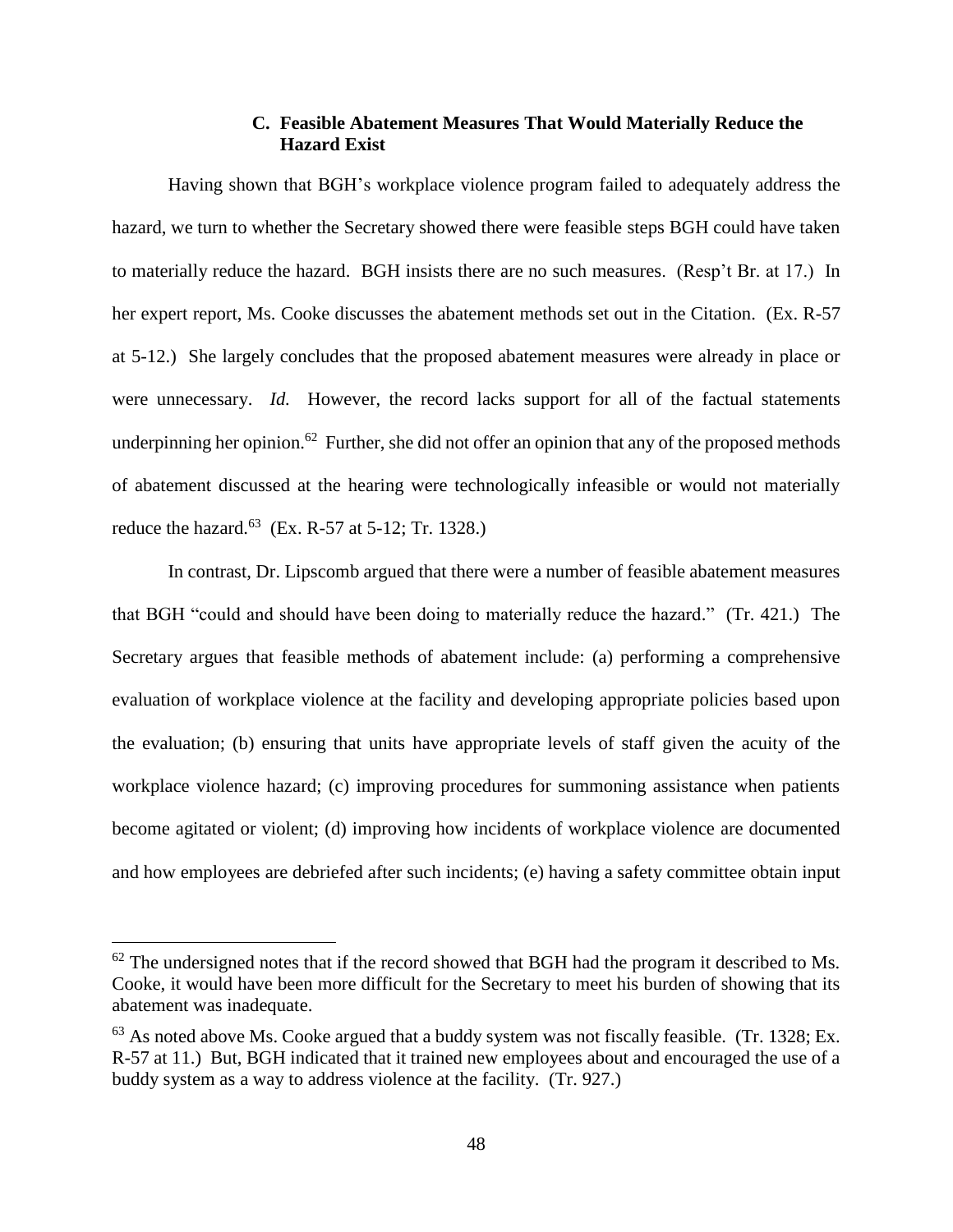about the hazard from front-line staff; and (f) training.<sup>64</sup> (Sec'y Br. at 54-68.) The Secretary concedes that taking these steps would not free the workplace from the hazard. *Id.* at 68-69. Still, it argues that implementing these measures will materially reduce the hazard by addressing the deficiencies in BGH's existing program. *See Babcock*, 622 F.2d at 1165 (affirming finding of liability when the company failed to take feasible precautions to reduce the risk of injury).

## *1. Comprehensive Hazard Evaluation*

The Citation indicates that it would be feasible for BGH to evaluate and modify its policies

related to workplace violence. Specifically, BGH could evaluate and then modify its Management

of Aggression policy and Workplace Violence policy to include:

 $\overline{a}$ 

a. i. Clear written description of how to report incidents of workplace violence, including intimidation and verbal abuse. Provide guidelines on when to call police.

ii. A clear written statement that employees will not experience retaliation for reporting incidents of threats or violence or for calling police.

iii. Information on how and where employees affected by [workplace violence] can seek emotional support and mental health care including after hours.

 $64$  The Secretary did not specifically address the abatement measures set out in sub-sections (b)(iv) and (b)(v) of the Citation. One of these measures called for BGH to evaluate "the need and appropriateness of devices affected employees can use to protect themselves during a crisis such as but not limited to blocking pads." Dr. Lipscomb did not address this method. Ms. Cooke's report argued that BGH already had undertaken such an evaluation. (Ex. R-57 at 9-10.) The undersigned finds that the Secretary failed to establish that the further evaluation called for by (b)(iv) would materially reduce the hazard. The other measure (described in  $(b)(v)$ ) called for BGH to ensure affected employees utilize a buddy system while providing services to patients with a history of violence. The Secretary raised issues with employees being left alone but did not specifically discuss a buddy system. (Sec'y Br. at 9, 35-36, 57, 62.) BGH trained new employees about and encouraged the use of a buddy system. (Tr. 927.) While the Secretary showed that BGH lacked sufficient controls to ensure that staffing levels addressed acute workplace violence risks, the Secretary did not show that BGH needed to take additional steps beyond its existing buddy system.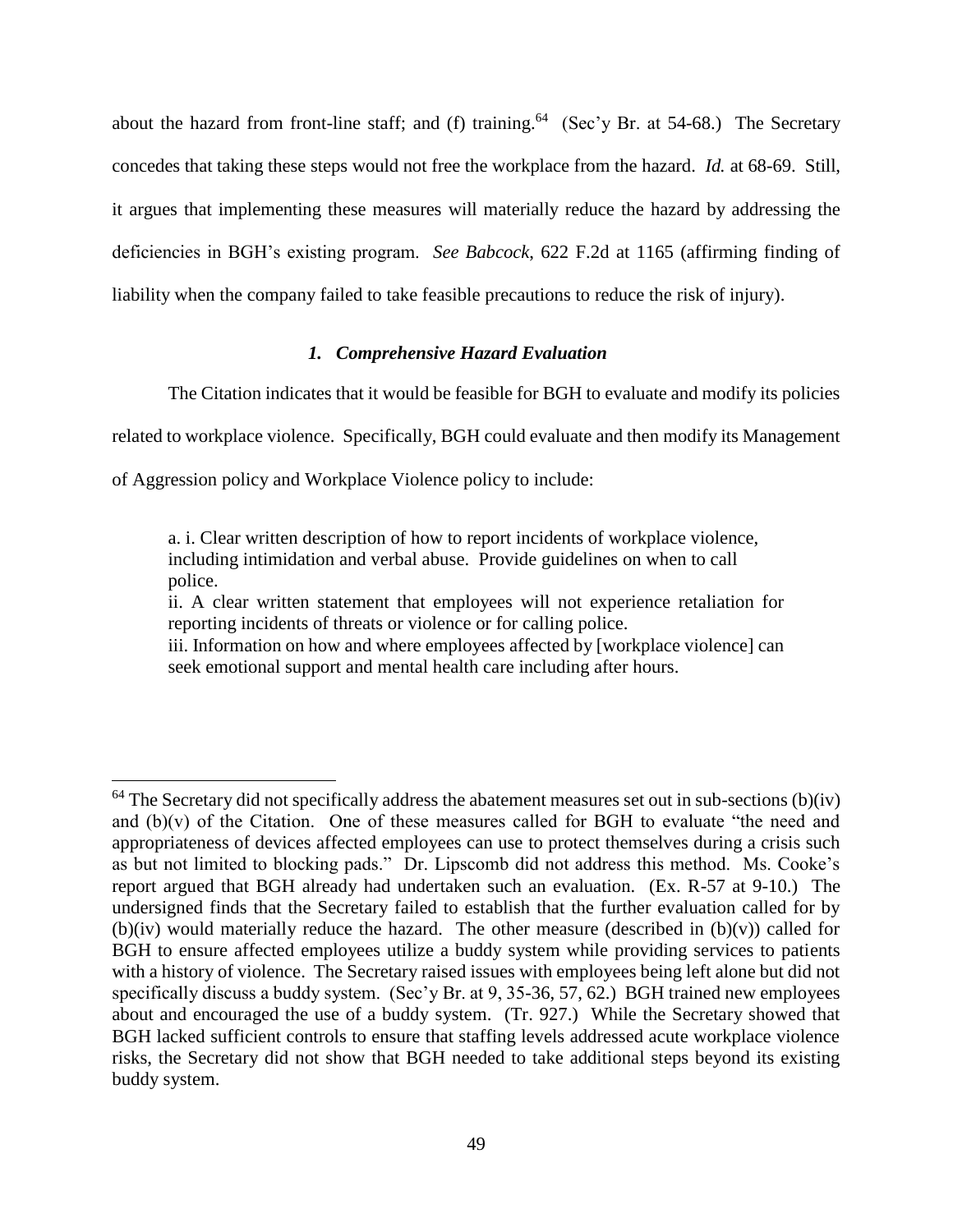BGH also could perform "a workplace hazard assessment of the units."<sup>65</sup> After an updated workplace violence prevention program is in place, abatement could include engaging employees in an annual review of the program to update it with "steps taken in response to any workplace violence incidents."<sup>66</sup>

In her report, Ms. Cooke indicates that BGH already implemented these abatement measures. (Ex. R-57 at 5-6, 9, 12.) But the record compels a different conclusion. First, in discussing possible abatement method  $(a)(i)$ , the report incorrectly indicates that staff leaders "insist" on employees completing an EARs "even if there is no injury and treatment is not required." *Id.* at 5. EARs are only encouraged. (Tr. 580, 657, 889.) In addition, the report indicates that: "Staff are expected to document in the Observation Round sheets if patients display acts of aggression including verbal threats." (Ex. R-57 at 5.) No completed Observation Round sheets were offered for admission and no witness described what information had been included on such sheets for specific incidents of patient on staff violence. (Tr. 286-90, 629-30.) The form itself allows someone to check a box if the patient has already been placed on precautions for

 $65$  The Citation sets forth this abatement method in section (b)(iii) in the Citation:

Develop workplace violence controls, including implementation of the following engineering and administrative controls and methods used to prevent potential workplace violence incidents. These controls and methods should include the following: ... (iii) Perform a workplace hazard assessment of the units, especially Close Observations and C1 to ensure nurses stations are secure. Evaluate the configuration of the nurses station desk, including the height and depth, to prevent patients from jumping over the desk and assaulting staff members. Ensure all items that could be used as weapons are secured or removed from the nurses station desk and other areas accessible to patients.

<sup>66</sup> This abatement method is set forth as (e) in the Citation and states:

Annually review the workplace violence prevention program, including updating the program as necessary. Such review and updates should set forth any mitigating steps taken in response to any workplace violence incidents. Solicit and include employee input in the review.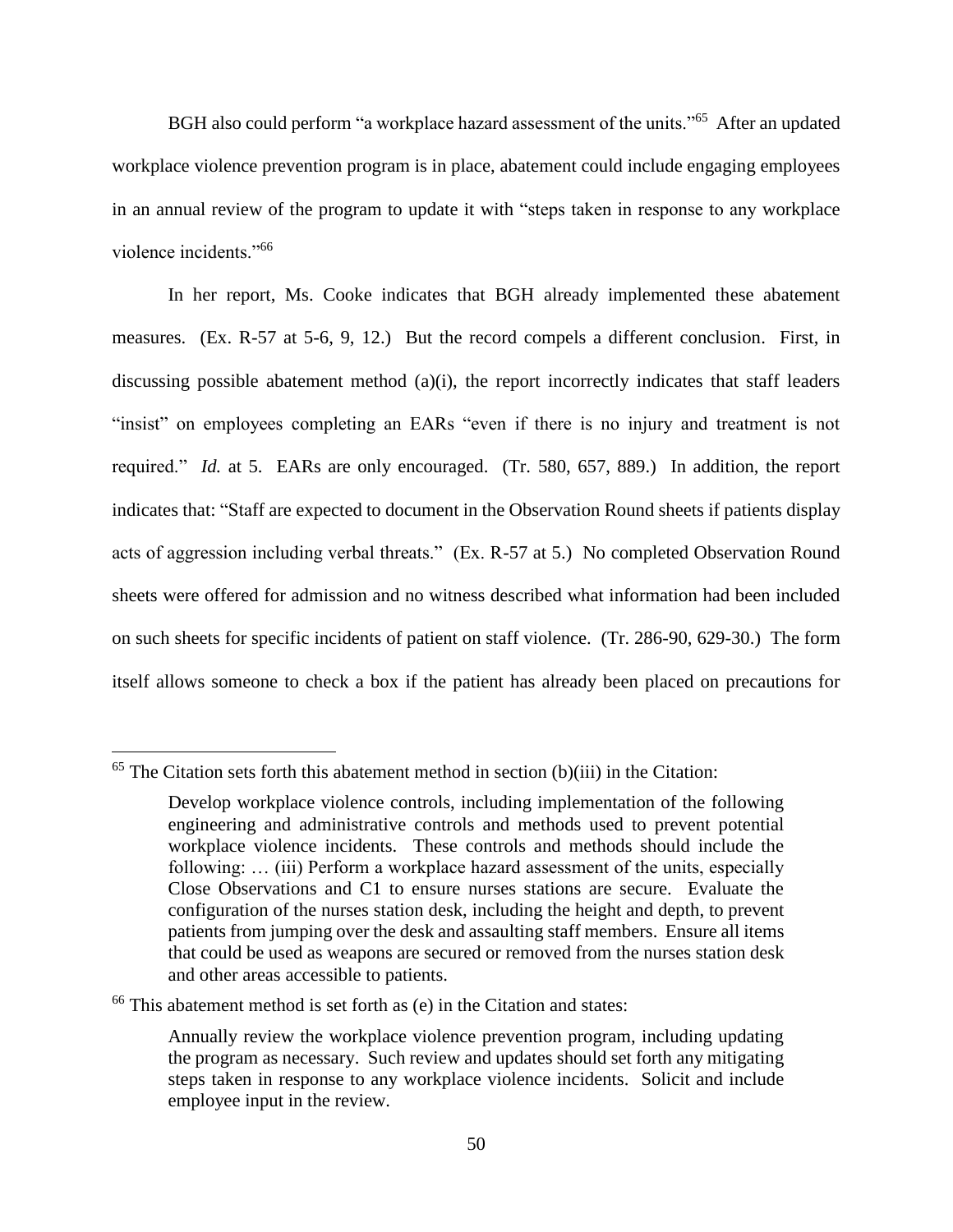"aggression" or "homicide," but is not an assessment to determine if such precautions are needed. (Ex. R-6.) Rather, there are 12 activities or behaviors staff can check off as having observed. *Id*. The activities include yelling, pacing, and disruptiveness, as well as benign behaviors such as sitting. *Id.* There is not a category of "aggression" or "verbal threats." *Id.* Nor does the form include the word "violence" or specifically refer to behaviors that might injure staff. *Id.* 

Second, in discussing possible abatement method (a)(ii), Ms. Cooke appeared to believe that staff at BGH were comfortable discussing safety concerns with their supervisor and that employees felt supervisors address their concerns. (Ex. R-57 at 5.) At the hearing and in their conversations with the CO, the employees described markedly different experiences that were not consistent with Ms. Cooke's conclusion. (Tr. 37, 60-61, 454-55; Exs. C-40, C-42.) For example, an RN told the CO how no action is taken even when a patient is a known "biter." (Ex. C-40 at 2.) Another employee explained that supervisors did not respond to issues with the walkie talkies. (Exs. C-42 at 2.)

Third, as for proposed abatement method (a)(iii), Ms. Cooke's report states: "There are times when a staff person may need to move to work on another unit temporarily due to not feeling safe with a particular patient." (Ex. R-57 at 6.) No witness described a set practice for this and BGH did not identify any written policy consistent with it. Further, the social worker said that when she returned to work after a violent attack she was still assigned to work alone directly with her attacker. (Tr. 138.) Dr. Lipscomb explained that in her opinion "the last thing you want to do post incident is to send someone who has been traumatized by an interaction with a patient back to the same unit to work with those patients." (Tr. 452.) Even after the attack, it took another threat from the same patient before the social worker consistently had help in meetings with him.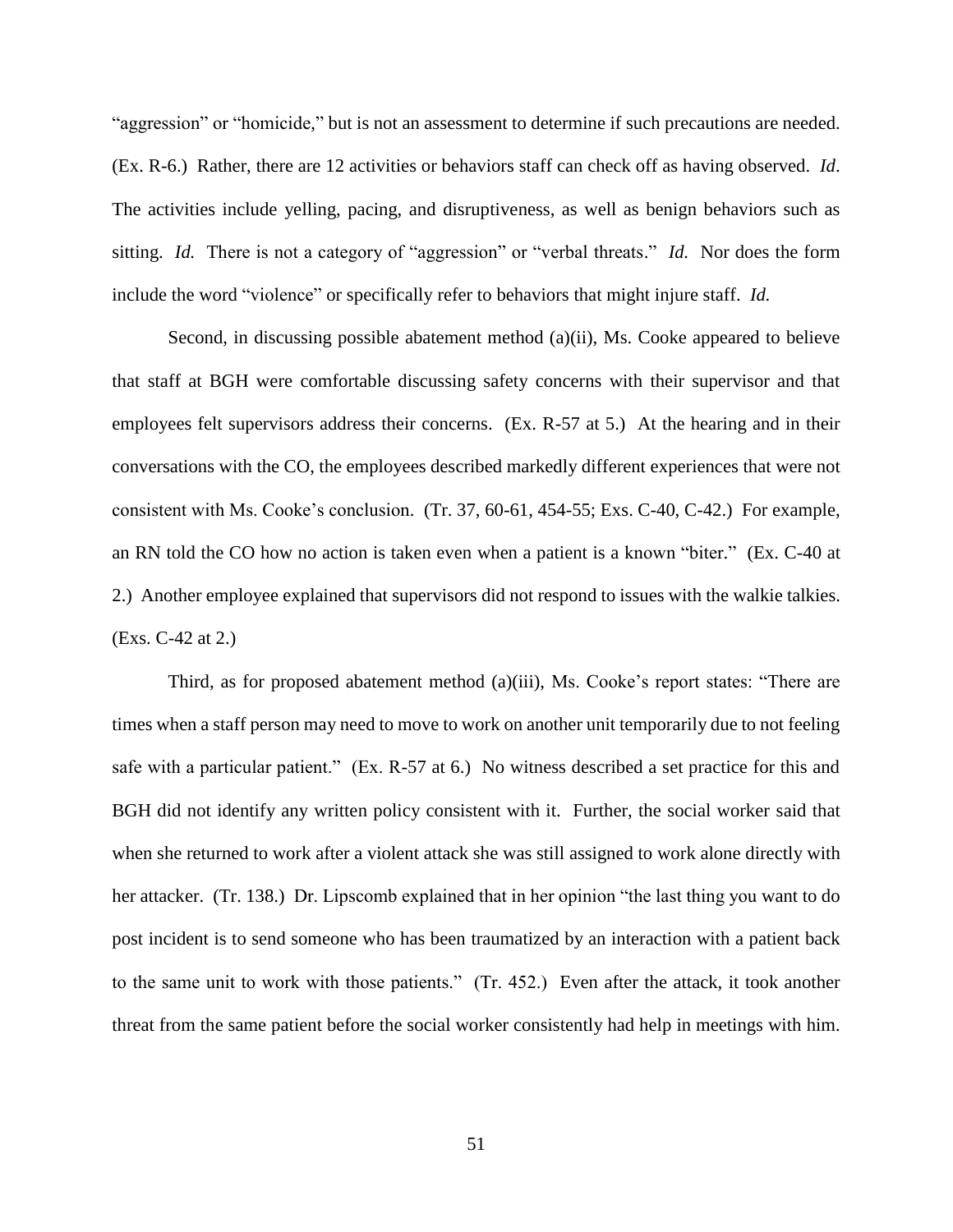(Tr. 138-40.) She was never removed from the case or the unit.<sup>67</sup> (Tr. 139-40.)

Ms. Cooke's report goes on to indicate that employees have access to referral services, but the social worker described the difficulty she had accessing these services. (Tr. 141-43; Ex. R-57 at 6.) Dr. Lipscomb explained the need for mental and emotional care after workplace violence incidents. (Tr. 452-53.) Ms. Cooke's report also states that: "Supervisors will perform debriefing with staff to learn why the injury occurred and what could have been done differently to prevent it." (Ex. R. 57 at 6.) As discussed above, everyone involved in an incident of workplace violence was not consistently debriefed. (Tr. 97, 255,453-54, 579-80; Exs. C-4 at 25-26; R-58.)

Fourth, with respect to workplace hazard assessment called for in section (b)(iii) of the Citation, Ms. Cooke had not performed such an assessment. (Tr. 1330-31.) However, she agreed that this type of assessment is advisable for facilities. (Tr. 1338.) Dr. Lipscomb concurred, arguing that it was an important engineering control for the cited hazard. (Tr. 439-40, 448-50.) In addition to being advisable, both experts viewed such an assessment as technologically and economically feasible. (Tr. 421-24, 1328.)

Fifth, as for the annual review of the workplace violence program described in section (e) of the Citation, Ms. Cooke's report says that BGH "reviews and updates policies/protocols related to [workplace violence] routinely as opposed to just on an annual basis." (Ex. R-57 at 12; Tr. 1322.) At the hearing, she explained that because the "hazard of aggression is constant," employers should "certainly" look at their policies annually to make sure they are up to date. (Tr. 1322.) However, the policies that made up BGH's program at the time of the Citation had not been updated in several years and BGH did not provide any of the dates of its reviews. (Exs. R-

 $67$  An MHT also described being assigned to work on the same unit a day after he was attacked there. (Tr. 61-62.)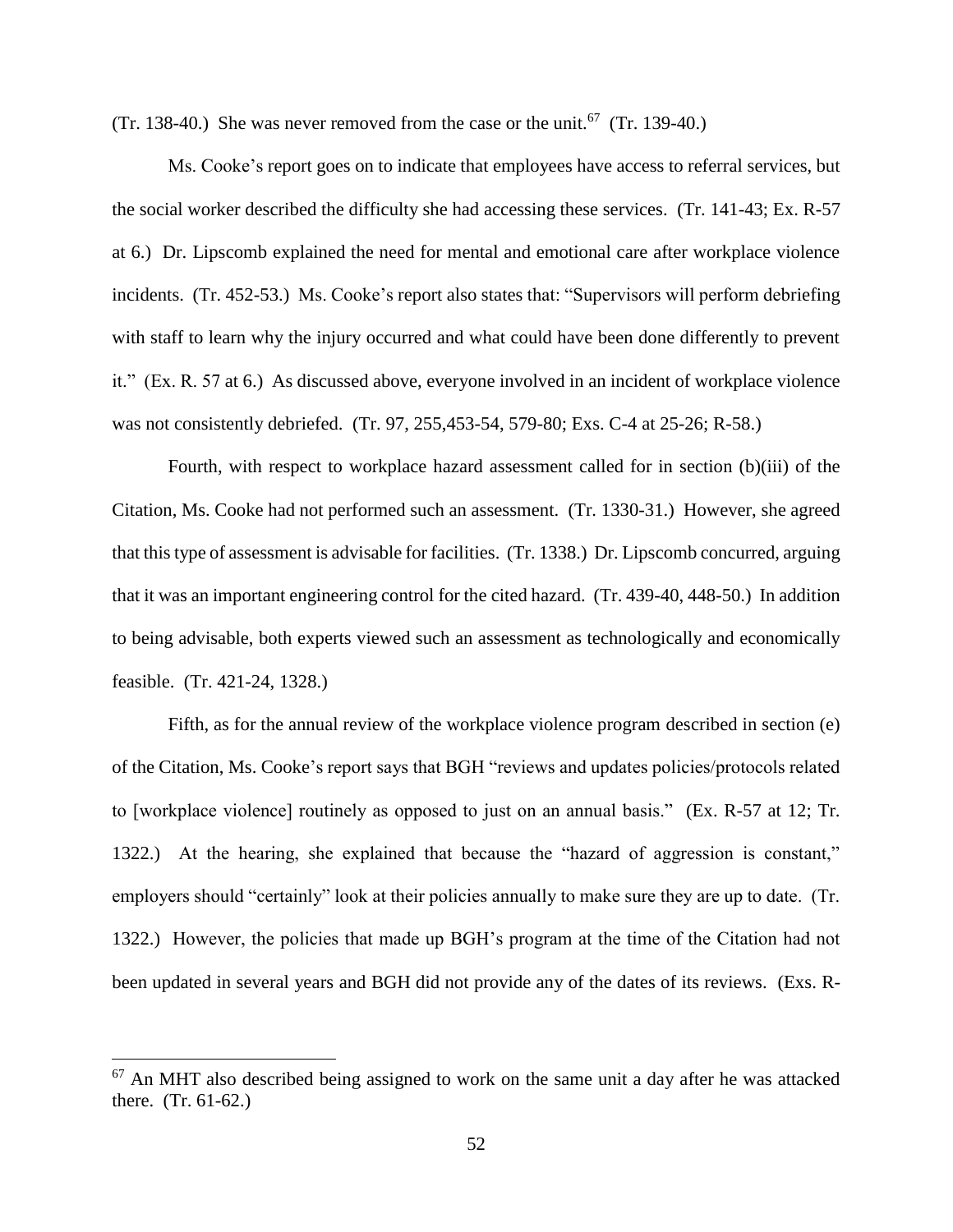12, R-14, R-15.) Key policies did not accurately describe current procedures. For instance, the Code 100 policy had not been revised in 13 years and did not set forth the procedures staff actually follow. (Ex. R-15; Tr. 48, 246, 1027). And, the Workplace Violence policy, which was last revised in 2011, states that employees should call "Security" but BGH had no such department. (Ex. R-12 at 3; Tr. 166, 204.) Dr. Lipscomb testified that policies are very common in healthcare and that they should be reviewed and updated annually, at a minimum. (Tr. 431-32.) She described being "quite shocked" at the length of time that had passed without some of the policies being updated. (Tr. 431-33.) So, the record does not support a finding that the written policies which made up BGH's workplace violence program were regularly reviewed and revised. (Tr. 432, 460.)

The Secretary established that at the time of the Citation's issuance BGH had not appropriately evaluated the hazard or implemented a comprehensive workplace violence program to address it.<sup>68</sup> As such, he proposes that BGH look at its existing program and identify what is not working and evaluate whether there is anything on the available "menu" of abatement options that will materially reduce the hazard. *See Pepperidge Farm Inc.,* 17 BNA OSHC 1993, 2033- 344 (No. 89-0265, 1997) (finding that a feasible method of abatement can include a process approach to identify suitable measures).

Dr. Lipscomb explained the importance of a facility examining its own experience with the hazard of patient on staff violence to understand the nature of the problem and whether the actions being taken are sufficiently responsive. (Tr. 460, 462.) In her opinion, this administrative control was feasible and effective at reducing the hazard. (Tr. 423.)

<sup>&</sup>lt;sup>68</sup> At the time of the hearing, BGH was in the process of developing a single written document that would encompass its workplace violence prevention program. (Tr. 1084.)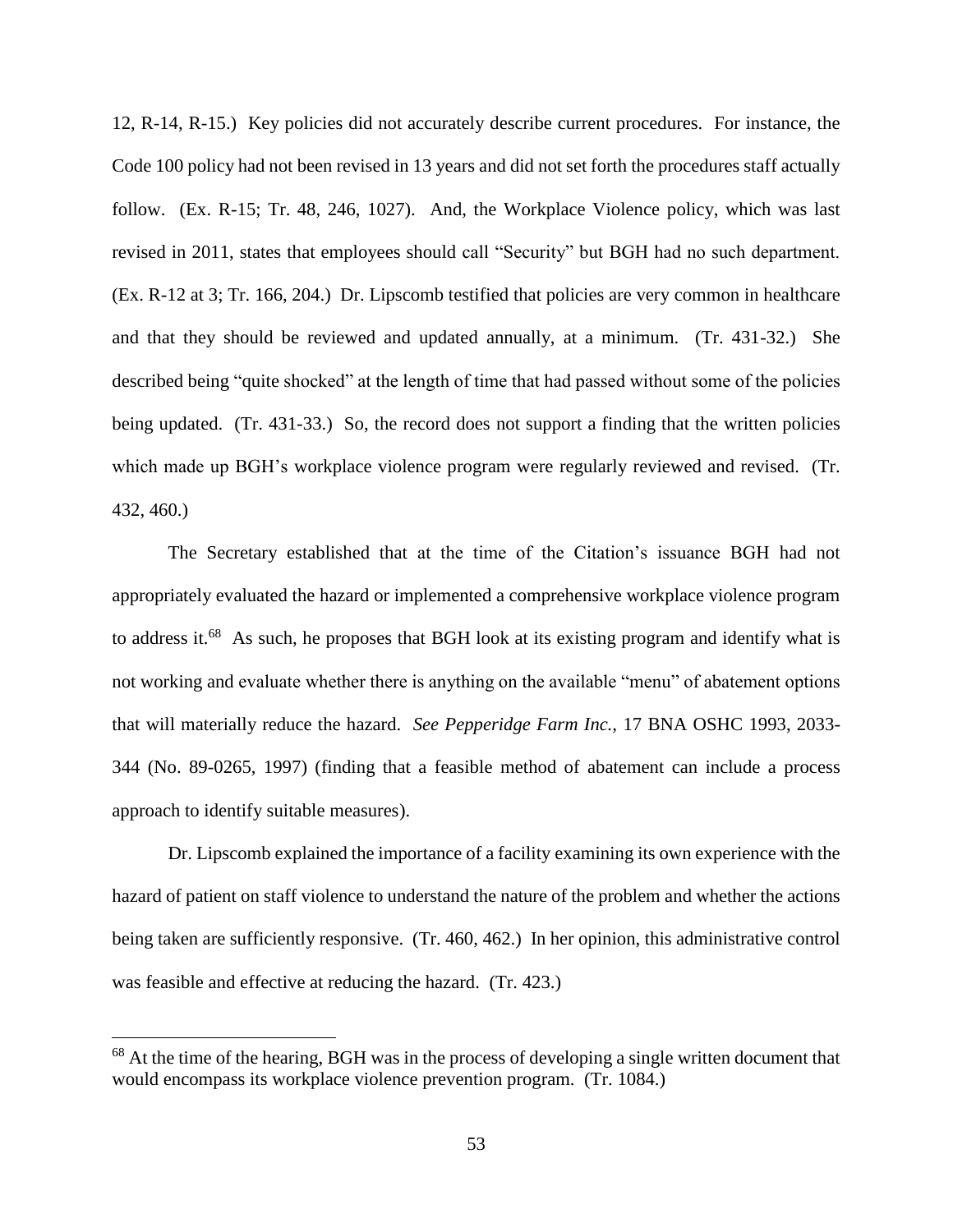Research supports Dr. Lipscomb's opinion that the evaluation process minimizes the hazard of workplace violence.<sup>69</sup> (Tr. 460-62, 469, 565; Exs. C-45, C-46, C-48.) One study involved six mental health care facilities. (Tr. 473; Ex. C-46.) Three "intervention facilities" undertook an evaluation process and then implemented a comprehensive workplace violence programs based on the OSHA workplace violence guidelines. (Tr. 473.) The programs were "built on genuine employee engagement and … based on a hard look at the data." (Tr. 474.) The study concluded that the evaluation-based approach was feasible and had a positive impact on reducing workplace violence. (Tr. 473-74.)

A second study showed, after a randomized, clinically-controlled test, that this type of process-based approach reduced workplace violence in healthcare facilities. (Tr. 460-61, 469; Ex. C-45.) Forty healthcare facilities at high risk were monitored for a two-year period. (Ex. C-45.) Half the units were "intervention units" that engaged in a process to identify weak areas and effective abatement. (Tr. 461, 492.) The facilities in the intervention group "looked at the incidents that were occurring in their units" and working as a team management and direct care workers selected abatement measures relevant to the facility's particular issues. (Tr. 474, 485; Ex. C-45, C-48.) They tracked incidents and evaluated the impact of the interventions, beyond what the facilities had been doing to clinically care for their patients. (Tr. 474, 485-87; Ex. C-45.)

 $69$  Five research papers on workplace violence in the healthcare setting were admitted into the record: (1) Judith E. Arnetz, Lydia Hamblin et al., *Preventing Patient to Worker Violence in Hospitals: Outcome of a Randomized Controlled Intervention*, 59 Am. C. of Occupational and Envtl. Med. 18 (2017); (2) Jane Lipscomb, et al. *Violence Prevention in the Mental Health Setting, The New York State Experience*, 38 Canadian J. of Nursing Res. 97 (2006); (3) Vincent S. Staggs, *Trends, Victims and Injurious Patient Assaults on Adult, Geriatric, and Child/Adolescent Psychiatric Units in US Hospitals*, 2007-2013, 38 Res. in Nursing & Health, 116 (2015); (4) Lydia E. Hamblin, Judith E. Arnetz, *et al.*, *Worksite Walkthrough Intervention*, 59 Am. C. of Occupational and Envtl. Med. 875 (2017); (5) Kathleen M. McPaul, Jane Lipscomb, *et al.*, *Environmental Evaluation for Workplace Violence in Healthcare and Social Services*, 39 J. of Safety Res. 237 (2008). (Exs. C-45, C-46, C-47, C-48, C-49.)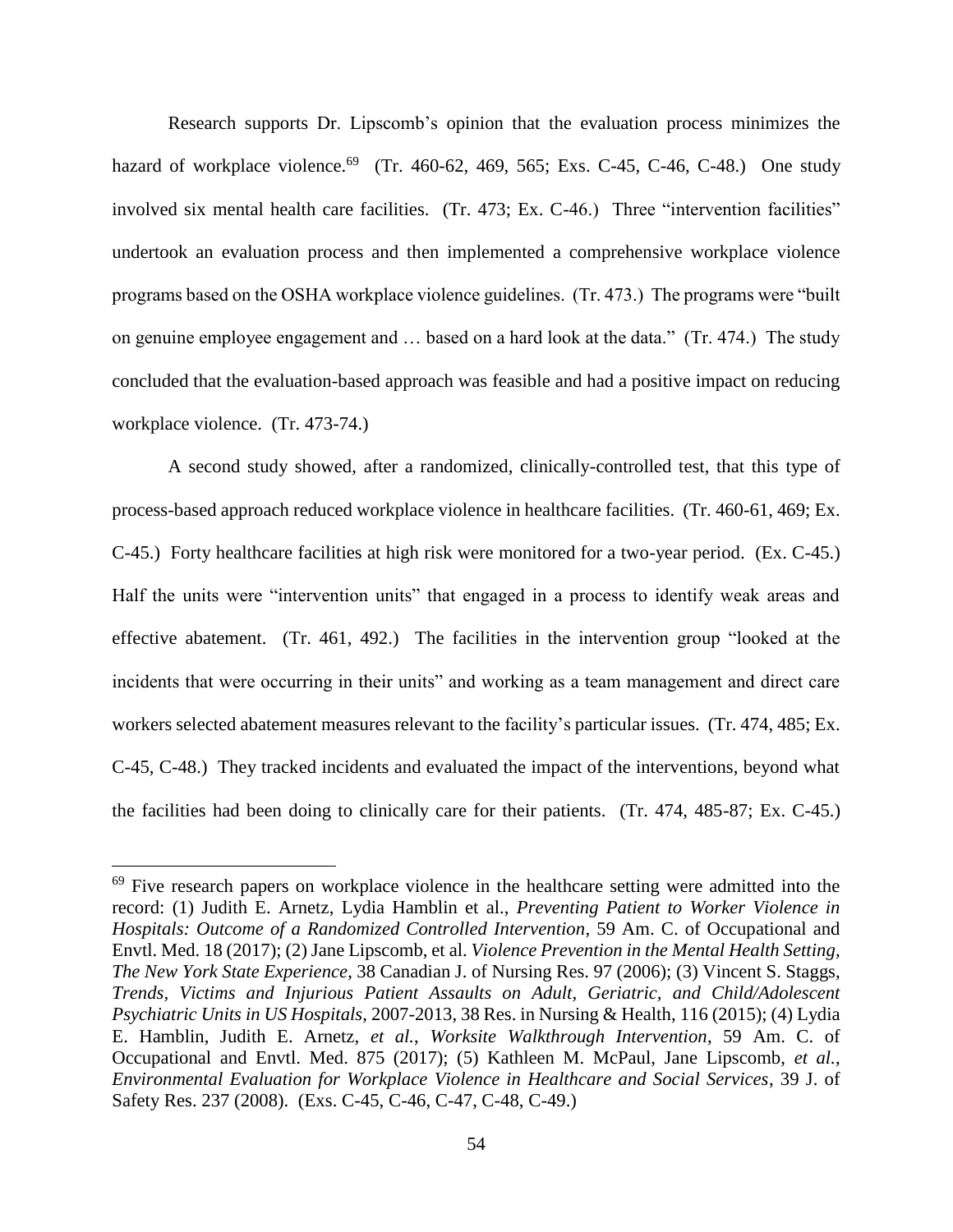While the intervention units still saw incidents of workplace violence, they had a 60% reduction in staff assaults relative to the control units. (Tr. 461, 469, 487-88; Ex. C-45 at 6, 9; Sec'y Reply Br. at 1-2.) Dr. Lipscomb explained that because of the control units, the study demonstrates that the approach had a statistically significant impact on workplace violence. (Tr. 469-70, 487-88.) While the study was published in January 2017, the interventions tracked the OSHA Guidelines on workplace violence which had been available for many years. (Ex. C-45 at 8.)

BGH argues that a "one size[d] fits all approach will not work" to materially reduce the hazard. (Resp't Br. at 22.) Despite this recognition, it suggests it cannot evaluate what interventions would be successful. And yet, its own expert acknowledged that conducting a comprehensive risk assessment of a facility is considered a best practice. (Tr. 1338.) *See Arcadian Corp*., 20 BNA OSHC 2007, 2011 (No. 93-0628, 2004) ("Feasible means of abatement are established if 'conscientious experts, familiar with the industry' would prescribe those means and methods to eliminate or materially reduce the recognized hazard"). The Secretary may require an employer to engage in an abatement process, the goal of which is to determine what action or combination of actions will eliminate or materially reduce the hazard. *Pepperidge Farm,* 17 BNA OSHC at 2033-344. The nature of Respondent's workplace does not remove the employer's obligation under the general duty clause to protect its employees from a recognized hazard. *SeaWorld,* 748 F.3d at 1240. The undersigned finds that at the time in the Citation, this abatement method was not already in place but was something BGH could feasibly and economically adopt.

# *2. Appropriate Staffing for the Hazard*

BGH challenges the Secretary's assertion that it failed to staff appropriately for the hazard. It followed a minimum ratio of patients per staff member and had mechanisms for physicians to assign an MHT to work directly with a single patient if a physician determined the patient was at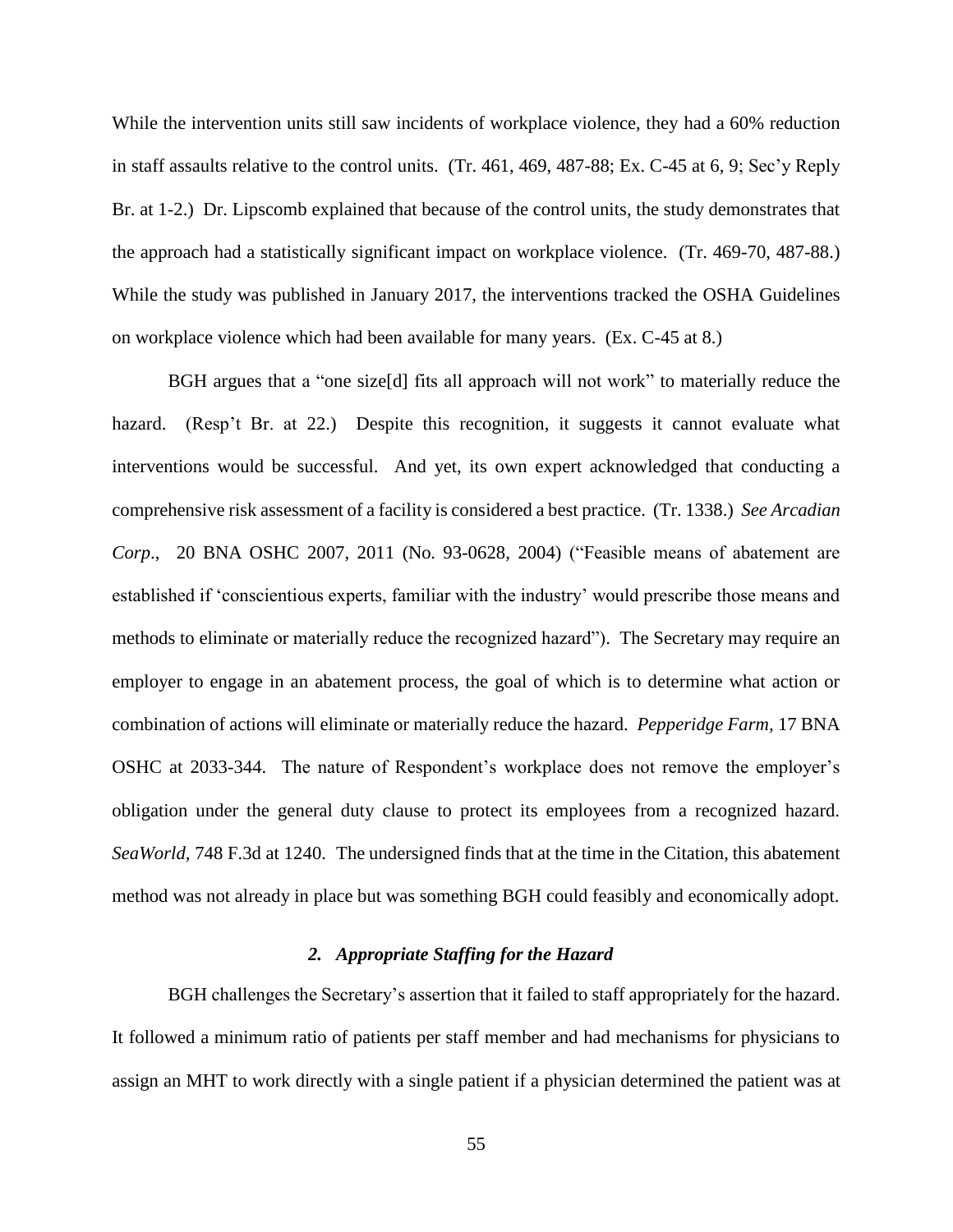high risk for harming themselves or others. (Tr. 299, 347; Exs. R-10, R-44, R-45.) RNs, nurse managers, physicians, and MHTs can request additional staffing if they believe it is needed due to feeling unsafe.<sup>70</sup> (Tr. 296-97; Ex. R-46.)

The Secretary contends that, in practice, BGH's approach to staffing failed to sufficiently take the hazard of patient on staff violence into account. (Sec'y Br. at 35-36.) While nothing barred requests, the criteria for adding staffing focused on patient needs. (Tr. 242, 280, 302, 314- 15, 348-49, 559.) Direct care staff often complained to supervisors about sufficient staffing for employee safety. (Tr. 351-52, 372, 1069; Ex. C-4 at 14-17.) The CNO admitted to denying staffing requests but believed she never denied a request for acuity staffing when she thought it would be unsafe to do so. (Tr. 302-3, 345, 351.) She did not have the final say on assigning oneto-one staff to patients and did not indicate whether a request for a one-to-one was ever denied by a physician when she had recommended it.<sup>71</sup> (Tr. 345-46, 352.) The Secretary offered evidence that requests for additional support in dealing with violent patients were denied and that insufficient staffing led to slower responses when a Code 100 was called.<sup>72</sup> (Tr. 82, 86, 202; Exs. C-4 at 15-17, C-42 at 3.) *Cf. Brennan v. OSHRC (Hanovia Lamp Div. of Canred Precision Indus.)*, 502 F.2d 946, 952 (3d Cir. 1974) (remanding decision vacating a citation alleging a violation of

 $70$  The CNO did not address how requests from social workers for additional staffing were handled. (Tr. 296-97.) The social worker said that requests were made through the nurse manager and unit nurse. (Tr. 153.)

 $<sup>71</sup>$  At one point, the CNO indicated that she had "been given the reign" to make staffing decisions.</sup> (Tr. 349.) But one-to-one assignments required a physician to agree with her assessment. (Tr. 51, 301, 523, 750.) Similarly, RNs could request that a patient be transferred to a unit with a higher staff to patient ratio, but a physician would have to agree to the request. (Tr. 751.)

 $72$  One employee described how her annual refresher training in 2016 had to be substantially curtailed because of staff shortages. (Tr. 245.) Dr. Lipscomb believed that this showed a failure to staff for acuity. (Tr. 429.) Other employees expressed their belief that additional staffing could have prevented workplace violence incidents. (Tr. 143, 590.)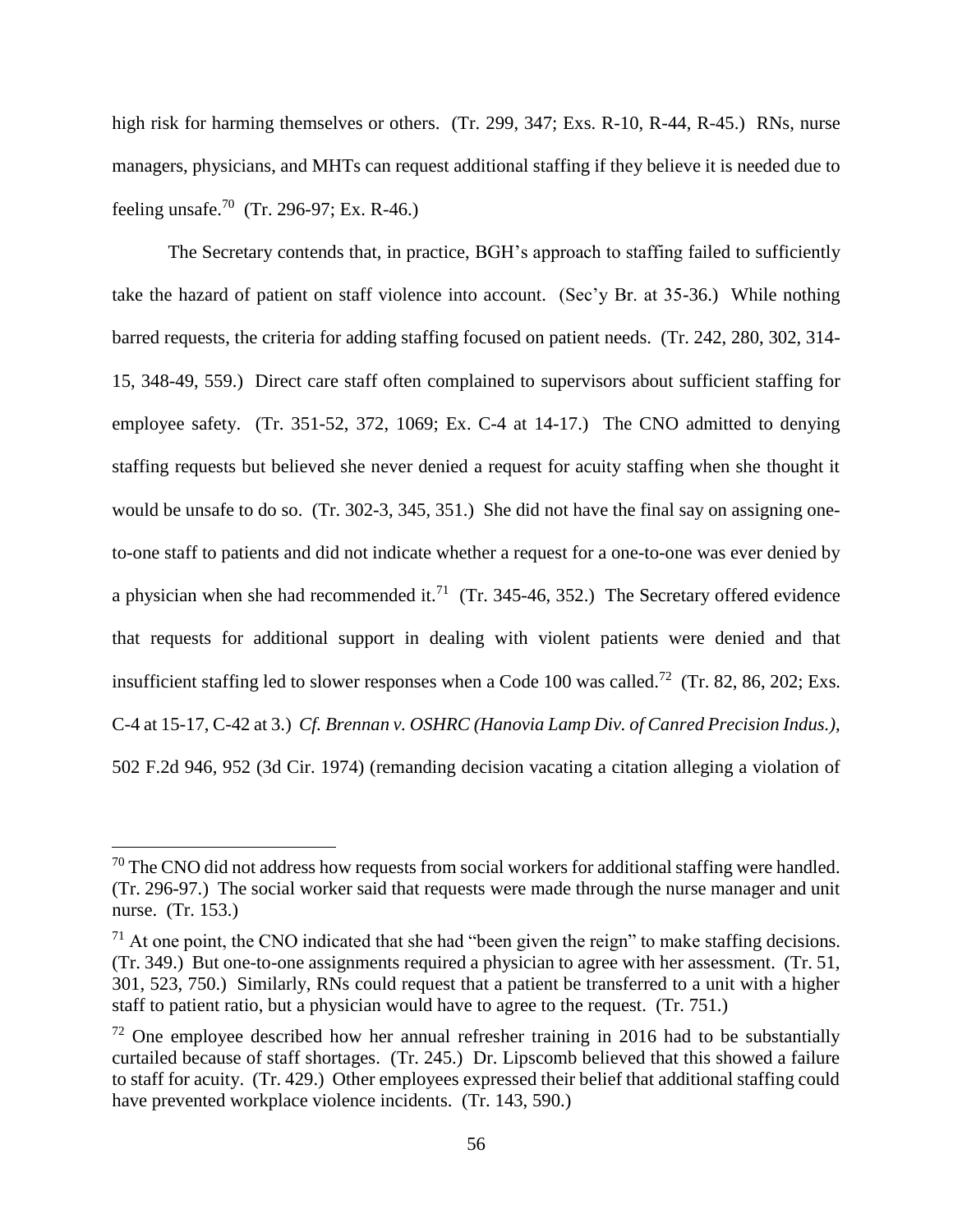the general duty clause to address whether employer exposed employee to serious hazard by permitting him to work alone).

The Citation indicates that a feasible abatement measure for the hazard of patient on staff violence would be to:

Determine the appropriate number of staff needed in each unit based on acuity of the workplace violence hazard to ensure a safe workplace for employees. Ensure the staffing levels are met daily and on each shift.

The Secretary makes no arguments that staffing was inadequate for purposes of patient care. His argument is that BGH failed to have sufficient procedures and practices in place to increase when needed for employee safety. For example, when a social worker had a well-founded concern about taking a patient off the close observations unit to make a required planning phone call, her request for an additional staff member to attend the meeting was denied.<sup>73</sup> (Tr. 135-37, 143.) No one disagreed with her assessment of the need, but she still had to have the meeting alone because there was no staff available. (Tr. 136-37, 143.) This occurred despite the social worker making the request for support days in advance and giving repeated reminders of the need. (Tr. 135-36, 143, 153-54.)

Several other employees also complained about insufficient staffing and explained how it contributed to the hazard of patient on staff violence at BGH. Their testimony undermines BGH's claims that it sufficiently increased staff when needed to address patient aggression against staff. An MHT described multiple requests for additional staffing being denied, even after he described to supervisors getting hurt by patients due to insufficient staffing.<sup>74</sup> (Tr. 62-63, 65.) After one of his injuries, he vomited but had to continue his shift because there would have been only one other

 $73$  The close observation unit is one of the units with "high acuity patients." (Stip. 4.)

<sup>&</sup>lt;sup>74</sup> The CNO was aware that this MHT requested more staffing and said: "we try to get staff in there if we can." (Tr. 314.) She did not explain what prevented them from honoring the request.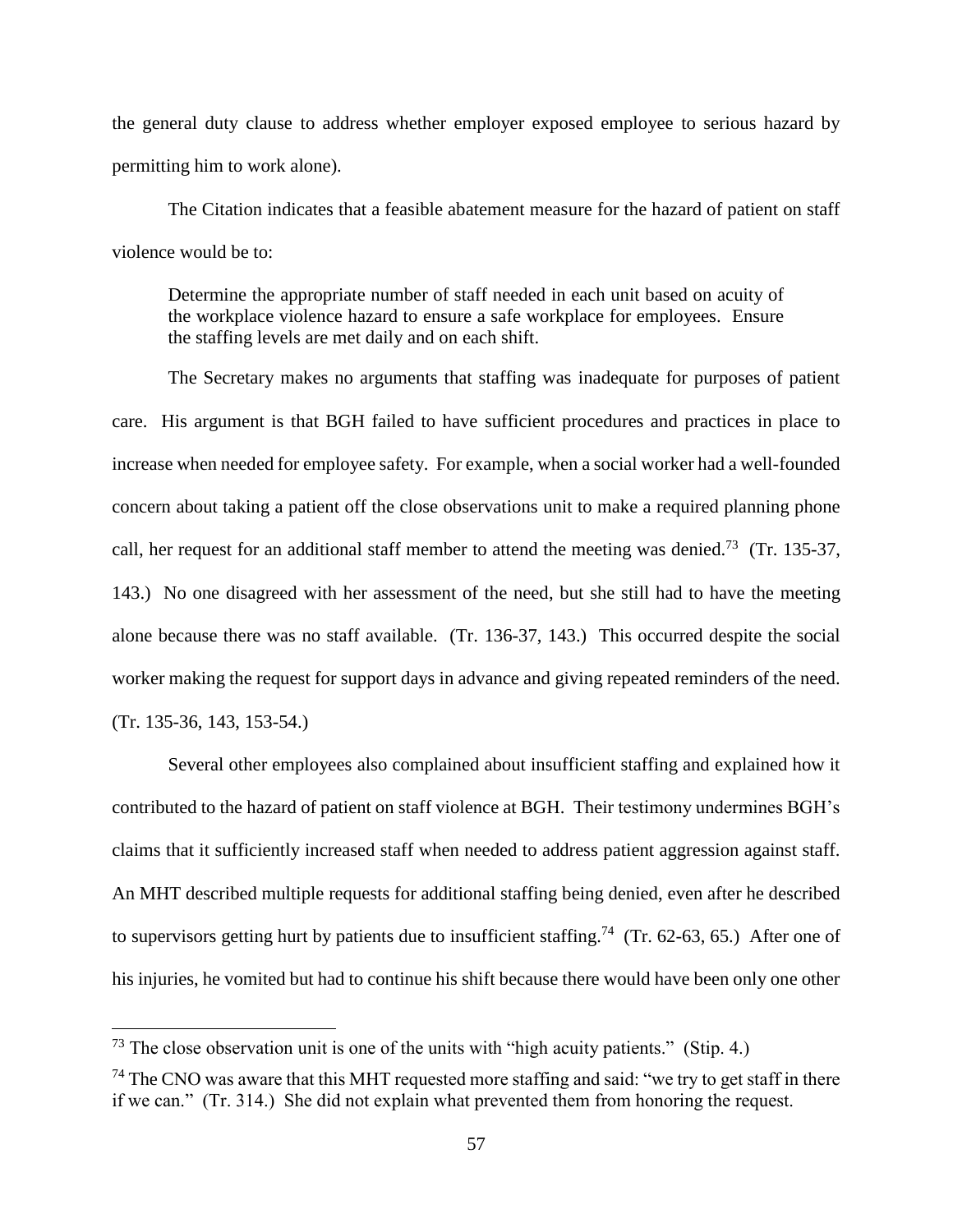person on the floor working if he left. (Tr. 82.) He could not even take time to fill out the EAR during his shift because it would have left insufficient coverage on the unit. *Id.* And he was aware of incidents involving other people who were left alone with patients and were attacked. (Tr. 65- 66, 574.)

A charge nurse shared the MHT's concerns about insufficient staffing for purposes of patient on staff violence. (Tr. 232, 242.) She complained frequently to the unit manager about staffing. (Tr. 242.) Sometimes the unit manager would advocate for additional staffing when patient needs were acute, but she could "only do so much." *Id.* Another RN explained how that on some nights several units would only have one RN and one MHT, making it very difficult to have enough people respond to emergencies. (Tr. 590.)

Dr. Lipscomb opined that appropriate staffing could prevent injuries and materially reduce the hazard. (Tr. 422, 429, 431; Ex. C-4 at 14-17.) She explained that both the actual experience of BGH's employees as well as the research supported this. (Tr. 425.) For instance, the social worker believed her attack could have been prevented if her request for additional staffing had been honored. (Tr. 426-29.) Likewise, an RN explained that more staffing would ease the potential for violence directed towards staff. (Tr. 590, 593.) Depending on the number of patients, a unit may only have two staff members. (Tr. 590.) When one employee is on break or if they are needed to respond to another unit, the remaining employee is then left alone. *Id.* He explained that having two or three "float techs," who are employees not assigned to any particular unit but go where help is needed, as opposed to the single one in place before the Citation was issued, would permit more flexibility so staff members would not be left alone when incidents take an MHT or RN off the unit. (Tr. 574, 591-92.) The MHT Manager also acknowledged that to protect employees from being injured, it is crucial to have a sufficient number of employees respond to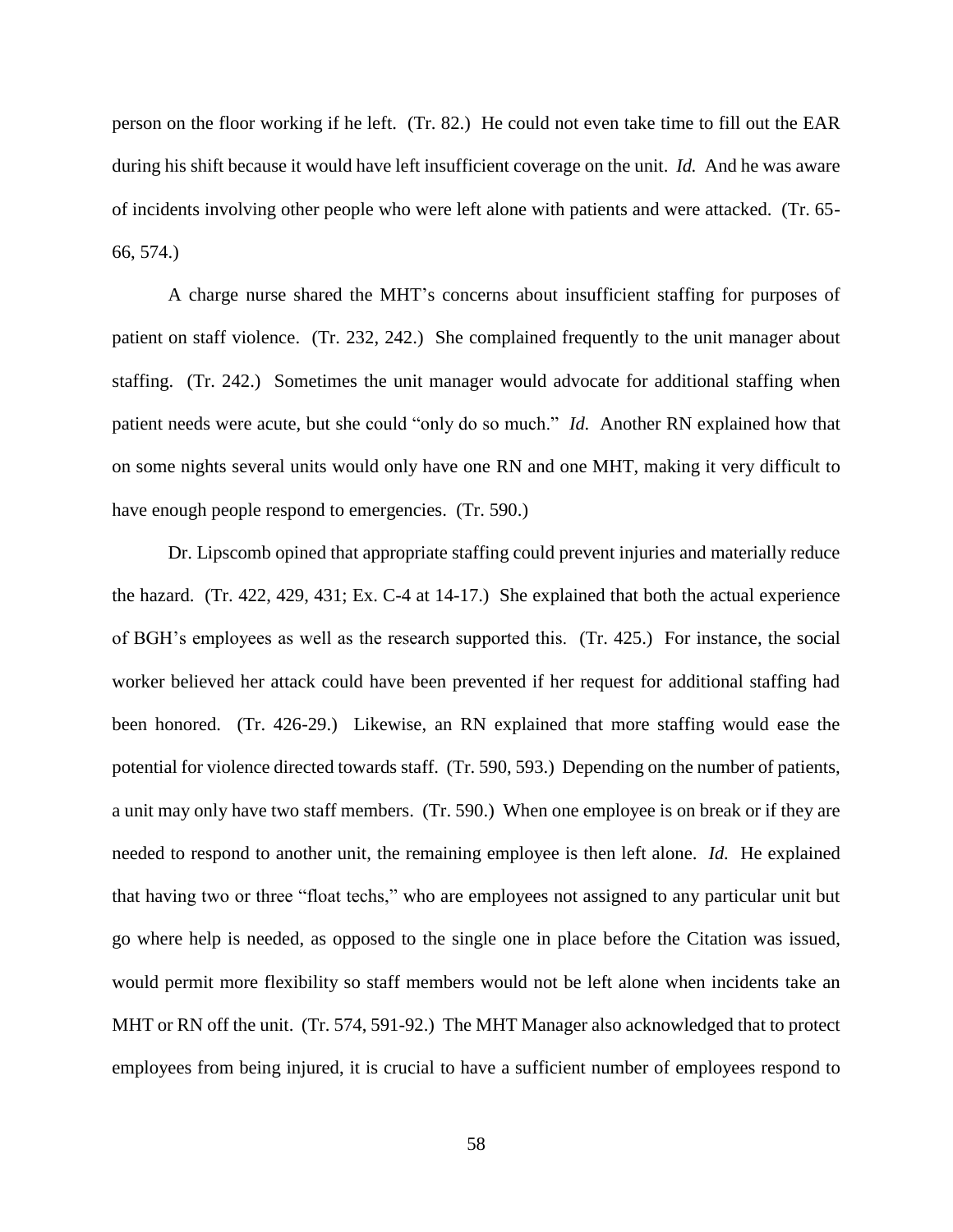codes. He explained that there is "safety in numbers" and additional staff "brings other potential resources" to a psychiatric emergency. (Tr. 1018, 1069-70.)

In terms of the research, Dr. Lipscomb stated that it is widely recognized that working alone with a patient is a risk factor for workplace violence. (Tr. 427; Ex. C-4 at 14-16.) She noted that although more than one person was on staff in each unit, more than one person was not always present as MHTs went on breaks and escorted patients off the unit. *Id. Cf. Hanovia Lamp*, 502 F.2d at 952 (citing expert's testimony that a laboratory technician should not have been left alone during a procedure). BGH does not argue that it cannot change its staffing procedures to align with the proposed abatement set forth in the Citation (or another method that will accomplish the same result). *See Pepperidge Farm*, 17 BNA OSHC at 2032. Shortly before the Citation was issued, it added a Milieu Coordinator and after the OSHA inspection concluded, it filled the position of Security Mental Health Technician (Security MHT). (Tr. 240, 353-56, 361, 1071, 1340.) The Security MHT does not have ongoing direct patient care responsibilities. He can respond to codes anywhere in the facility as needed and addresses safety concerns, such as the availability of working walkie talkies. (Tr. 355, 360, 1070-71, 1075.)

Ms. Cooke's report does not explicitly disagree with Dr. Lipscomb's belief that BGH failed to sufficiently staff for the hazard of patient on staff violence. Her opinion is that staffing is sufficient for patient management.<sup>75</sup> (Ex. R-57 at 8.) She cites the Security MHT as support for her conclusion that staffing was adequate. *Id.* However, this position was not in place until after

 $75$  Her report states that BGH had "determined the appropriate number of staff to safely manage patients" but does not expressly state that BGH had the appropriate number of staff for employees to be safe. (Ex. R-57 at 8.)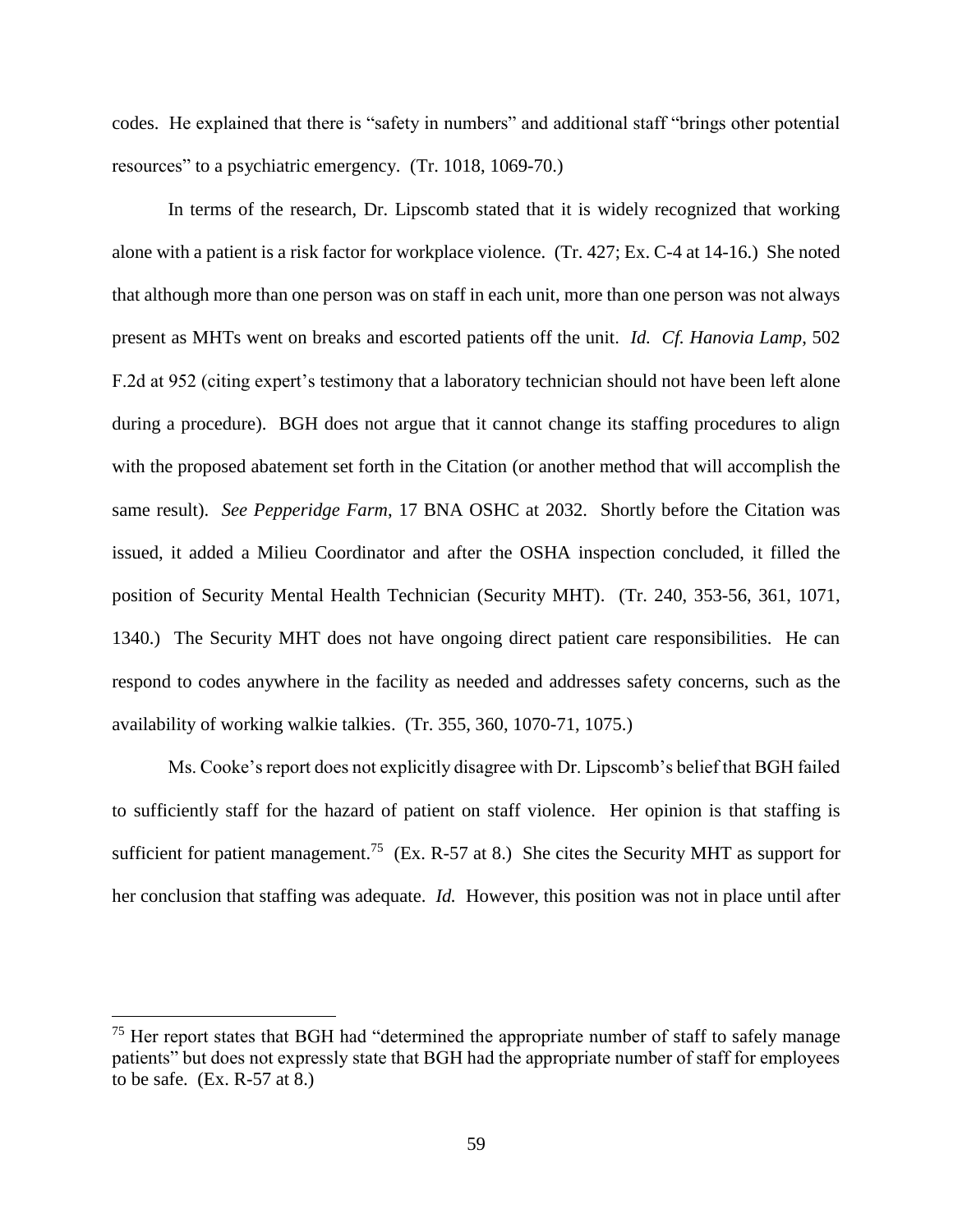the OSHA's inspection.<sup>76</sup> (Tr. 240, 1071.) Ms. Cooke's report also argues that staff are moved from a unit if they do not feel safe or if a patient is "targeting" them. (Ex. R-57 at 8.) This conflicts with the social worker's credible testimony that she had to continue to work directly with the patient who attacked her and continued to make verbal threats after her beating.<sup>77</sup> (Tr. 138-40.)

BGH also argues that the Secretary failed to identify a specific staff to patient ratio and that an employer could not know when it reached a correct staffing level. (Tr. 29.) However, as BGH itself elucidated, staffing strictly to a set ratio was not feasible as the level of observation needed shifted depending on the nature of the patient population. (Resp't Br. at 28.) It argues that it must approach staffing the same way the Secretary seeks, i.e., increasing when necessary to address the hazard of patient on staff violence. An employer is not at risk for an OSHA citation if it fails to follow an arbitrary staffing ratio. *See Pepperidge Farm*, 17 BNA OSHC at 2032 (the employer may use any method that renders its workplace free of the hazard and is not limited to the methods the Secretary suggests). As discussed above, the Secretary cannot sustain a violation for the hazard of patient on staff violence unless multiple hurdles are cleared. He must show the hazard is likely to cause serious injury or death, that employees are exposed to patient on staff violence, that the employer's program to address the hazard is inadequate, and that adopting further abatement measures would not just reduce the hazard but also be feasible and make a material difference. *Waldon*, 16 BNA OSHC at 1058-59. (Stip. 16.)

Besides being feasible, Dr. Lipscomb also explained how having sufficient staffing for the

 $76$  The exact date this position was added is unclear. The CNO thought it was added in July 2017 and Mr. Somers also thought the change occurred after the end of the OSHA inspection. (Tr. 355- 56, 1071.)

 $77$  An MHT also described being immediately assigned back to the unit where he was attacked. (Tr. 61-62.) The CMO indicated that if patient "repeatedly" targets staff, the employee would have to be moved. (Tr. 737.)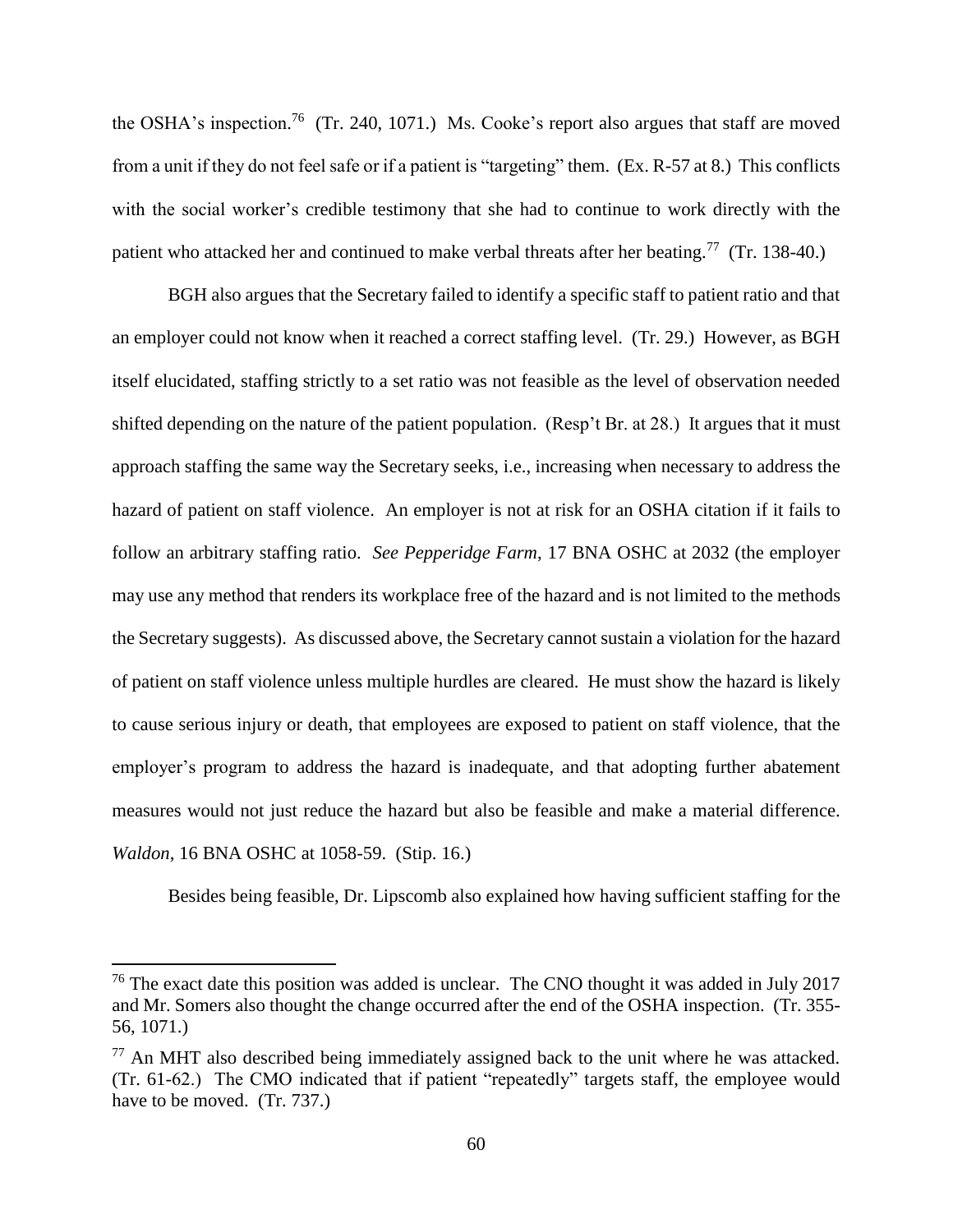hazard reduces the hazard of patient on staff violence. (Tr. 425-26, 1356, 1360-61, 1364-67.) Dr. Lipscomb discussed a facility she researched that has a "milieu safety officer." (Tr. 1356.) This abatement measure was implemented "very successfully" and reduced patient on staff injuries. (Tr. 1361.) By the time of the hearing, BGH had both a Security MHT and a Milieu Coordinator, each of whom had responsibilities focused on safety. (Tr. 354-55, 361-62, 1071, 1075, 1085-86, 1209-10, 1340.) Ms. Cooke did not offer any rebuttal testimony against the Secretary's evidence that adding these positions was feasible and would materially contribute to the abatement of the hazard. (Tr. 1341-42.) Indeed, she cites the Security MHT as evidence of an adequate staffing procedure in her expert report. (Ex. R-57 at 8.) The Secretary provided sufficient evidence to show that a feasible method of abatement would be for BGH to determine the appropriate number of staff each unit requires based on acuity of the workplace violence hazard.

#### *3. Summoning Help*

Multiple employees discussed difficulties in summoning help during the time referenced in the Citation. Dr. Lipscomb explained that a reliable and effective method of summoning assistance is a preventative measure. (Tr. 423, 440, 575-76.) The House Supervisor concurred. (Tr. 616, 653-54.) And Ms. Cooke acknowledged that summoning help could prevent injuries from patient aggression. (Tr. 1342.)

The Secretary does not prescribe a set system BGH should implement. Instead, he indicates that BGH must provide an effective system and have procedures to ensure its continued suitability. In section (b)(ii) of the Citation, the Secretary indicates that a feasible method of abatement includes BGH acting to: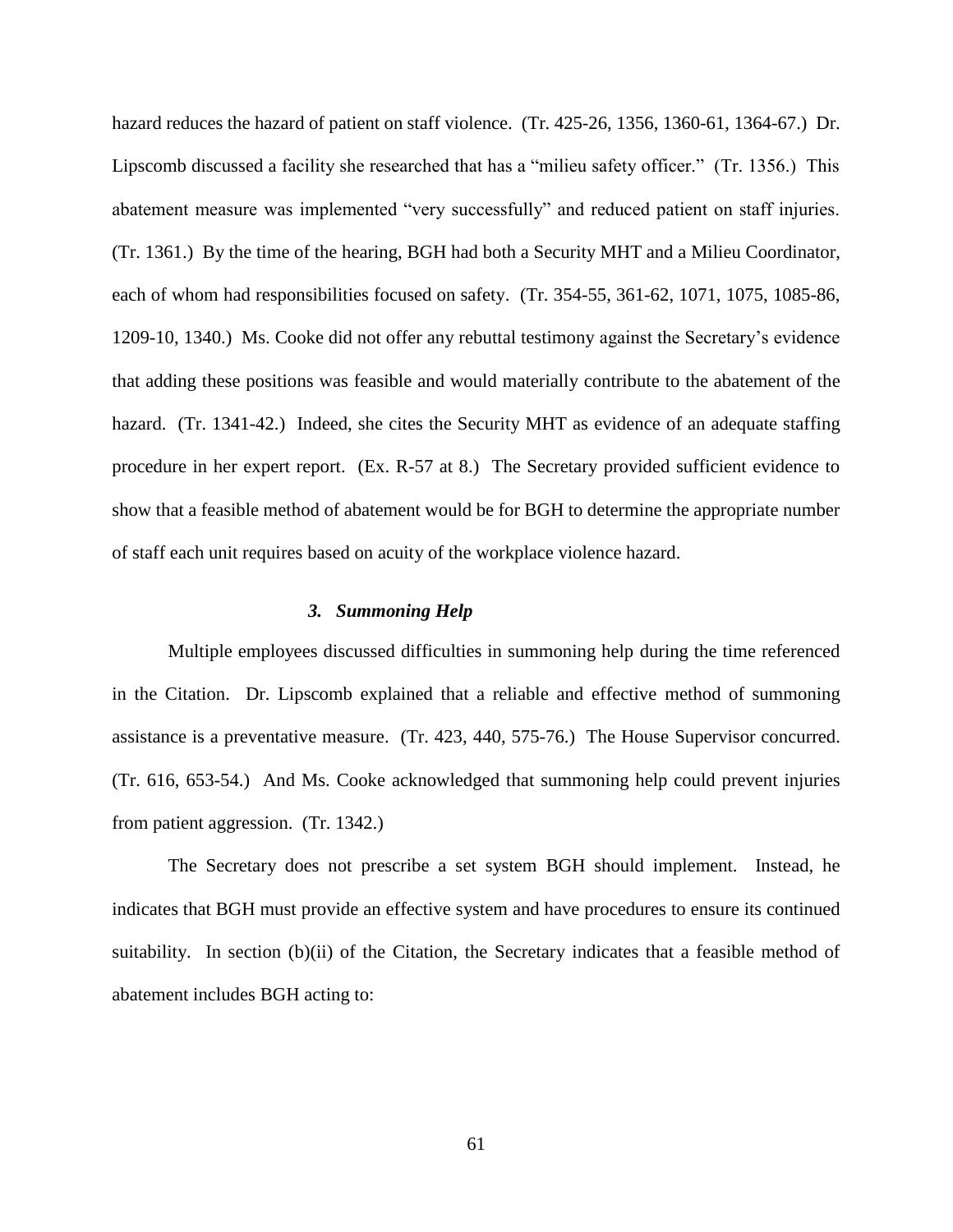Provide all affected employees with reliable and readily available means of communication that are effective throughout the facility. Develop a policy to maintain the effectiveness of the communication devices such as walkie talkies. Inform all employees of this policy and train them on the use of the equipment. Enforce the policy as necessary.

The MHT Manager explained that the walkie talkies are used to call codes and they are crucial in attempting to minimize patient violence. (Tr. 1085-86.) Yet, four different employees testified that at the time referenced in the Citation, the walkie talkies were ineffective at summoning assistance. (Tr. 51, 234, 251, 374.) As one RN explained, they did not hold a charge and sometimes did not work leading to a system that was "haphazard" at best.<sup>78</sup> (Tr. 594-95.) The CNO acknowledged that there were complaints about the walkie talkies not working. (Tr. 362.)

While employees could also use certain phones, or shout for assistance, these methods had significant drawbacks. Sometimes emergencies arose in areas where there were no phones, or the phone was already in use. (Tr. 132-33, 235-36, 442-43.) Other times, shouting for assistance was not effective because there was not always another employee who could hear you. (Tr. 77, 250.) *See Con Agra,* 11 BNA OSHC at 1145 (finding employer inadequately addressed the hazard because its abatement method was unreliable).

Dr. Lipscomb testified that having a reliable method of summoning assistance when there is a potential for assault would reduce the likelihood of injury. (Tr. 423, 440-41, 575-76; Ex. C-4 at 18-20.) Ms. Cooke quibbled about whether summoning help prevented the hazard or just the injuries related to it. (Tr. 1341-42.) The Secretary does not argue that BGH's methods for summoning help were inadequate for patient medical care: his focus is on patient aggression

<sup>78</sup> In addition, during her investigation, other employees told the CO about difficulties they had using the walkie talkies to summon help. (Tr. 197-200, 573; Exs. C-40 at 4, C-42 at 2.)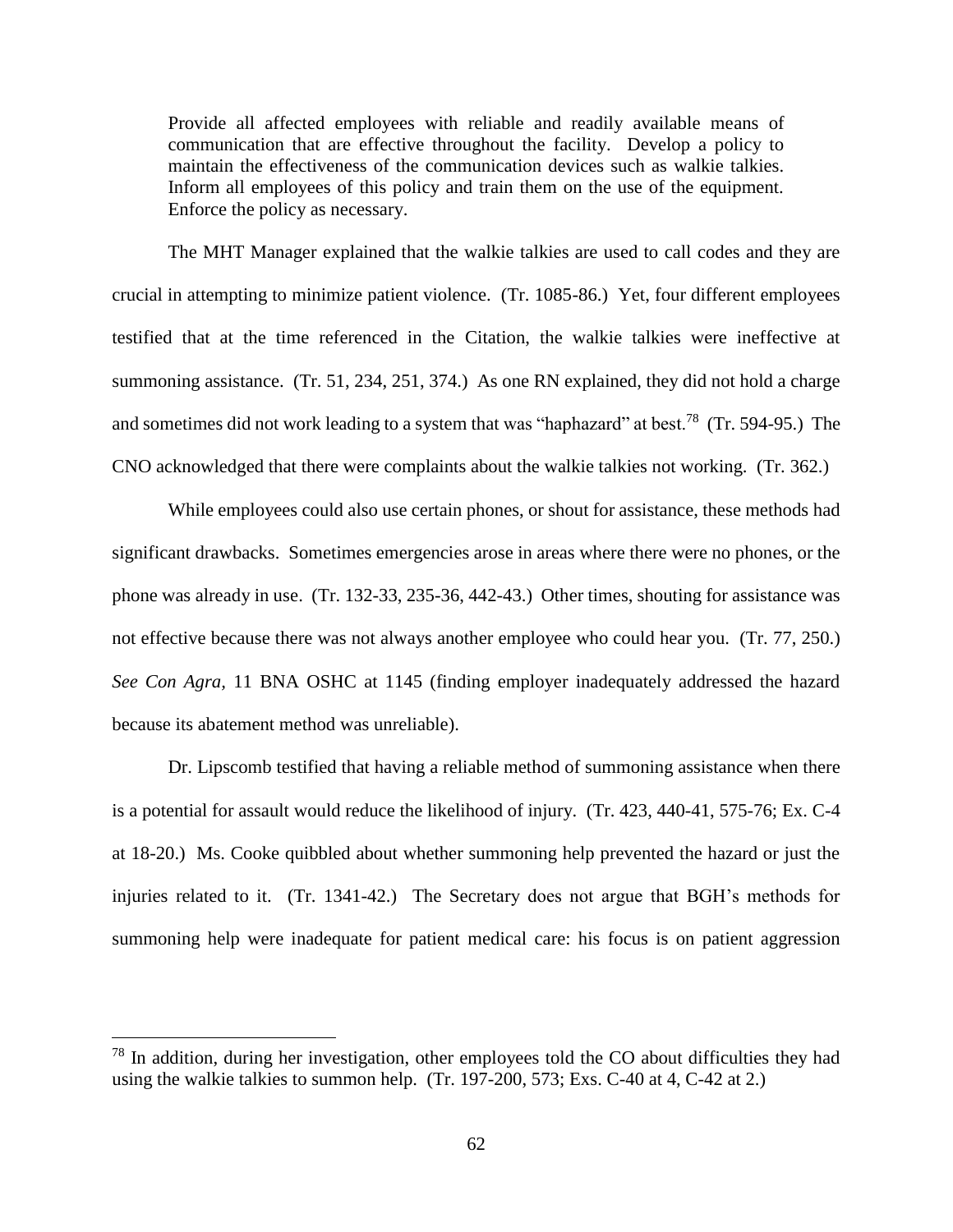against staff that can lead to an employee's serious injury or death.<sup>79</sup> (Sec'y Br. at 32, 48-49.) And, on that issue, Ms. Cooke agreed that summoning help "absolutely reduces injuries." (Tr. 1342.) Consistent with that is Dr. Lipscomb's opinion that staff should summon help whenever they are unable to manage a patient. (Tr. 441.) She explained that by summoning help when there is a risk as opposed to after an attack, injuries are prevented. *Id.* Mr. Somers agreed that the reason to call codes is to minimize patient violence, whether it is to the patients themselves or employees. (Tr. 1086.)

The Secretary indicates that BGH can satisfy the Citation's call for "reliable and readily available means of communication that are effective throughout the facility" by: (1) ensuring the walkie talkies are kept in working order and available in sufficient quantiles; and (2) adding personal alarms and panic buttons. (Sec'y Br. at 37-38.) The Secretary leaves open the possibility that BGH could implement a different system that meets the same criteria. *See Pepperidge Farm*, 17 BNA OSHC at 2032 (employer may use any method that abates the hazard).

With respect to the first aspect of ensuring a reliable system for summoning assistance, addressing the issues with the walkie talkies, near the end of the OSHA investigation, in December 2016, BGH created the position of Milieu Coordinator.<sup>80</sup> (Tr. 353-54.) The Milieu Coordinator makes sure the walkie talkies are charged, in working order and that each unit has enough devices. (Tr. 361-62, 383, 1085-86, 1209-10.) Mr. Somers and Ms. Hunter acknowledged that these tasks are key to minimizing the hazard because the devices are used to call codes. (Tr. 1086, 1210.) Ms. Cooke asserted that, in her view, the Milieu Coordinator addressed the known issues with the

 $79$  The Secretary does not contend that patient aggression which lacks the potential to seriously injure an employee violates the general duty clause.

 $80$  Mr. Somers thought that the position may have been created later than December 2016. (Tr. 1085.)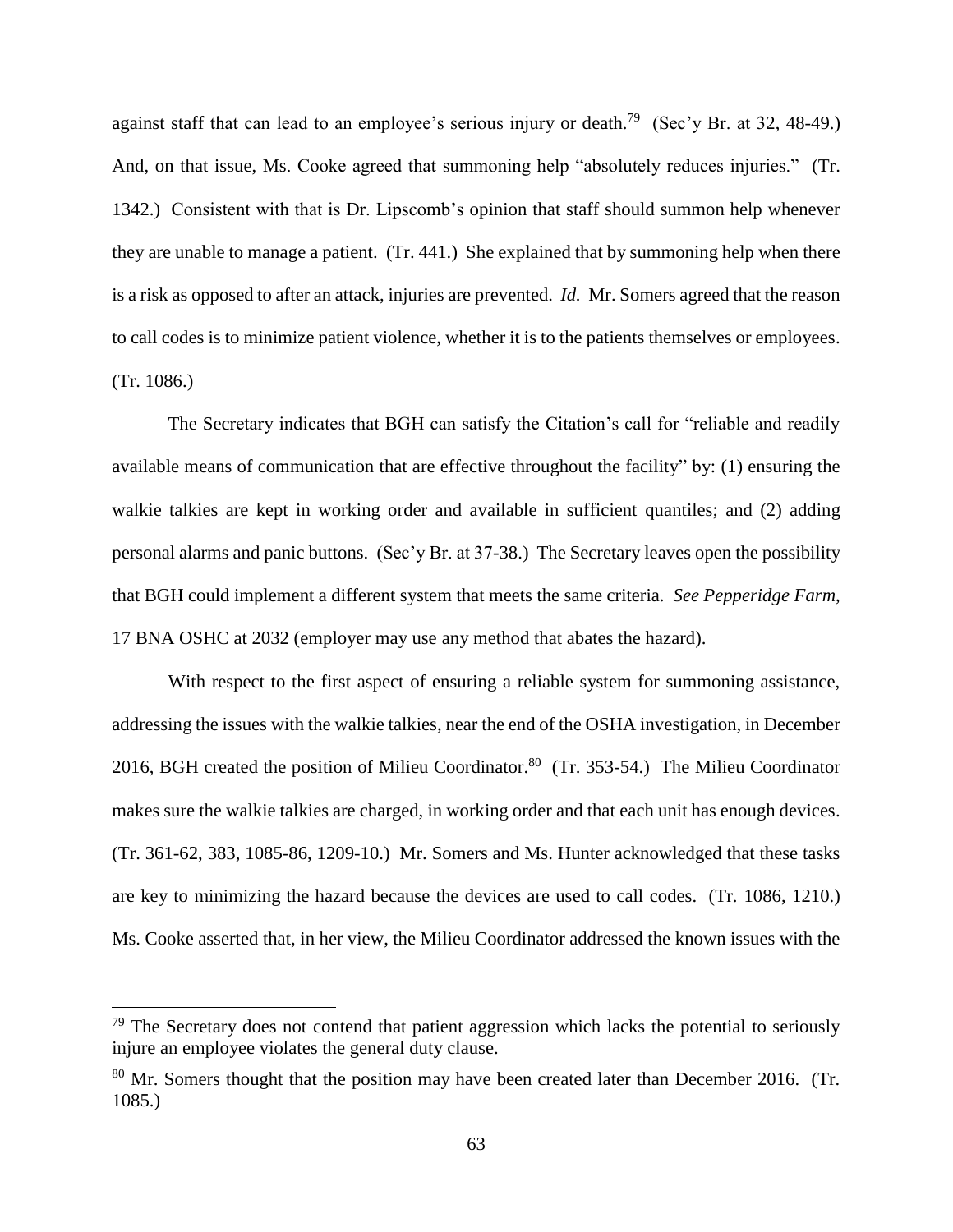walkie talkies that were present in 2016. (Tr. 1340-41.) BGH does not argue that it could not have tasked someone with overseeing the walkie talkies before the inspection commenced.

As for adding personal alarms and panic buttons, Dr. Lipscomb explained that these had been successfully used in other mental health facilities for many years. (Tr. 443-46.) Indeed, BGH already had panic buttons in place at the front desk and in the admissions area to summon help in the event of outside intruders. (Tr. 236-37, 444-45.) Dr. Lipscomb explained that personal alarms and panic buttons reduce the likelihood that patient aggression will result in injury. (Tr. 441.) For example, when the social worker was attacked, the severity of the assault could have been reduced because with a personal alarm or panic button because "timing is of the utmost importance" in those situations. (Tr. 446-47.) The charge nurse also explained how it could assist employees in violent situations. (Tr. 238.)

In her expert report, Ms. Cooke states that there are adequate emergency alert systems in place at BGH. (Ex. R-57 at 8.) Her report indicates that staff can easily call for help if assistance and does not note any of the difficulties with the reliability or availability of the walkie talkies.<sup>81</sup> *Id.* at 9. However, employees testified about multiple difficulties they consistently encountered when trying to summon assistance during the period referenced in the Citation. Ms. Cooke also seems to imply that there were more panic buttons at the facility. Her report states that there are panic buttons in "Interview Rooms" and, at the hearing, she referred to "panic alarm**s**" in the admissions area and "panic button**s**" in the assessment department. (Ex. R-57 at 9; Tr. 354, 1296, 1308.) But, other evidence indicates that there are only two panic buttons at the facility: one in the admissions area and one at the front desk in the reception area. (Tr. 354, 373.) There are no

 $81$  The report's description of the Code 100 procedure also differs from what was set forth in the written policy. (Exs. R-15, R-57 at 8.)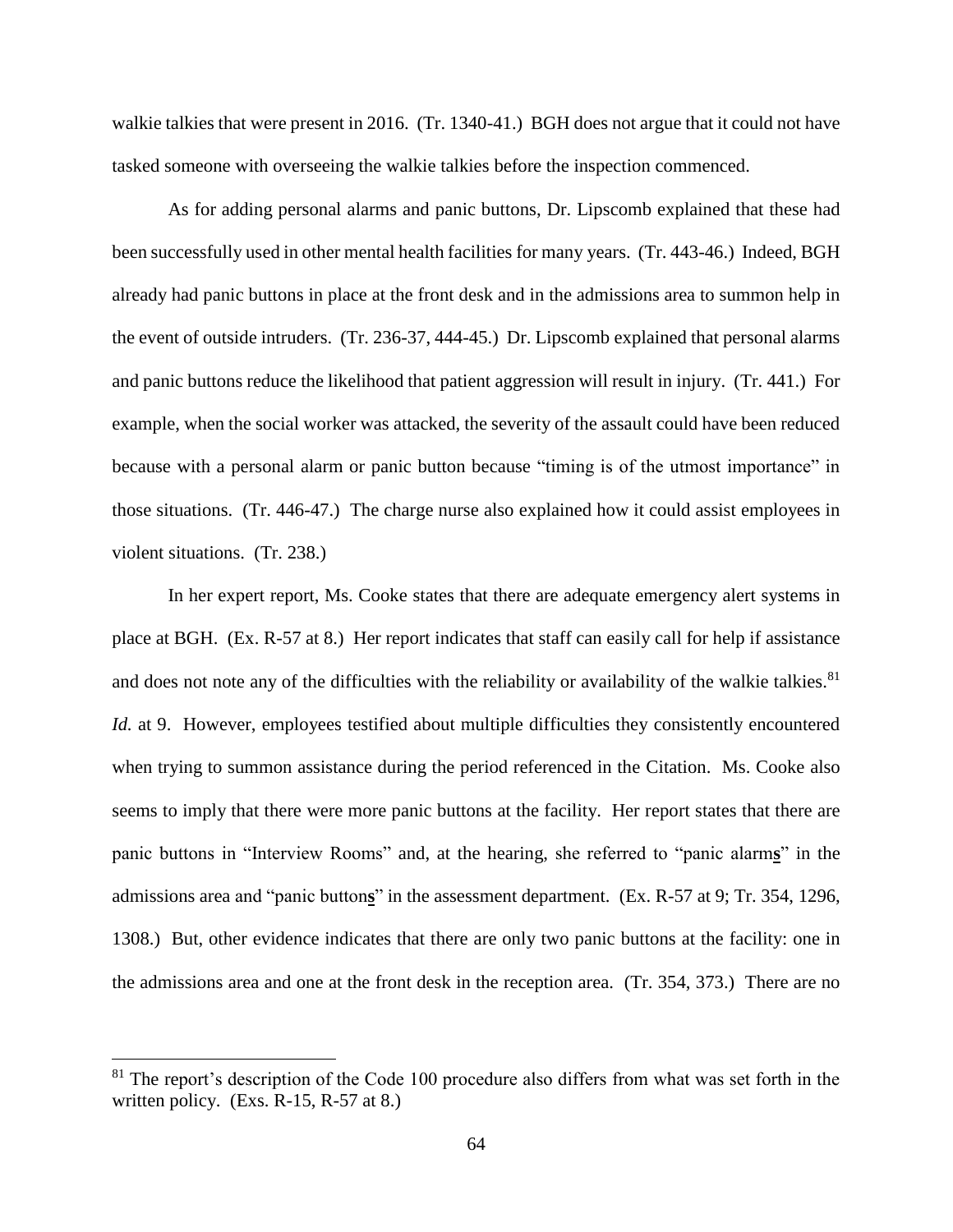panic buttons in any rooms on the units where most of the employee injuries occurred. (Tr. 133, 235-37, 354, 373; Ex. C-4 at 29, C-54, R-48.)

Ms. Cooke also appeared to believe that employees could verbally request help and that this was effective. (Ex. R-57 at 9; Tr. 1308.) However, employees described difficulty with yelling for help. (Tr. 77, 249.) To this point, Dr. Lipscomb explained that yelling is not a reliable means of summoning support in a behavioral health hospital and it was not recommended. (Tr. 527-28, 556.) As she articulated, "the last thing you'd want to be doing is screaming" in a unit. (Tr. 529.) In the case of the social worker who could not commence a code during her attack despite being near a phone, Dr. Lipscomb explained how the lack of a reliable and effective method could have delayed assistance to her. (Tr. 446-47.) The Secretary showed it was feasible for BGH to address the issues employees had summoning help in 2016 and that doing so would materially reduce the hazard.

### *4. Documenting Incidents and De-Briefing*

As discussed above, BGH's post-incident documentation and review procedures were inconsistent and ineffective. After camera footage of an incident of workplace violence was reviewed, the MHT Manager partially filled out a form and filed it in his office. (Tr. 1044.) The head of the Safety Committee was not even aware that these forms existed, and BGH did not produce any completed or blank copies of it. (Tr. 1215.) Considering the record as a whole and his demeanor at the hearing, the undersigned does not credit the MHT Manager's testimony that the camera review forms provide a teaching opportunity for the whole facility. (Tr. 1052-53.) Despite his designated role as Safety Champion he did not seem to grasp the importance of workplace violence prevention or the role camera reviews could play in abating the hazard. (Tr. 453-55, 487, 987-88, 1006.) He said that it was important that camera reviews happen as quickly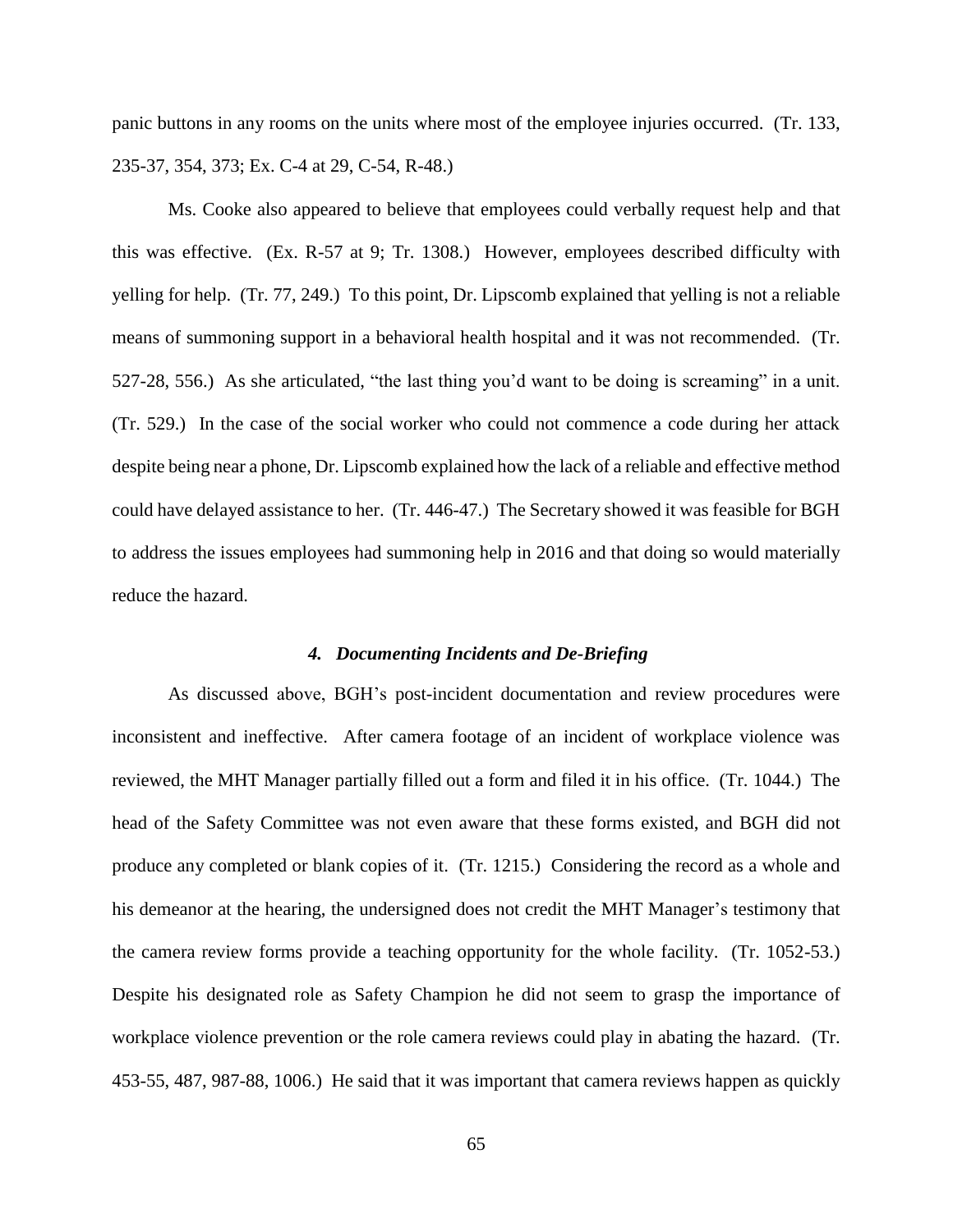as possible after an incident but could not approximate how often the reviews occur within three days of an incident. (Tr. 1036.) He could not clearly explain what information the camera review form was supposed to include or if more incidents occur more frequently on any particular shift. (Tr. 1059-60, 1076-77.) His testimony was not reflective of someone well informed about the hazard and how to abate it.

BGH could not identify any changes it made as a result of its incident review procedures. (Tr. 596, 1339.) Nor could it describe any trends it identified because of its incident tracking procedures. (Tr. 695.) Employees were not required to report all workplace violence incidents in writing. (Tr. 658.) For example, if an employee was slapped, but did not receive a physical injury, an EAR would generally not be completed. (Tr. 889, 906.) Further, while BGH had guidelines to assist employees with completing the accident reports, even employees who had been involved in workplace violence incidents were not familiar with these guidelines and it did not appear they were used by employees. (Tr. 242-43, 597.)

BGH accepts that post-incident debriefing is feasible and important to address the hazard. (Tr. 964, 1026.) Ms. Cooke acknowledged that one of the purposes of tracking and trending is to see where improvements can be made. (Tr. 1339.) Doing so allows employers to learn where policies and practices can be revised to address the hazard. *Id.* The CNO described debriefings as an opportunity to discuss how things could have been prevented and what could be done in the future. (Tr. 337.) Although documenting incidents and conducting debriefings may be BGH's policy, employees explained that the type of debriefing the CNO described did not consistently occur before the issuance of the Citation. (Tr. 53-54, 97, 254-55, 577, 579.) If an employee experienced an act of violence there was no debriefing unless the incident also involved a patient being restrained or being put into seclusion. (Tr. 337.) Further, while BGH produced a document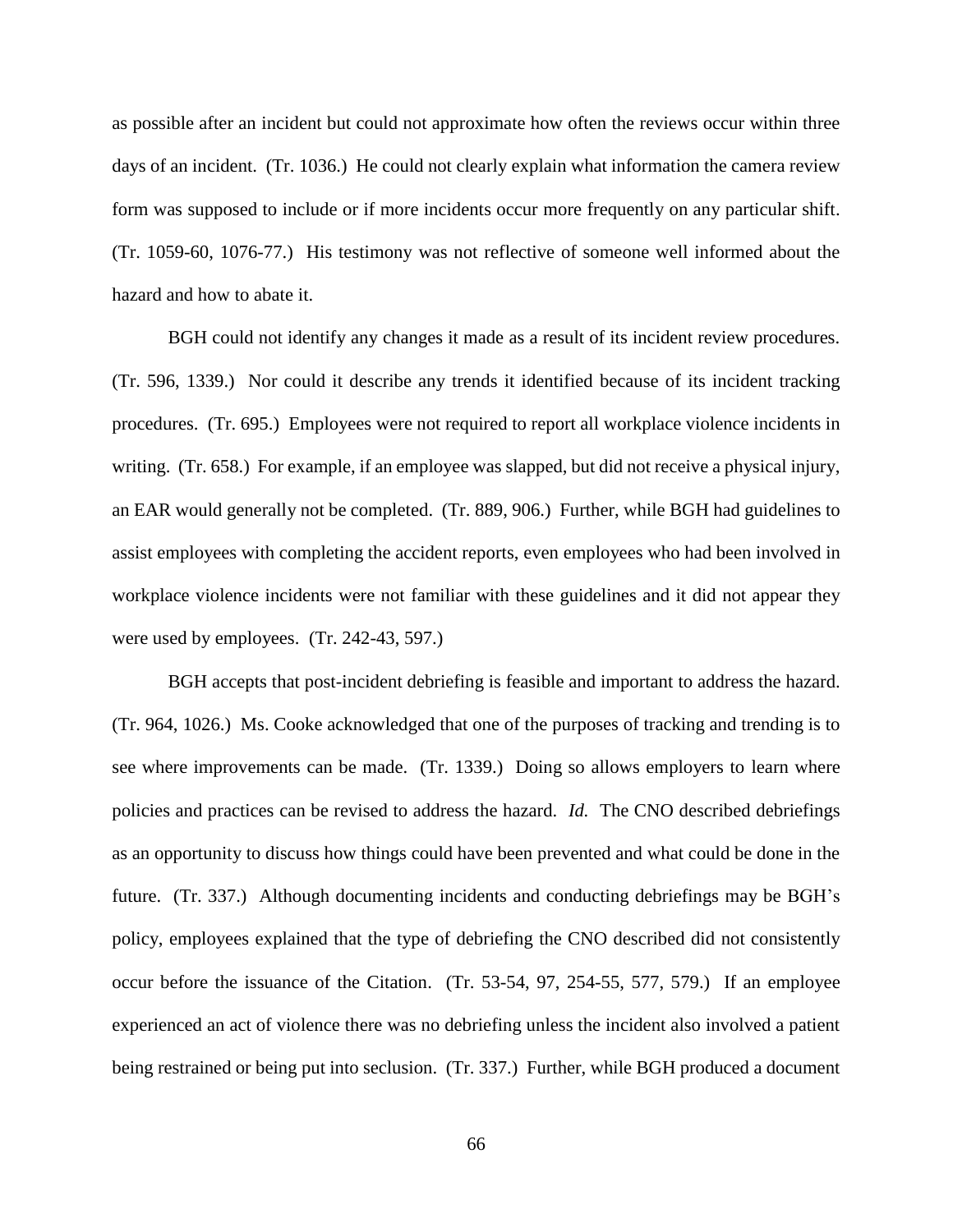it initially alleged was used for debriefings, at the hearing multiple employees indicated that they never saw it before. (Tr. 1214.) And, Ms. Hunter admitted that is was not in fact used. (Tr. 1215.)

Dr. Lipscomb explained that after an incident of workplace violence, it is important to review the incident and find out as much as possible about the circumstances surrounding it. (Tr. 450-51.) She noted that by reviewing all incidents, employers can identify if there are common elements, which can then be addressed. (Tr. 452.) She argued that it would be feasible for BGH to assign a staff person to ensure that all workplace violence incidents were debriefed and that these debriefings include staff input as to what could have been done differently and what is needed to prevent future incidents. (Tr. 453-54, 465-66.)

To address these deficiencies, the Citation, in section (c), indicates that one feasible method of abatement would be the "[d]evelopment of a recordkeeping system designed to report any violent incident." The system should:

(i) Require and ensure that affected employees report all acts of violence to a supervisor or manager, regardless of severity. Investigate all violent incidents as soon as possible.

(ii) Review and analyze all crisis interventions with staff involved to determine root cause, what actions worked correctly and any necessary improvements.

(iii) Make any necessary changes to the patients Criss Plan quickly.

(iv) Implement appropriate recommendations resulting from workplace violence incident investigations.

The Secretary showed that it would be feasible and effective for BGH to modify and enforce its workplace violence prevention program to ensure that staff are debriefed after incidents and that the information learned is utilized. BGH already documented and debriefed incidents involving patient restraints.<sup>82</sup> (Tr. 99, 336-37, 613, 1026.) But, BGH's program as implemented did not capture all incidents of workplace violence, was often incomplete, and the information

 $82$  As noted above, the after a restraint, there were specific questions staff asked patients, but there were not specific questions the staff were asked. (Tr. 255.)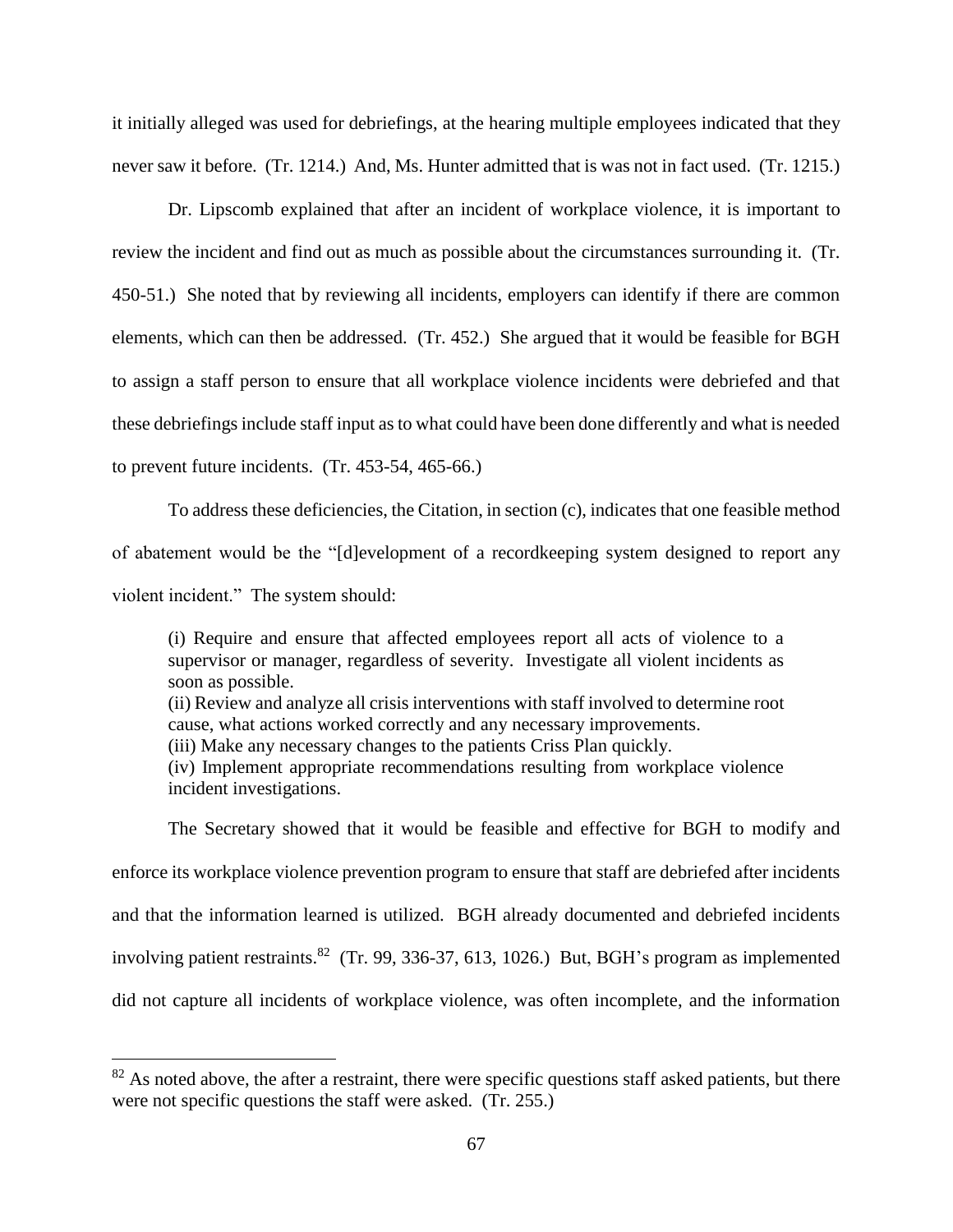from the camera reviews was not effectively utilized. (Tr. 53, 97, 254, 453-54, 579, 655.)

BGH's approach is analogous to the one discussed in *Con Agra.* In that case, the employer's abatement was not sufficiently comprehensive. 11 BNA OSHC at 1142, 1145. Employees tested boxcars for air contaminants under certain circumstances. *Id.* The Secretary showed that the employer's selective approach was ineffective at addressing the hazard because it was not consistent and did not cover air contaminants that lacked an odor. *Id.* The Commission found that testing all boxcars before employees entered was a feasible method of abatement as it was extending an existing practice. *Id.* at 1144-45. Here, the Secretary is proposing that BGH fully implement its existing program and extend it to cover all incidents of workplace violence, as opposed to focusing on those that occur during restraints. *See SeaWorld,* 748 F.3d at 1215. The Secretary showed that this approach is feasible and would materially reduce the hazard.

#### *5. Involvement of Front-Line Workers in Reviewing Policies*

The Citation, in section (b)(i), informs BGH that a feasible method of abatement would be to develop a safety committee which involves employees who are exposed to the hazard of workplace violence. This committee should:

a. Review workplace violence incidents during the meetings to ensure effective and timely follow-up.

b. Develop a system for affected employees to report violence [related] safety concerns and suggestions anonymously.

c. Develop a system to provide communication and feedback to employees about their workplace violence safety concerns and suggestions.

d. Develop a system of flagging patients with a history of violence … .

Dr. Lipscomb opined that requesting the expertise from direct care staff could materially reduce the hazard of patient on staff violence. (Tr. 435-36, 459.) It allows organizations to take advantage of all the expertise to address the hazard of patient on staff violence. (Tr. 437-38.) Her opinion is supported by published research and the OSHA Guidelines. (Tr. 437, 487-88; Ex. C-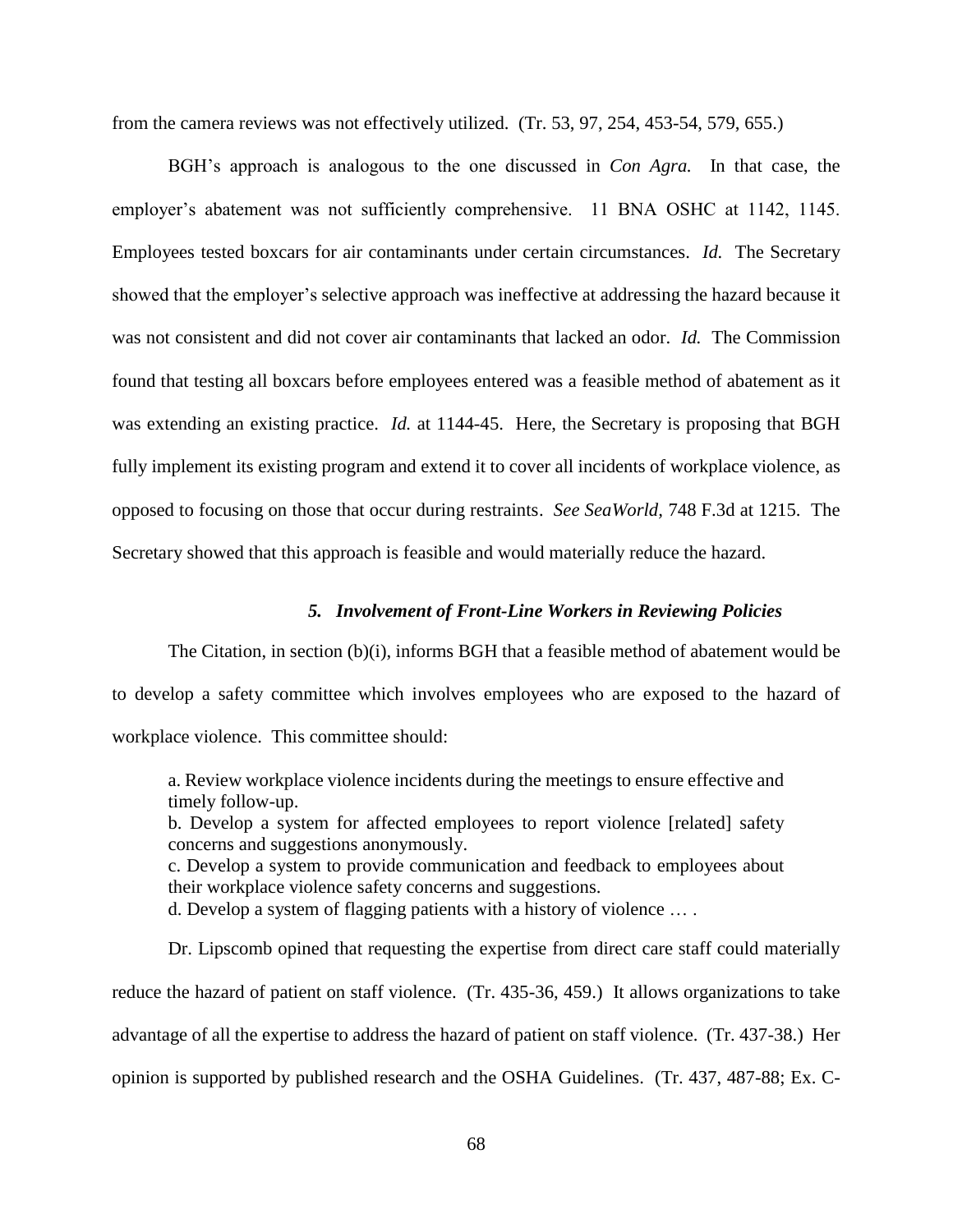49 at 12.) BGH agreed, indicating that front-line employees have the most critical information about how to abate the hazard. (Tr. 1185-86.)

Ms. Cooke appeared to believe that BGH already had this abatement method in place. (Ex. R-57 at 7-8.) However, as discussed above, her assessment was partially based on information not supported by the record. First, with respect to the Safety Committee, the depth of its review is not clear. Employees described incidents that were never followed up or only done so months after they occurred. (Tr. 82, 454, 579-80.) As for feasibility, Dr. Lipscomb expressed that it is unusual not to have direct care staff involved in a safety committee and she has seen it in most other similar facilities. (Tr. 435-36.) She could not think of any reason why it would not be feasible at BGH. (Tr. 435.) Indeed, after the Citation, BGH added a front-line employee to a safety committee. (Tr. 374-75, 382-83.) In this role, the employee indicated that she was able to raise issues with Ms. Hunter and have them resolved. (Tr. 383-84.) For example, the committee worked to address issues with the walkie talkies. *Id.*

BGH also had a structure for town hall meetings. Although these did not regularly occur in 2016, the record suggests that they may have occurred more regularly in 2017, after the issuance of the Citation. (Tr. 878.) BGH does not deny that it can hold these meetings in manner that can provide communication and gather feedback about workplace violence.

In terms of employee suggestions, while there were some mechanisms for anonymous reporting, the Secretary showed there was little follow up during the time referenced in the Citation. Employees indicated that in 2016 concerns about the walkie talkies went unaddressed. (Tr. 579.) And despite receiving "hundreds" of suggestions through the anonymous suggestion box, BGH did not identify any safety concern or suggestion it followed up on. (Tr. 271, 690, 880, 882.) BGH does not deny that its Safety Committee could ensure that employees can effectively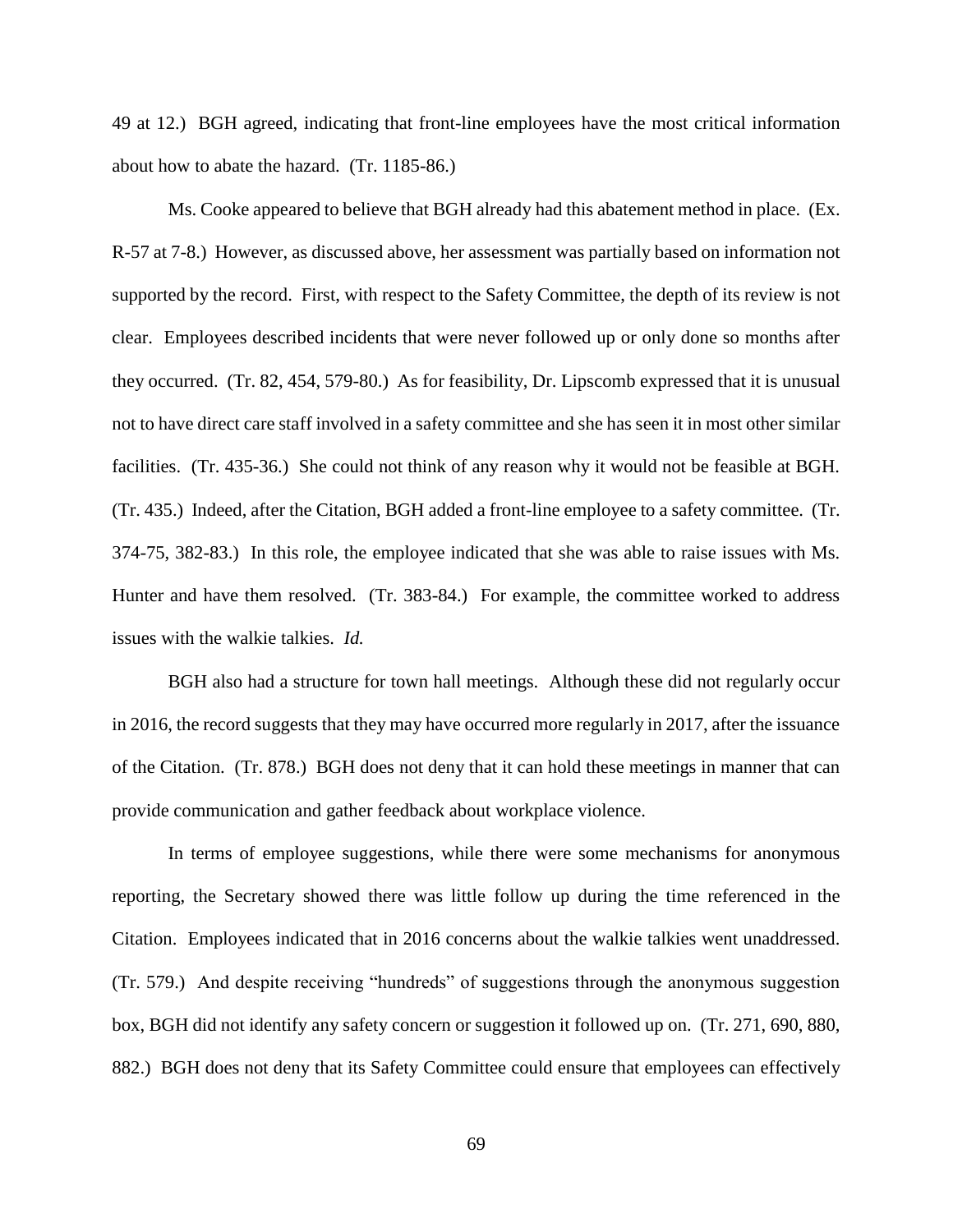report workplace violence safety concerns and suggestions anonymously.

Turning to the proposal in section  $(b)(i)(d)$  for BGH to flag patients with a history of violence, Ms. Cooke believed that the "pink sheets" were used for this purpose. (Ex. R-57 at 8.) But, as noted above, patients determined to be more likely to engage in patient on staff violence were not specifically flagged. (Tr. 620; Ex. C-40 at 2.) Similarly, the Crisis Plans, which were supposed to provide guidance about and methods to avoid or minimize the risks from aggressive incidents, were frequently incomplete or blank. (Tr. 93-94.) Thus, BGH had forms to identify or "flag" patients at risk, but the record does not reflect that these were used effectively to address the hazard. The MHT explained that every six or seven months someone would "crack down" and the Crisis Plans would be filled out, but these occurrences were short-lived and soon the forms would start being blank again. (Tr. 93.) His testimony supports the conclusion that BGH could ensure that the information on the pink sheets was being conveyed to direct care employees and that the Crisis Plans would be filled out for all patients.

As with some of the other proposed means of abatement, BGH had the structure in place for the workplace violence controls section (b)(i) of the Citation calls for but was not properly implementing them at the time of the investigation. The Secretary showed that involving direct care workers in reviewing policies was a feasible method of abatement BGH could adopt that would materially reduce the hazard.

# *6. Training*

Section (d) of the Citation calls for an:

Evaluation of training needs and implementation of appropriate workplace violence training. … The training should include the employer's workplace violence prevention program, crisis prevention, de-escalation techniques, the employer's policies and requirements for recording and documenting a patients aggressive behavior, and how and when to complete an Employee Accident Report.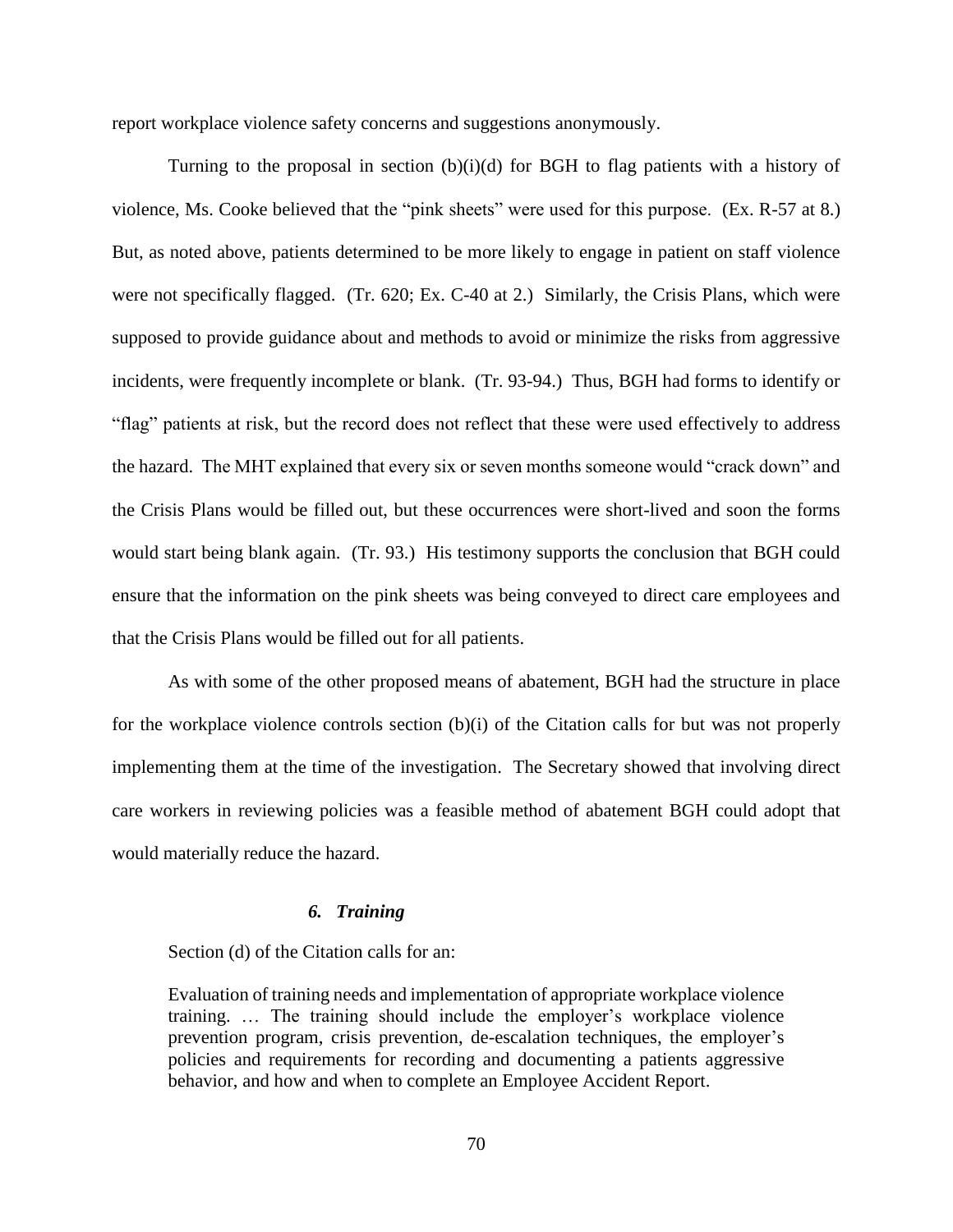BGH had a training program, but the Secretary identified significant gaps, particularly with respect to training on the hazard at issue here, patient on staff violence. BGH produced a PowerPoint presentation at the hearing that addressed the hazard of patient on staff violence. (Ex. R-27.) However, the record does not reflect that this was in use at the time referenced in the Citation, at least not for all employees. (Tr. 970, 1230.) Dr. Lipscomb explained that sufficient training should include an orientation to BGH's workplace violence prevention policy that includes risk factors for violence, procedures for preventing workplace violence, and the staff's role in the process of risk analysis, hazard control, and evaluation. (Tr. 545; Ex. C-4 at 30-31.)

BGH does not dispute that training can materially reduce the hazard or that correcting the deficiencies the Secretary identified would be feasible. It already had Guidelines for Accident Reports, but employees were not familiar with the procedures and had not seen the document at any point. (Tr. 86, 596.) Ms. Hunter acknowledged that the guidelines were not used but did not suggest that doing so would be infeasible or not contribute to reducing the hazard. (Tr. 1215.) BGH also had training materials on workplace violence (Exhibit 27) but had not appropriately trained all employees at the time of the Citation. The Secretary showed that it was feasible for BGH to evaluate and implement workplace violence training and that this would materially reduce the hazard.

### *7. Adverse inference*

The Secretary also asks that the undersigned draw an adverse inference regarding the blank clinical treatment forms and the lack of documents related to the work of the Safety Committee. (Sec'y Br. at 51-54.) The undersigned finds that the record speaks for itself.

In terms of the forms, the Secretary showed that they were sometimes incomplete or not used at all. As used, the forms did not contribute to the abatement of the hazard of patient on staff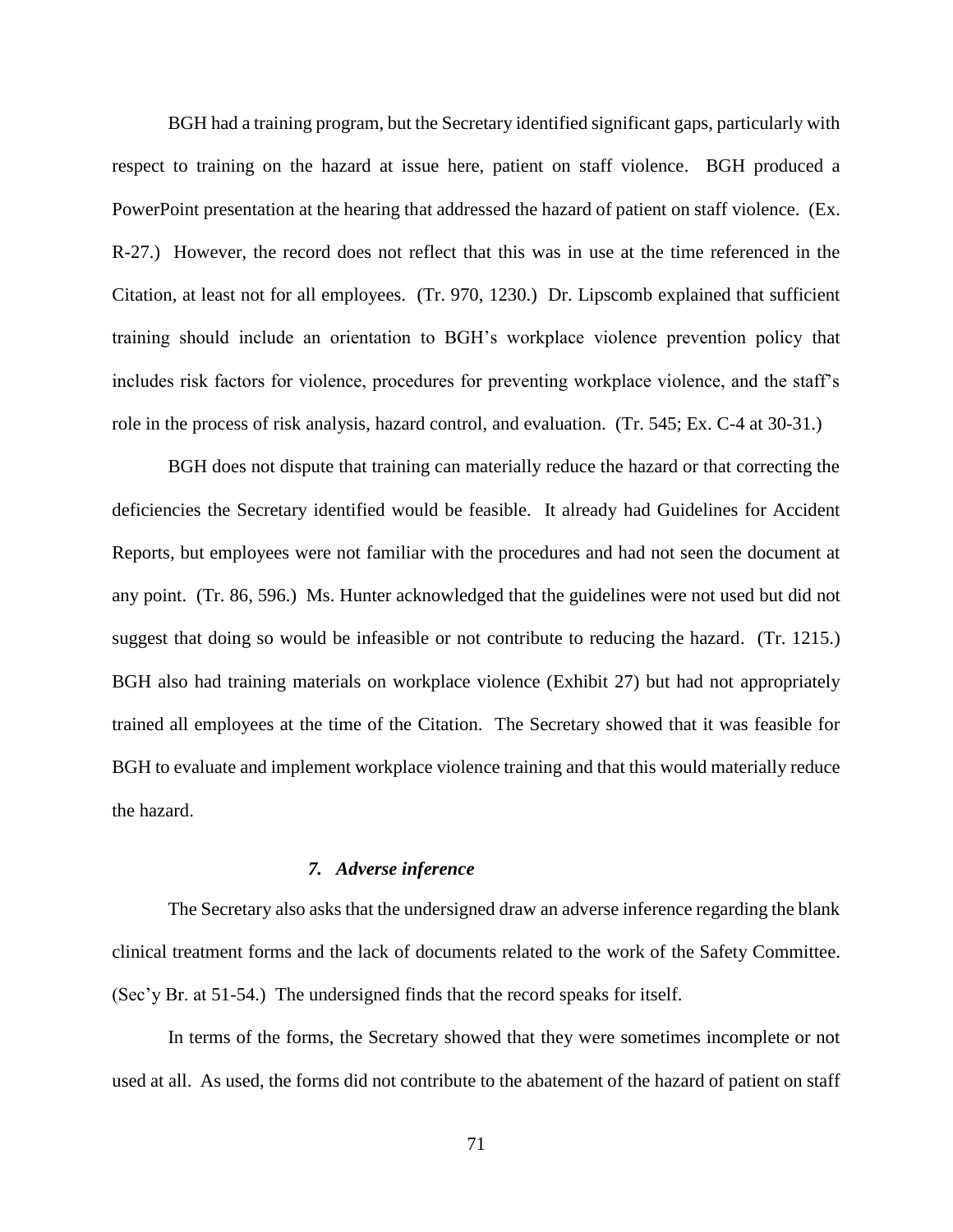violence. In terms of the lack of minutes, agendas, or other documents related to the Safety Committee, BGH's inability to identify any changes made, undermines its claims that the Safety Committee addressed injuries, obtained input from front-line employees, and acted on it. The lack of documentation also undercuts BGH's claims that there were no additional steps it could take to materially reduce the hazard.

#### *8. Feasible Abatement Identified*

There is no evidence BGH was incapable of adopting any of the abatement measures identified by the Secretary during the hearing. *See Acme Energy Servs. v. OSHRC,* 542 F. App'x. 356, 367 (5th Cir. 2013) (Secretary only needs to show the abatement is feasible or capable of being done). In some instances, this was because Respondent had implemented the abatement called for by the time of the hearing. For the others, Dr. Lipscomb testified how similar abatement efforts were used effectively at other behavioral health facilities. Such evidence shows the efficacy and feasibility of the Secretary's proposed approach. *See Pepperidge Farm,* 17 BNA OSHC at 2034 (viewing "successful use of a similar approach elsewhere" and expert testimony as elements of an effective abatement method); *Wheeling,* 10 BNA OSHC at 1246 n.5 (finding abatement method feasible when it had previously been used at the facility). *Cf. Mo. Basin*, 26 BNA OSHC at 2321, n.13 (noting that when the Commission considers the efficacy of an abatement method, it looks to industry standards and expert testimony). By showing that BGH failed to implement feasible means to materially reduce a hazard the Secretary met his burden. *See Arcadian*, 20 BNA OSHC at 2011 (finding that the Secretary's burden is limited to showing how that the abatement method would materially reduce the hazard, not that it would eliminate the hazard); *Morrison-Knudson Co./Yonkers Contracting Co., A Joint Venture,* 16 BNA OSHC 1105, 1122 (No. 88- 572, 1993) (same).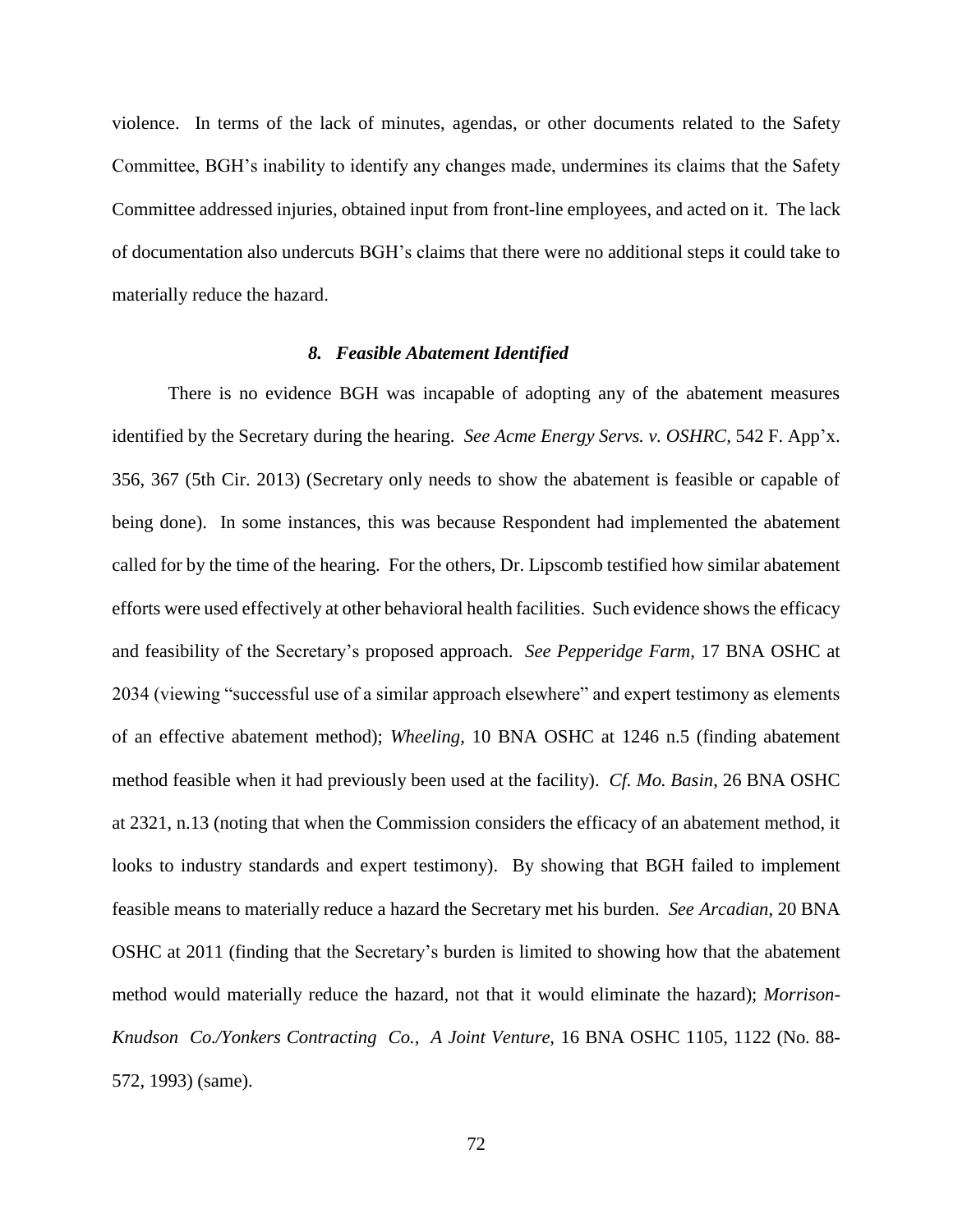## **IV. Fair Notice**

Respondent claims because there was not a single one-time solution to the hazard of patient on staff violence, employers would be subject to an ever-moving target. (Resp't Br. at 12.) As BGH and its industry learn more about how their employees are threatened in the workplace, they do have an ongoing obligation to act if there are feasible means to eliminate or minimize hazards that pose a threat of serious physical harm or death. *See Nat'l Realty*, 489 F.2d at 1266-67; *Hanovia Lamp,* 502 F.2d at 951; *Con Agra,* 11 BNA OSHC at 1145. "All preventable forms and instances of hazardous conduct must, however, be entirely excluded from the workplace." *Nat'l Realty*, 489 F.2d at 1266-67. *See also Gen. Dynamics*, 815 F.2d at 1577 (finding that when employers know that existing safety standards do not adequately address hazards, they must take whatever steps are necessary to protect employees).

Facial challenges to the general duty clause have been repeatedly rejected. *SeaWorld*, 748 F.3d at 121; *Ensign-Bickford Co. v. OSHRC*, 717 F.2d 1419, 1421 (D.C. Cir. 1983) (rejecting a constitutional challenge to general duty clause). In terms of as-applied challenges, such as Respondent's, courts have explained that possible fair notice problems are addressed when the clause is applied in a situation where "a reasonably prudent employer in the industry would have known that the proposed method of abatement was required." *Donovan v. Royal Logging Co.,* 645 F.2d 822, 831 (9thCir. 1981) (finding fair notice). Far from being strict liability, the requirements of general duty clause apply only to hazards that are recognized and for which abatement is feasible. *Hanovia Lamp*, 502 F.2d at 951. The Secretary must show more than just an injury from the hazard. *Nat'l Realty,* 489 F.2d at 1267. He also must show that there are feasible means of prevention. *Id.* at 1266-67. An injury causing activity "is not preventable if it is so idiosyncratic and implausible in motive or means that conscientious experts, familiar with the industry would not take it into account in prescribing a safety program." *Id.* at 1266.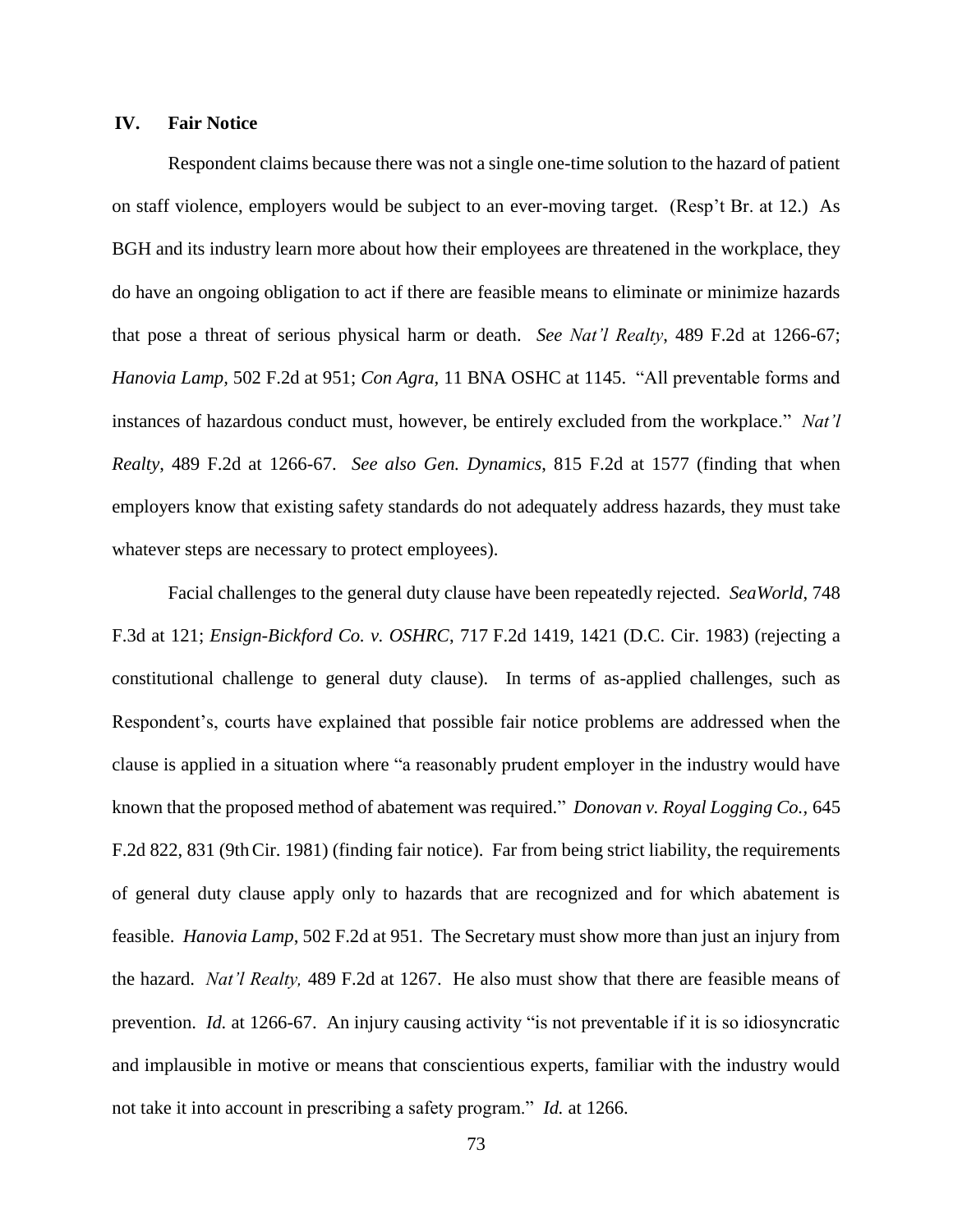Here, unlike many cases where fair notice is contested, there is no debate BGH knew what the hazard was and that its employees were exposed to it. (Stip. 13.) *See Bethlehem Steel Corp. v. OSHRC,* 607 F.2d 871, 875 (3d Cir. 1979) (finding that fair notice is addressed by the requirement that the hazard is recognized); *Babcock,* 622 F.2d at 1164 (either employer or its industry must be aware of the hazard). Nor is there any dispute that experts familiar with the industry would take the hazard into account in prescribing a safety program. *See Nat'l Realty,* 489 F.2d at 1266. Both experts recognized that any risk assessment of the facility would include assessing workplace violence. (Tr. 460-61, 1331.) Patient attacks on employees were not idiosyncratic events at BGH. They routinely occurred. (Tr. 185.) *See Gen. Dynamics Land Sys*. *Div., Inc*., 15 BNA OSHC 1275, 1285 (No. 83-1293, 1991) (accidents put the employer on notice of the hazard), *aff'd*, 985 F.2d 560 (6th Cir. 1993) (unpublished). BGH was aware of these events through the EARs completed by employees and through the direct knowledge of supervisors. (Exs. C-54, C-55, C-56, R-46.)

So too is the behavioral health industry aware of the hazard of patient on staff violence. (Stip. 14.) OSHA, academia, and industry groups published guidelines and ways to evaluate the need for and information about how to implement effective abatement measures. (Exs. C-4, C-45, C-46, C-47, C-48, C-49.) BGH took some steps to develop abatement measures. But then it failed to implement many of the measures it identified as ways to protect employees and minimize serious injuries from workplace violence. *See St. Joe,* 647 F.2d at 844 (employer violated the general duty clause because its abatement was not sufficiently protective). Other than clinically caring for patients, it failed to implement the policies it had on paper or use the information it collected from incidents of patient on staff violence to reduce the hazard. BGH knew there are practices and procedures within its control that would decrease the likelihood of patient violence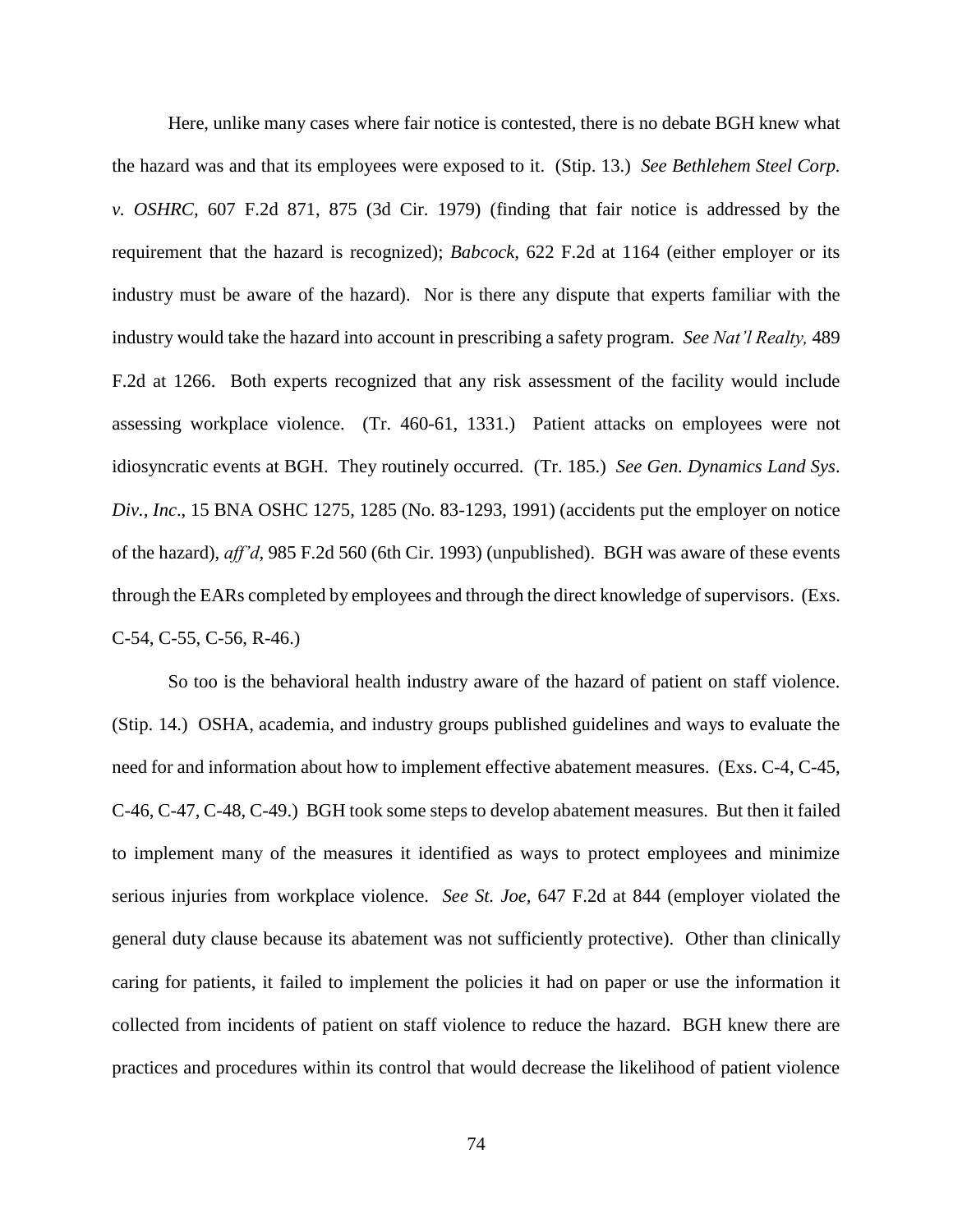and minimize injuries from such incidents, and yet it failed to implement them fully and appropriately. *See SeaWorld*, 748 F3d at 1216 (finding that employer could have anticipated that abatement measures it applied after other incidents would be required); *Babcock*, 622 F.2d at 1165 (affirming finding of liability when the company failed to take feasible precautions to reduce the risk of injury).

In *Con Agra*, the Commission upheld a violation of the general duty clause even though there had not been any injuries and even though the proposed abatement method was not required by any specific standard. 11 BNA OSHC at 1145. In that matter, the employer was in compliance with a standard for air contaminants. *Id.* Still, the risk of potential chemical exposure remained at the workplace. *Id*. Because the employer knew of the hazard and failed to implement feasible methods of abatement, it violated the general duty clause. *Id*.

The Secretary met his burden of showing that, at the time of the violation, Respondent's existing measures for addressing patient on staff violence were insufficient and Respondent had not taken feasible measures capable of materially reducing the hazard. He did not also have to have to show that the hazard can be eliminated or that the abatement methods will reduce the hazard by a specific quantifiable measurement. *See Morrison,* 16 BNA OSHC at 1122-23 (Secretary not required to offer quantifiable measurement of how much the lead exposure hazard would be reduced by implementing abatement measure of wearing protective clothing); *Acme,* 542 F. App'x at 366-67 (Secretary not required to offer quantifiable measurement as to the extent of hazard reduction resulting from "commonsense" abatement measure of prohibiting employees from certain areas); *Wheeling,* 10 BNA OSHC at 1245 (abatement still feasible even though it could not be used in all situations). Respondent's challenge to the application of the general duty clause to the hazard it recognized is rejected.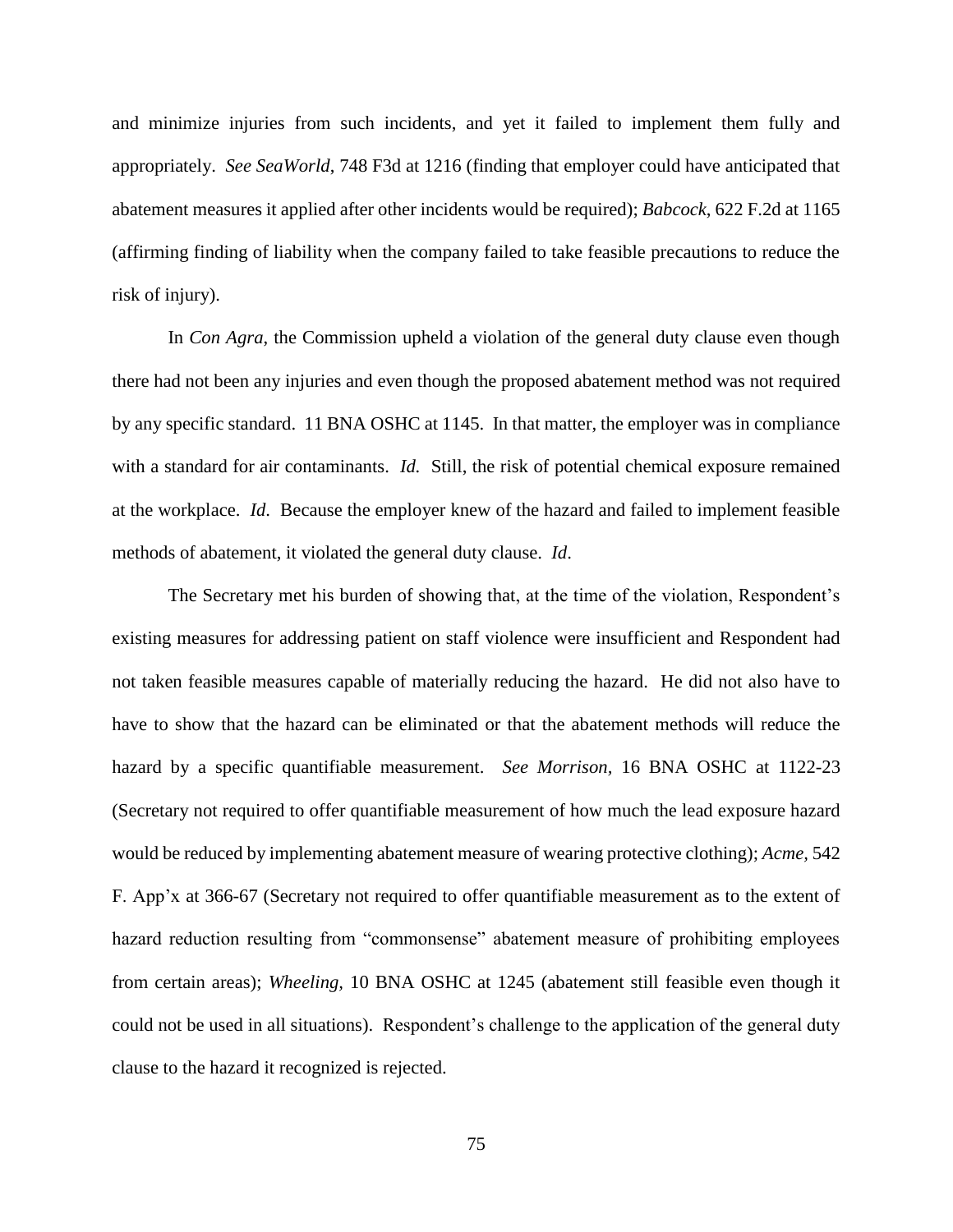## **V. Penalty**

The parties reached several stipulations about the Secretary's proposed penalty of \$12,471:

- 1. In issuing the serious general duty clause violation in Inspection No. 1161234, OSHA assigned a gravity of "High," which resulted in an automatic penalty calculation of \$12,471.
- 2. At the time of the alleged violation, Respondent employed approximately 200 employees at Brooke Glen Behavioral Hospital.
- 3. Prior to Inspection No. 1161234, OSHA had not issued any citations to Respondent BHC Northwest Psychiatric Hospital LLC.
- 4. OSHA did not make any adjustments for employer size, good faith, or history.
- 5. OSHA's proposed penalty was therefore \$12,471.00.
- 6. The parties stipulate that if the general duty clause violation is affirmed by the Court, the proposed penalty of \$12,471.00 is appropriate pursuant to the factors set forth at 29 U.S.C. § 666(j).

Consistent with these stipulations, the undersigned agrees that \$12,471 is the appropriate

penalty in light of the factors set forth at 29 U.S.C. § 666(j). The Secretary does not allege that the violation was willful or repeat. Nor does the record support such a characterization. The Citation was issued on January 11, 2017. At that time, the statutory maximum penalty for a serious violation of the OSH Act was \$12,471. 81 Fed. Reg. 43430 (July 1, 2016.) The violation is serious because, as discussed above, the cited hazard is capable of causing serious injury or death. There is no evidence that a penalty reduction is warranted. Thus, a penalty of \$12,471 is appropriate.